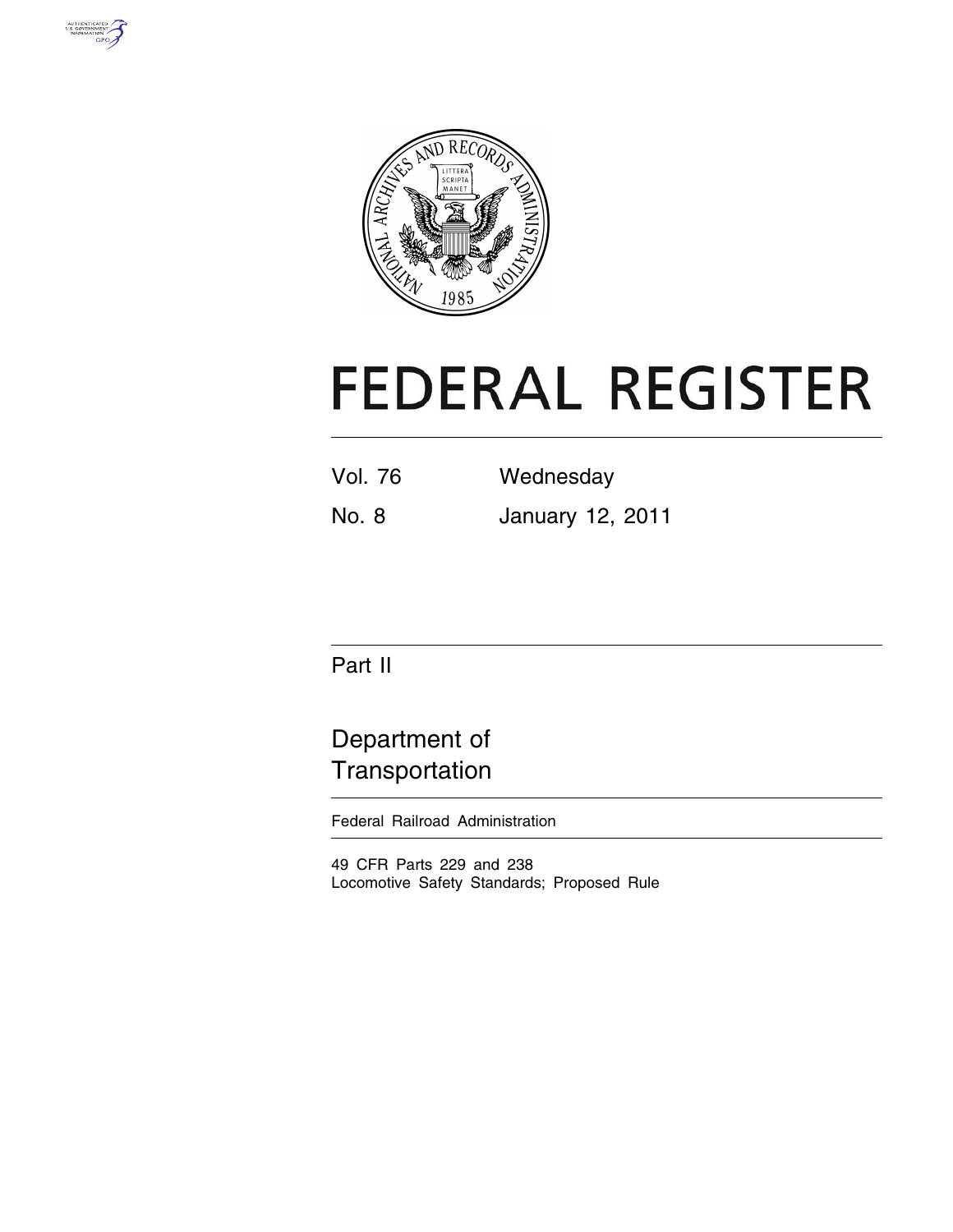# **DEPARTMENT OF TRANSPORTATION**

# **Federal Railroad Administration**

# **49 CFR Parts 229 and 238**

**[Docket No. FR–2009–0095; Notice No. 1]** 

# **RIN 2130–AC16**

# **Locomotive Safety Standards**

**AGENCY:** Federal Railroad Administration (FRA), Department of Transportation (DOT).

**ACTION:** Notice of proposed rulemaking (NPRM).

**SUMMARY:** FRA proposes to revise the existing regulations containing Railroad Locomotive Safety Standards. The proposed revisions would update, consolidate, and clarify the existing regulations. The proposal incorporates existing industry and engineering best practices related to locomotives and locomotive electronics. This includes the development of a safety analysis for new locomotive electronic systems. FRA believes this proposal will modernize and improve its safety regulatory program related to locomotives.

**DATES:** *Comments:* Written comments must be received by March 14, 2011. Comments received after that date will be considered to the extent possible without incurring additional expenses or delays.

*Hearing:* FRA anticipates being able to complete this rulemaking without a public, oral hearing. However, if FRA receives a specific request for a public, oral hearing prior to February 11, 2011, one will be scheduled and FRA will publish a supplemental notice in the **Federal Register** to inform interested parties of the date, time, and location of any such hearing.

**ADDRESSES:** Comments: Comments related to Docket No. FRA–2009–0095, may be submitted by any of the following methods: *Web Site:* Federal eRulemaking Portal, *[http://](http://www.regulations.gov) [www.regulations.gov.](http://www.regulations.gov)* Follow the online instructions for submitting comments.

• *Fax:* 202–493–2251.

• *Mail:* Docket Management Facility, U.S. Department of Transportation, 1200 New Jersey Avenue, SE., W12–140, Washington, DC 20590.

• *Hand Delivery:* Room W12–140 on the Ground level of the West Building, 1200 New Jersey Avenue, SE., W12–140, Washington, DC between 9 a.m. and 5 p.m. Monday through Friday, except Federal holidays.

• *Federal eRulemaking Portal:* Go to *[http://www.regulations.gov.](http://www.regulations.gov)* Follow the online instructions for submitting comments.

*Instructions:* All submissions must include the agency name and docket number or Regulatory Identification Number (RIN) for this rulemaking. Note that all comments received will be posted without change to *[http://](http://www.regulation.gov) [www.regulation.gov](http://www.regulation.gov)* including any personal information. *Please see* the Privacy Act heading in the

**SUPPLEMENTARY INFORMATION** section of this document for Privacy Act information related to any submitted comments or materials.

*Docket:* For access to the docket to read background documents or comments received, go to *[http://](http://www.regulations.gov)  [www.regulations.gov](http://www.regulations.gov)* at any time or to Room W12–140 on the Ground level of the West Building, 1200 New Jersey Avenue, SE., Washington, DC between 9 a.m. and 5 p.m. Monday through Friday, except Federal holidays.

# **FOR FURTHER INFORMATION CONTACT:**  George Scerbo, Office of Safety

Assurance and Compliance, Motive Power & Equipment Division, RRS–14, Federal Railroad Administration, 1200 New Jersey Avenue, SE., Washington, DC (telephone 202–493–6249), or Michael Masci, Trial Attorney, Office of Chief Counsel, Federal Railroad Administration, 1200 New Jersey Avenue, SE., Washington, DC (telephone 202–493–6037).

# **SUPPLEMENTARY INFORMATION:**

# **I. Statutory and Regulatory Background**

FRA has broad statutory authority to regulate railroad safety. The Federal railroad safety laws (formerly the Locomotive Boiler Inspection Act at 45 U.S.C. 22–34, repealed and recodified at 49 U.S.C. 20701–20703) prohibit the use of unsafe locomotives and authorize FRA to issue standards for locomotive maintenance and testing. In order to further FRA's ability to respond effectively to contemporary safety problems and hazards as they arise in the railroad industry, Congress enacted the Federal Railroad Safety Act of 1970 (Safety Act) (formerly 45 U.S.C. 421, 431 *et seq.,* now found primarily in chapter 201 of Title 49). The Safety Act grants the Secretary of Transportation rulemaking authority over all areas of railroad safety (49 U.S.C. 20103(a)) and confers all powers necessary to detect and penalize violations of any rail safety law. This authority was subsequently delegated to the FRA Administrator. (49 CFR 1.49) Until July 5, 1994, the Federal railroad safety statutes existed as separate acts found primarily in title 45 of the United States Code. On that date, all of the acts were repealed, and their provisions were recodified into title 49 of the United States Code. All references

to parts and sections in this document shall be to parts and sections located in Title 49 of the Code of Federal Regulations.

Pursuant to its general statutory rulemaking authority, FRA promulgates and enforces rules as part of a comprehensive regulatory program to address the safety of, inter alia, railroad track, signal systems, communications, rolling stock, operating practices, passenger train emergency preparedness, alcohol and drug testing, locomotive engineer certification, and workplace safety. In 1980, FRA issued the majority of the regulatory provisions currently found at 49 CFR part 229 (''part 229'') addressing various locomotive related topics including: Inspections and tests; safety requirements for brake, draft, suspension, and electrical systems, and locomotive cabs; and locomotive cab equipment. Since 1980, various provisions currently contained in part 229 have been added or revised on an ad hoc basis to address specific safety concerns or in response to specific statutory mandates.

Topics for new regulation typically arise from several sources. FRA continually reviews its regulations and revises them as needed to address emerging technology, changing operational realities, and to bolster existing standards as new safety concerns are identified. It is also common for the railroad industry to introduce regulatory issues through FRA's waiver process. Several of FRA's proposed requirements have been partially or previously addressed through FRA's waiver process. As detailed in part 211, FRA's Railroad Safety Board (Safety Board) reviews, and approves or denies, waiver petitions submitted by railroads and other parties subject to the regulations. Petitions granted by the Safety Board can be utilized only by the petitioning party. By incorporating existing relevant regulatory waivers into part 229, FRA intends to extend the reach of the regulatory flexibilities permitted under those waivers. Although, FRA is proposing to alter a number of regulatory requirements, the comprehensive safety regulatory structure would remain.

The requirement that a locomotive be safe to operate in the service in which it is placed remains the cornerstone of Federal regulation. Title 49 U.S.C. 20701 provides that ''[a] railroad carrier may use or allow to be used a locomotive or tender on its railroad line only when the locomotive or tender and its parts and appurtenances: (1) Are in proper condition and safe to operate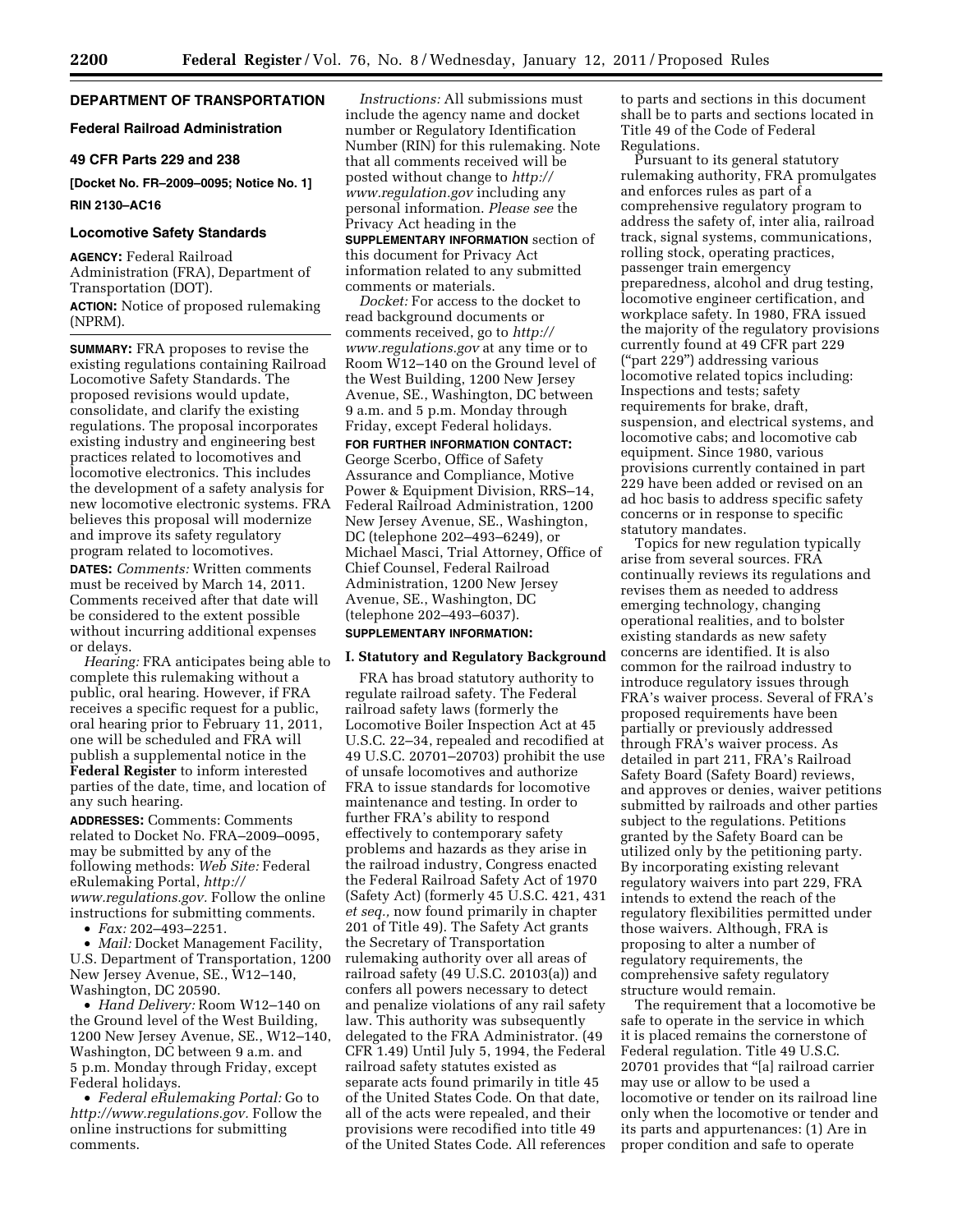without unnecessary danger of personal injury; (2) have been inspected as required under this chapter and regulations prescribed by the Secretary of Transportation under this chapter; and (3) can withstand every test prescribed by the Secretary under this chapter.''

The statute is extremely broad in scope and makes clear that each railroad is responsible for ensuring that locomotives used on its line are safe. Even the extensive requirements of part 229 are not intended to be exhaustive in scope, and with or without that regulatory structure the railroads remain directly responsible for finding and correcting all hazardous conditions. For example, even without these proposed regulations, a railroad would be responsible for repairing an inoperative alerter and an improperly functioning remote control transmitter, if the locomotive is equipped with these devices.

On July 12, 2004, the Association of American Railroads (AAR), on behalf of itself and its member railroads, petitioned the FRA to delete the requirement contained in 49 CFR 229.131 related to locomotive sanders. The petition and supporting documentation asserted that contrary to popular belief, depositing sand on the rail in front of the locomotive wheels will not have any significant influence on the emergency stopping distance of a train. While contemplating the petition, FRA and interested industry members began identifying other issues related to the locomotive safety standards. The purpose of this task was to develop information so that FRA could potentially address the issues through the Railroad Safety Advisory Committee (RSAC).

The locomotive sanders final rule was published on October 19, 2007 (72 *FR*  59216). FRA continued to utilize the RSAC process to address additional locomotive safety issues. On September 10, 2009, after a series of detailed discussions, the RSAC approved and provided recommendations on a wide range of locomotive safety issues including, locomotive brake maintenance, pilot height, headlight operation, danger markings, and locomotive electronics. FRA is generally proposing the consensus rule text for these issues with minor clarifying modifications. The RSAC was unable to reach consensus on the issues related to remote control locomotives, cab temperature, and locomotive alerters. Based on its consideration of the information and views provided by the RSAC Locomotive Safety Standards Working Group, FRA is also proposing

rule text related to the non-consensus items.

# **II. RSAC Overview**

In March 1996, FRA established the RSAC, which provides a forum for developing consensus recommendations on rulemakings and other safety program issues. The Committee includes representation from interested parties, including railroads, labor organizations, suppliers and manufacturers, and other interested parties. A list of member groups follows:

- American Association of Private Railroad Car Owners (AARPCO)
- American Association of State Highway & Transportation Officials (AASHTO)

American Public Transportation Association (APTA)

- American Short Line and Regional Railroad Association (ASLRRA)
- American Train Dispatchers Association (ATDA)
- Amtrak
- Association of American Railroads (AAR)
- Association of Railway Museums (ARM)
- Association of State Rail Safety Managers
- (ASRSM)
- Brotherhood of Locomotive Engineers and Trainmen (BLET)
- Brotherhood of Maintenance of Way Employes Division (BMWED)
- Brotherhood of Railroad Signalmen (BRS)
- Federal Transit Administration (FTA)\*
- High Speed Ground Transportation
- Association (HSGTA)
- International Association of Machinists and Aerospace Workers
- International Brotherhood of Electrical Workers (IBEW)
- Labor Council for Latin American Advancement (LCLAA)\*
- League of Railway Industry Women\*
- National Association of Railroad Passengers (NARP)
- National Association of Railway Business Women\*
- National Conference of Firemen & Oilers
- National Railroad Construction and
- Maintenance Association National Railroad Passenger Corporation (Amtrak)

National Transportation Safety Board

- (NTSB)\*
- Railway Supply Institute (RSI)
- Safe Travel America (STA)
- Secretaria de Communicaciones y Transporte\*
- Sheet Metal Workers International Association (SMWIA)
- Tourist Railway Association Inc.
- Transport Canada\*
- Transport Workers Union of America (TWU) Transportation Communications

International Union/BRC (TCIU/BRC) United Transportation Union (UTU) \*Indicates associate membership.

When appropriate, FRA assigns a task to the RSAC, and after consideration and debate, the RSAC may accept or reject the task. If accepted, the RSAC establishes a working group that

possesses the appropriate expertise and representation of interests to develop recommendations to FRA for action on the task. These recommendations are developed by consensus. A working group may establish one or more task forces to develop facts and options on a particular aspect of a given task. The task force then provides that information to the working group for consideration. If a working group comes to unanimous consensus on recommendations for action, the package is presented to the RSAC for a vote. If the proposal is accepted by a simple majority of the RSAC, the proposal is formally recommended to FRA. FRA then determines what action to take on the recommendation. Because FRA staff has played an active role at the working group level in discussing the issues and options and in drafting the language of the consensus proposal, FRA is often favorably inclined toward the RSAC recommendation. However, FRA is in no way bound to follow the recommendation and the agency exercises its independent judgment on whether the recommended rule achieves the agency's regulatory goal, is soundly supported, and is in accordance with policy and legal requirements. Often, FRA varies in some respects from the RSAC recommendation in developing the actual regulatory proposal. If the working group or the RSAC is unable to reach consensus on recommendations for action, FRA moves ahead to resolve the issue through conventional practices including traditional rulemaking proceedings.

# **III. Proceedings to Date**

On February 22, 2006, FRA presented, and the RSAC accepted, the task of reviewing existing locomotive safety needs and recommending consideration of specific actions useful to advance the safety of rail operations. The RSAC established the Locomotive Safety Standards Working Group (Working Group) to handle this task and develop recommendations for the full RSAC to consider. Members of the Working Group, in addition to FRA, included the following:

APTA ASLRRA Amtrak AAR ASRSM BLET BMWE BRS BNSF Railway Company (BNSF) California Department of Transportation Canadian National Railway (CN) Canadian Pacific Railway (CP) Conrail CSX Transportation (CSXT)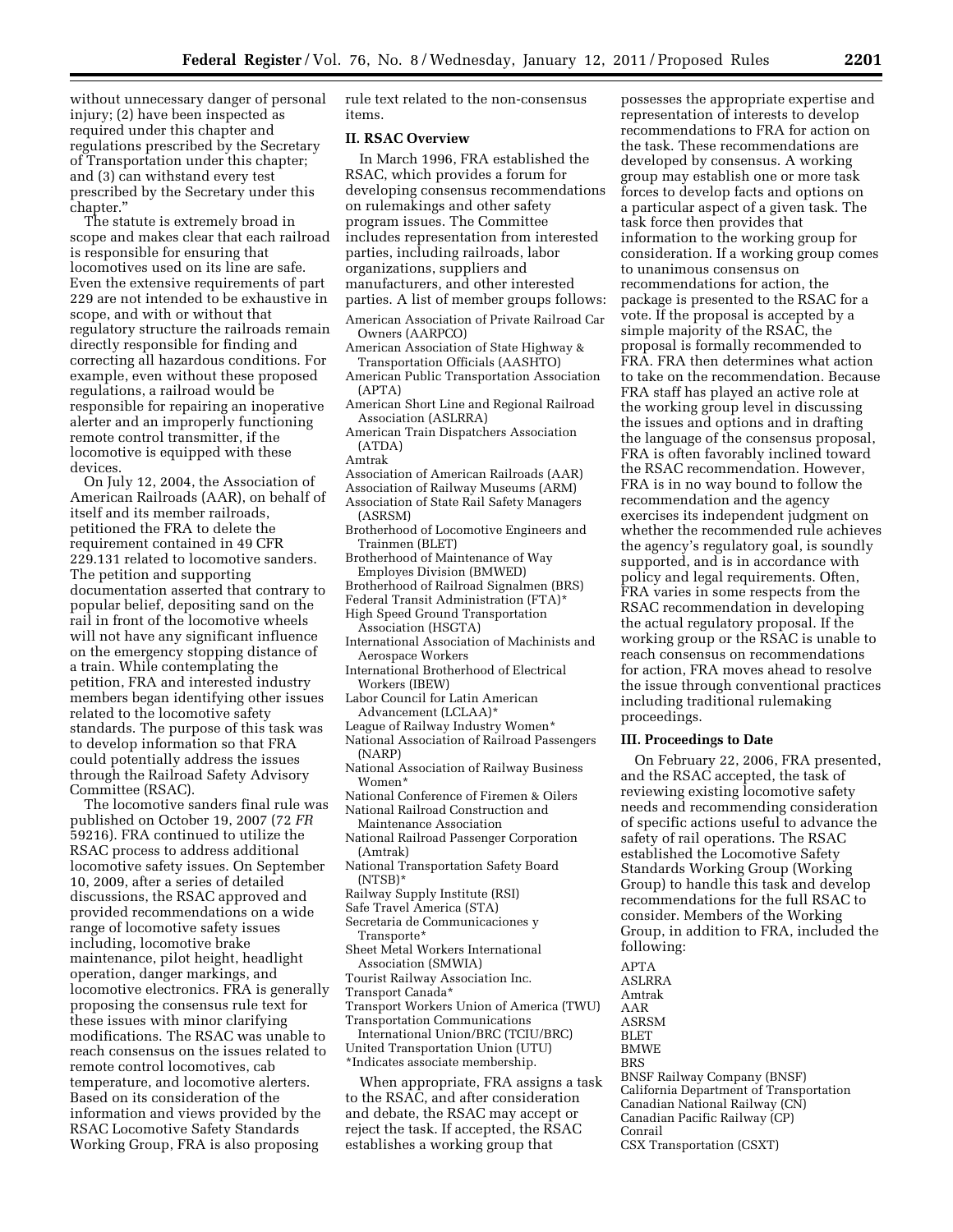Florida East Coast Railroad General Electric (GE) Genesee & Wyoming Inc. International Association of Machinists and Aerospace Workers IBEW Kansas City Southern Railway (KCS) Long Island Rail Road Metro-North Railroad MTA Long Island National Conference of Firemen and Oilers Norfolk Southern Corporation (NS) Public Service Commission of West Virginia Rail America, Inc. Southeastern Pennsylvania Transportation Agency SMWIA STV, Inc. Tourist Railway Association Inc. Transport Canada Union Pacific Railroad (UP) UTU Volpe Center Wabtec Corporation Watco Companies

The task statement approved by the full RSAC sought immediate action from the Working Group regarding the need for, and usefulness of, the existing regulation related to locomotive sanders. The task statement established a target date of 90 days for the Working Group to report back to the RSAC with recommendations to revise the existing regulatory sander provision. The Working Group conducted two meetings that focused almost exclusively on the sander requirement. The meetings were held on May 8–10, 2006, in St. Louis, Missouri, and on August 9–10, 2006, in Fort Worth, Texas. Minutes of these meetings have been made part of the docket in this proceeding. After broad and meaningful discussion related to the potential safety and operational benefits provided by equipping locomotives with operative sanders, the Working Group reached consensus on a recommendation for the full RSAC.

On September 21, 2006, the full RSAC unanimously adopted the Working Group's recommendation on locomotive sanders as its recommendation to FRA. The next twelve Working Group meeting addressed a wide range of locomotive safety issues. The meetings were held at the following locations on the following days:

Kansas City, MS, October 30 & 31, 2006; Raleigh, NC, January 9 & 10, 2007; Orlando, FL, March 6 & 7, 2007; Chicago, IL, June 6 & 7, 2007; Las Vegas, NV, September 18 & 19, 2007; New Orleans, LA, November 27 & 28, 2007; Fort Lauderdale, FL, February 5 & 6, 2008; Grapevine, TX, May 20 & 21, 2008; Silver Spring, MD, August 5 & 6, 2008; Overland Park, KS, October 22 & 23, 2008; Washington, D.C., January 6 & 7, 2009; and Arlington, VA, April 15 & 16, 2009.

At the above listed meetings, the Working Group successfully reached consensus on the following locomotive safety issues: Locomotive brake maintenance, pilot height, headlight operation, danger markings placement, load meter settings, reorganization of steam generator requirements, and the establishment locomotive electronics requirements. Throughout the preamble discussion of this proposal, FRA refers to comments, views, suggestions, or recommendations made by members of the Working Group. When using this terminology, FRA is referring to views, statements, discussions, or positions identified or contained in the minutes of the Working Group meetings. These documents have been made part of the docket in this proceeding and are available for public inspection as discussed in the **ADDRESSES** portion of this document. These points are discussed to show the origin of certain issues and the course of discussions on those issues at the task force or working group level. We believe this helps illuminate factors FRA has weighed in making its regulatory decisions, and the logic behind those decisions.

The reader should keep in mind, of course, that only the full RSAC makes recommendations to FRA, and it is the consensus recommendation of the full RSAC on which FRA is primarily acting in this proceeding. As discussed above, the Working Group reported its findings and recommendations to the RSAC at its September 10, 2009 meeting. The RSAC approved the recommended consensus regulatory text proposed by the Working Group, which accounts for the majority of this NPRM. The specific regulatory language recommended by the RSAC was amended slightly for clarity and consistency. FRA independently developed proposals related to remote control locomotives, alerters, and locomotive cab temperature, issues that the Working Group discussed, but ultimately did not reach consensus.

# **IV. General Overview of Proposed Requirements**

Trends in locomotive operation, concern about the safe design of electronics, technology advances, and experience applying Federal regulations provide the main impetus for the proposed revisions to FRA's existing standards related to locomotive safety. An overview of some of the major areas addressed in this proposal is provided below.

# *A. Remote Control Locomotives*

Remote control devices have been used to operate locomotives at various locations in the United States for many

years, primarily within yards and certain industrial sites. Railroads in Canada have extensively used remote control locomotives for more than a decade. FRA began investigating remote control operations in 1994 and held its first public hearing on the subject in mid-1990s to gather information and examine the safety issues relating to this new technology. On July 19, 2000, FRA conducted a technical conference in which interested parties, including rail unions, remote control systems suppliers, and railroad representatives, shared their views and described their experiences with remote control operations.

On February 14, 2001, FRA published a Safety Advisory in which FRA issued recommended guidelines for conducting remote control locomotive operations. *See* 66 FR 10340, Notice of Safety Advisory 2001–01, Docket No. FRA– 2000–7325. By issuing these recommendations, FRA sought to identify a set of ''best practices'' to guide the rail industry when implementing this technology. As this was an emerging technology, FRA believed the approach served the railroad industry by providing flexibility to both manufacturers designing the equipment and to railroads using the technology in their operations, while reinforcing the importance of complying with all existing railroad safety regulations. All of the major railroads have adopted the recommendations contained in the advisory, with only slight modifications to suit their individual operations.

In the Safety Advisory, FRA addressed the application and enforcement of the Federal regulations to remote control locomotives. FRA discussed the existing Federal locomotive inspection requirements and the application of those broad requirements to remote control locomotive technology. The Safety Advisory explains that: ''although compliance with this Safety Advisory is voluntary, nothing in this Safety Advisory is meant to relieve a railroad from compliance with all existing railroad safety regulations [and] [t]herefore, when procedures required by regulation are cited in this Safety Advisory, compliance is mandatory.'' *Id.*  at 10343. For example, the Safety Advisory states that the remote control locomotive ''system must be included as part of the calendar day inspection required by section 229.21, since this equipment becomes an appurtenance to the locomotive.'' *Id.* at 10344. Another example of a mandatory requirement mentioned in the Safety Advisory is that the remote control locomotive ''system components that interface with the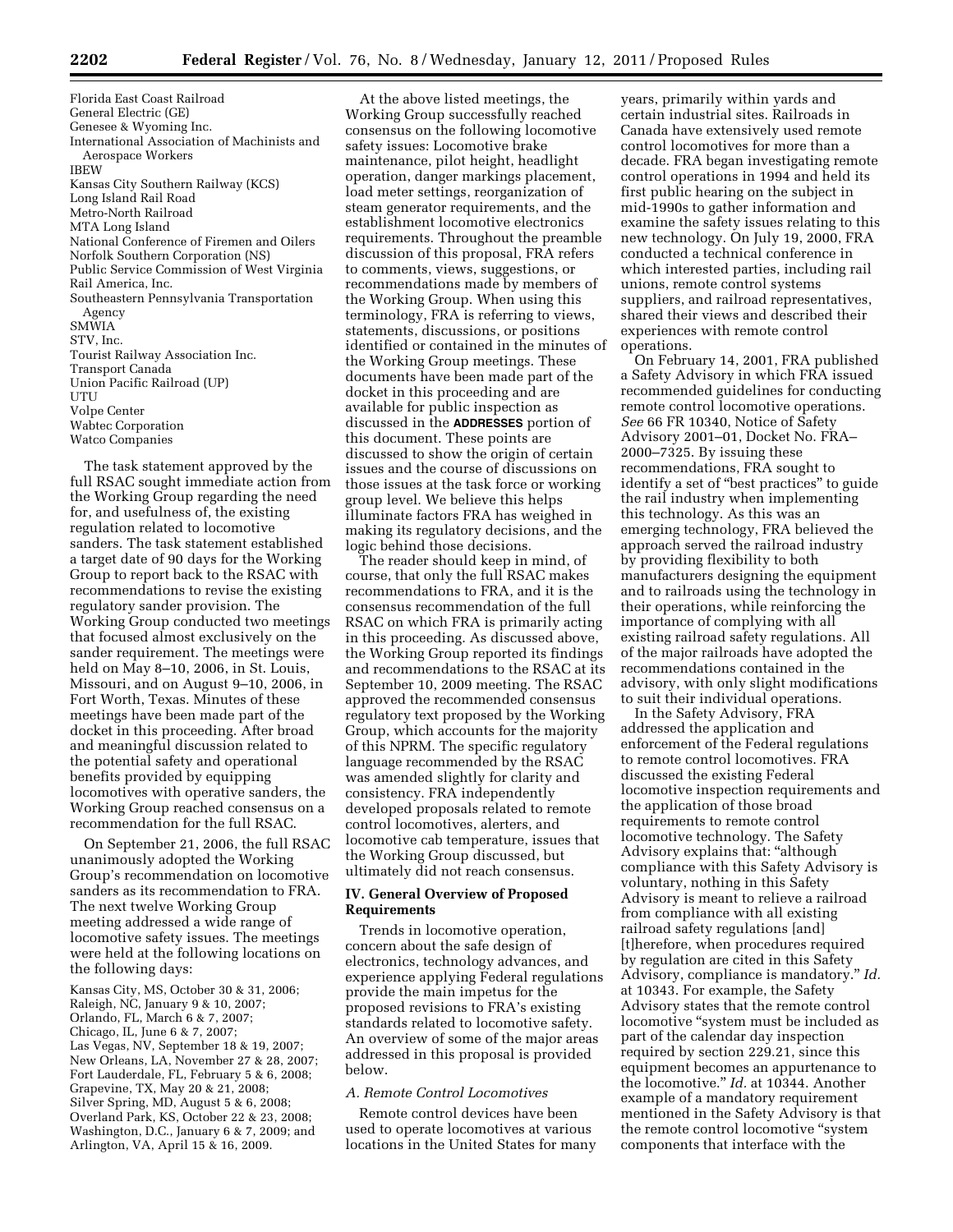mechanical devices of the locomotive, e.g., air pressure monitoring devices, pressure switches, speed sensors, etc., should be inspected and calibrated as often as necessary, but not less than the locomotive's periodic (92-day) inspection.'' *Id.; see also* 49 CFR 229.23. Thus, the Safety Advisory made clear that the existing Federal regulations require inspection of the remote control locomotive equipment.

The Safety Advisory also addressed the application of various requirements related to the operators of remote control locomotives. The Safety Advisory states that ''each person operating an RCL [remote control locomotive] must be certified and qualified in accordance with part 240 [FRA's locomotive engineer rule] if conventional operation of a locomotive under the same circumstances would require certification under that regulation.'' *Id.* at 10344. In 2006, FRA codified additional requirements to address specific operational issues such as situational awareness. *See* 71 FR 60372 (2006).

During several productive meetings, the Working Group identified many areas of agreement regarding the regulation of remote control locomotive equipment. On issues that produced disagreement, FRA gathered useful information. Informed by the Working Group discussions, this proposal would codify the industry's best practices related to the use and operation of remote control locomotives.

# *B. Electronic Record-Keeping*

The development and improved capability of electronic record-keeping systems has led to the potential for safe electronic maintenance of records required by part 229. Since April 3, 2002, FRA has granted a series of waivers permitting electronic recordkeeping with certain conditions intended to ensure the safety, security and accessibility of such systems. *See*  FRA–2001–11014. Based on the information gathered under the experiences of utilizing the electronic records permitted under these existing waivers, the Working Group discussed, and agreed to, generally applicable standards for electronic record-keeping systems.

# *C. Brake Maintenance*

Advances in technology have increased the longevity of locomotive brake system components. In conjunction with several railroads and the AAR, FRA has monitored the performance of new brake systems since the Locomotive Safety Standards regulation was first published in 1980.

*See* 45 FR 21092. The proposed revisions to locomotive air brake maintenance are based on this extensive history of study and testing. Over the last several decades, FRA has granted several conditional waivers extending the air brake cleaning, repair, and test requirements of §§ 229.27 and 229.29. These extensions were designed to accommodate testing of the reliability of electronic brake systems and other brake system components, with the intent of moving toward performance based test criterion with components being replaced or repaired based upon their reliability.

In 1981, FRA granted a test waiver (H–80–7) to eight railroads, permitting them to extend the annual and biennial testing requirements contained in §§ 229.27 and 229.29, in order to conduct a study of the safe service life and reliability of the locomotive brake components. On January 29, 1985, FRA expanded the waiver to permit all railroads to inspect the 26–L type brake equipment on a triennial basis. In the 1990's, the Canadian Pacific Railroad (CP) and the Canadian National Railroad (CN) petitioned the FRA to allow them to operate locomotives into the United States that received periodic attention every four years. The requests were based on a decision by Transport Canada to institute a four-year inspection program following a thorough test program in Canada. In November 2000, FRA granted conditional waivers to both the CN and CP, extending the testing interval to four years for Canadian-based locomotives equipped with 26–L type brake systems and air dryers. The waiver also requires all air brake filtering devices to be changed annually and the air compressor to be overhauled not less than every six years. In 2005, this waiver was extended industry-wide. *See*  FRA–2005–21325.

In 2009, AAR petitioned for a waiver that would permit four year testing and maintenance intervals for locomotives that are equipped with 26–L type brake equipment and not equipped with air dryers. The petition assumed that the testing and maintenance intervals that are appropriate for locomotives equipped with air dryers are also appropriate for locomotives without air dryers. FRA denied the request, but granted a limited test program to determine whether the addition of operative air dryers on a locomotive merits different maintenance and testing requirements. FRA recognizes that the results of the test plan may indicate that locomotives that are not equipped with air dryers merit the same treatment as locomotives that operate without air

dryers. FRA solicits comments on this issue.

FRA also requests comments on what should constitute an operative air dryer and how a locomotive with an inoperative air dryer should be properly handled. FRA believes that these issues are essential to enforcement of a requirement that includes the use of operative air dryers. The proposed rule text does not address this issue. It is not clear how many days an air dryer would need to stop performing to allow contaminants in the brake line to adversely affect the brake valves to the extent that the air dryer is no longer considered operative. It is also unclear how many days an air dryer could be inoperative before it needs to be repaired in order to preserve the four year testing and maintenance schedule. FRA believes that one reasonable approach would be to permit a locomotive with an inoperative air dryer to run to the next periodic inspection to be repaired.

The New York Air Brake Corporation (NYAB) sought by waiver, and was granted, an extension of the cleaning, repairing, and testing requirements for pneumatic components of the CCBI and CCBII brake systems (FRA–2000–7367, formerly H–95–3), and then modification of that waiver to include its new CCB–26 electronic airbrake system. The initial waiver, which was first granted on September 13, 1996, extended the interval for cleaning, repairing, and testing pneumatic components of the NYAB Computer Controlled Brake (CCB, now referred to as CCB–I) locomotive air brake system under 49 CFR 229.27(a)(2) and 49 CFR 229.29(a) from 736 days to five years. The waiver was modified to include NYAB's CCB–II electronic air brake system on August 20, 1998.

To confirm that the extended brake maintenance interval did not have a negative effect on safety, FRA required quarterly reports listing air brake failures, both pneumatic and electrical, of all locomotives operating under the waiver including: Locomotive reporting marks; and the cause and resolution of the problem. All verified failures were required to be reported to FRA prior to disassembly, so that NYAB, the railroad, and FRA could jointly witness the disassembly of the failed component to determine the cause. The last quarterly submission to FRA listed 1,889 CCBI and 1,806 CCBII equipped locomotives in the United States, all of which were operating at high levels of reliability and demonstrated safety. All past tests and teardown inspections confirm the safety and reliability of the five year interval.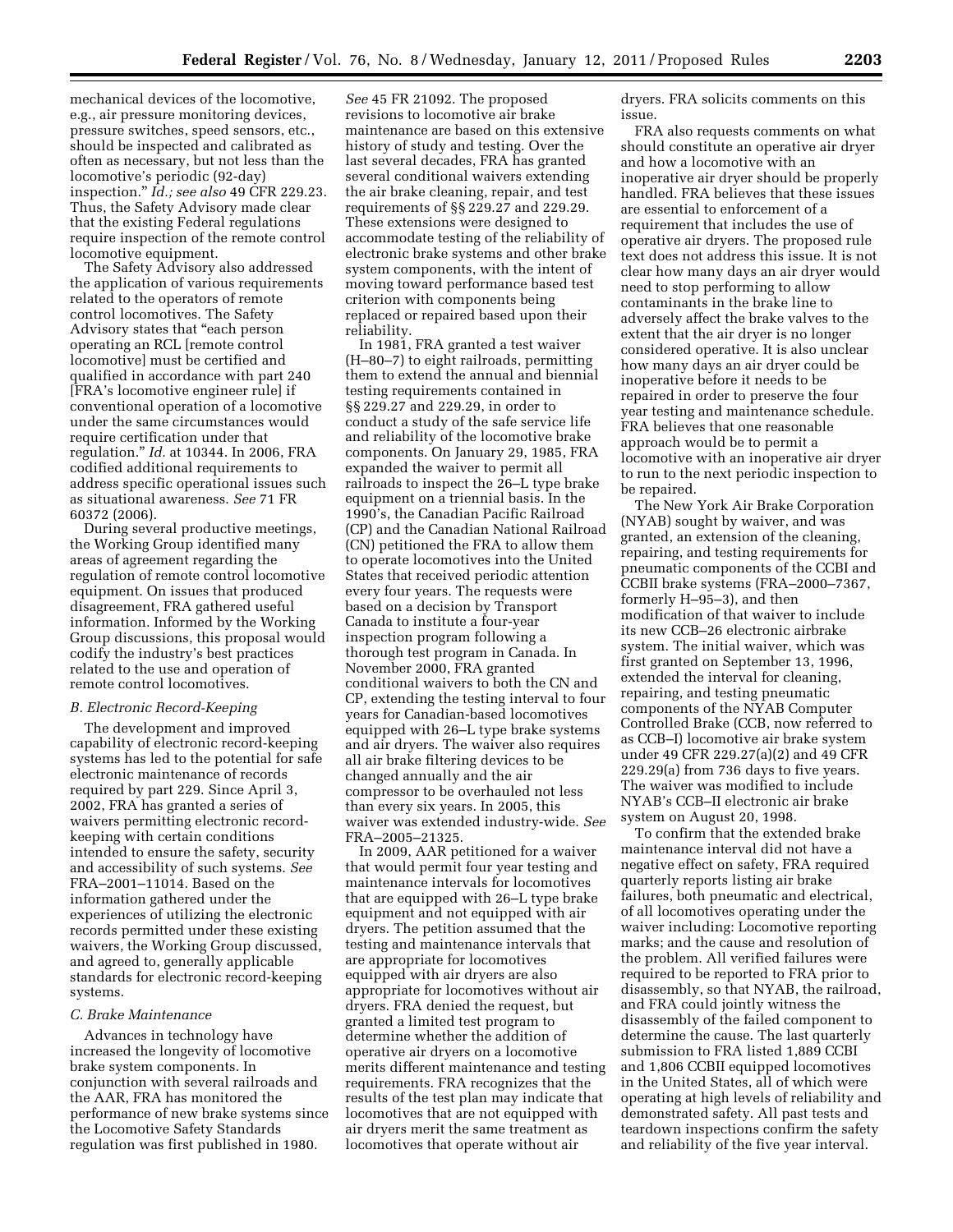Based on successful performance of the two NYAB electronic air brake systems under the conditions of the 1996 and 1998 waivers, the waiver was extended for another five years on September 10, 2001, and the conditions of the waiver were modified on September 22, 2003. NYAB described the new CCB–26 electronic air brake system as an adaptation of the CCB–II system designed to be used on locomotives without integrated cab electronics. It used many of the same sub-assemblies of pneumatic valves, electronic controls and software (referred to as line replaceable units or LRUs) as the CCB–II. Some changes were made to simplify the system while maintaining or increasing the level of safety. For example, the penalty brake interface was changed to mimic the 26L system interface, allowing for a fully pneumatic penalty brake application. Also, the brake cylinder pilot pressure development has been simplified from an electronic control to a fully pneumatic version based on proven components.

Much of the software and diagnostic logic which detects critical failures and takes appropriate action to effect a safe stop has been carried over from CCB–II. Overall, NYAB characterized the CCB– 26 as being more similar to CCB–II than CCB–II is to CCB–I. As a final check on the performance of the CCB–26 system, it was included in the existing NYAB failure monitoring and recording systems. For the reasons above, FRA extended the waiver of compliance with brake maintenance requirements to locomotives equipped with CCB–26 brake systems.

Similarly, WABCO Locomotive Products (WABCO), a Wabtec company, sought and was granted an extension of the cleaning, repairing, and testing requirements for pneumatic components of the EPIC brake systems (FRA–2002– 13397, formerly H–92–3), and then modification of that waiver to include its new FastBrake line of electronic airbrake systems. The initial waiver conditionally extended to five years the clean, repair and test intervals for certain pneumatic air brake components contained in §§ 229.27(a)(2) and 229.29(a) for WABCO's EPIC electronic air brake equipment. WABCO complied with all of the conditions of the waiver. Specifically, WABCO provided regular reports to FRA including summaries of locomotives equipped with EPIC brake systems and all pneumatic and electronic failures. FRA participated in two joint teardown inspections of EPIC equipment after five years of service in June 2000 and May 2002. After five years of service, the EPIC brake systems

were found to function normally. No faults were found during locomotive tests, and the teardown revealed that the parts were clean and in working condition.

In support of its proposal to extend brake maintenance for FastBrake brake systems, WABCO stated that virtually all of the core pneumatic technology that has been service proven in EPIC from the time of its introduction and documented as such under the provisions of the above waiver and were transferred into FastBrake with little or no change. They asserted that a further reduction of pneumatic logic devices had been made possible by the substitution of compute based logic. WABCO also provided a discussion of the similarities between the EPIC and FastBrake systems as well as the differences, which are primarily in the area of electronics rather than pneumatics. In conclusion, WABCO stated that the waiver could be amended without compromising safety. For the reasons above, FRA granted the waiver petition.

Over time, several brake systems have been brought into a performance based standard. FRA, along with railroads and brake valve manufacturers, has participated in a series of brake valve evaluations. Each evaluation was performed after extended use of a particular brake valve system to determine whether it can perform safely when used beyond the number of days currently permitted by part 229. The Working Group agreed with the evidence of success and the overall approach taken by FRA. As a result, the Working Group reached consensus on the proposed brake maintenance standards.

# *D. Brakes, General*

In December of 1999, a MP&E Technical Resolution Committee (TRC), consisting of FRA and industry experts, met in Kansas City to consider the proper application of the phrase ''operate as intended'' contained in § 229.46 when applied to trailing, noncontrolling locomotives. Extensive discussion failed to reach consensus on this issue, but revealed valuable insight into the technical underpinnings and operational realities surrounding the issue. The Working Group revived this issue, and after lengthy discussion, reached consensus.

Generally, even if a locomotive has a defective brake valve that prevents it from functioning as a lead locomotive, its brakes will still properly apply and release when it is placed and operated as a trailing locomotive. This situation can apply on either a pneumatic 26–L

application or on the electronic versions of the locomotive brake. The electronic brake often will have the breaker turned off, thus making the brake inoperative unless it is being controlled by another locomotive.

Based on reading the plain language of the existing regulation it is not clear under what conditions a trailing, noncontrolling locomotive operates as intended. The existing regulation provides that ''the carrier shall know before each trip that the locomotive brakes and devices for regulating all pressures, including but not limited to the automatic and independent brake valves, operate as intended \* \* \*'' *See*  49 CFR 229.46. One could reasonably argue that a trailing non-controlling locomotive is operating as intended when the brakes are able to apply and release in response to a command from a controlling locomotive, because the locomotive is not intended to control the brakes when it is used in the trailing position. It could also be argued that the trailing, non-controlling locomotive's automatic and independent brake valves must be able to control the brakes whenever it is called on to do so. Under this reading, a trailing, non-controlling locomotive does not operate as intended when it is not able to control the brakes.

At the TRC meeting, the representatives from NYAB Corporation, a brake manufacturer, asserted that a problem with a faulty automatic or independent brake valve will not create an unsafe condition when the locomotive is operating in the trail position, provided the locomotive consist has a successful brake test (application and release) from the lead unit. The reason offered was that in order for a locomotive to operate in the trailing position, the automatic and independent brake valves must be cutout. FRA agrees, and currently applies this rationale in regards to performing a calendar day inspection. The calendar day inspection does not require that the operation of the automatic and independent brake controls be verified on trailing locomotives. The Working Group agreed, and recommended adding a tagging requirement to prevent a trailing, non-controlling locomotive with defective independent or automatic brakes from being used as a controlling locomotive.

# *E. Locomotive Cab Temperature*

In 1998, FRA led an RSAC Working Group to address various cab working condition issues. To aid the Working Group discussions, FRA conducted a study to determine the average temperature in each type of locomotive cab commonly used at the time. The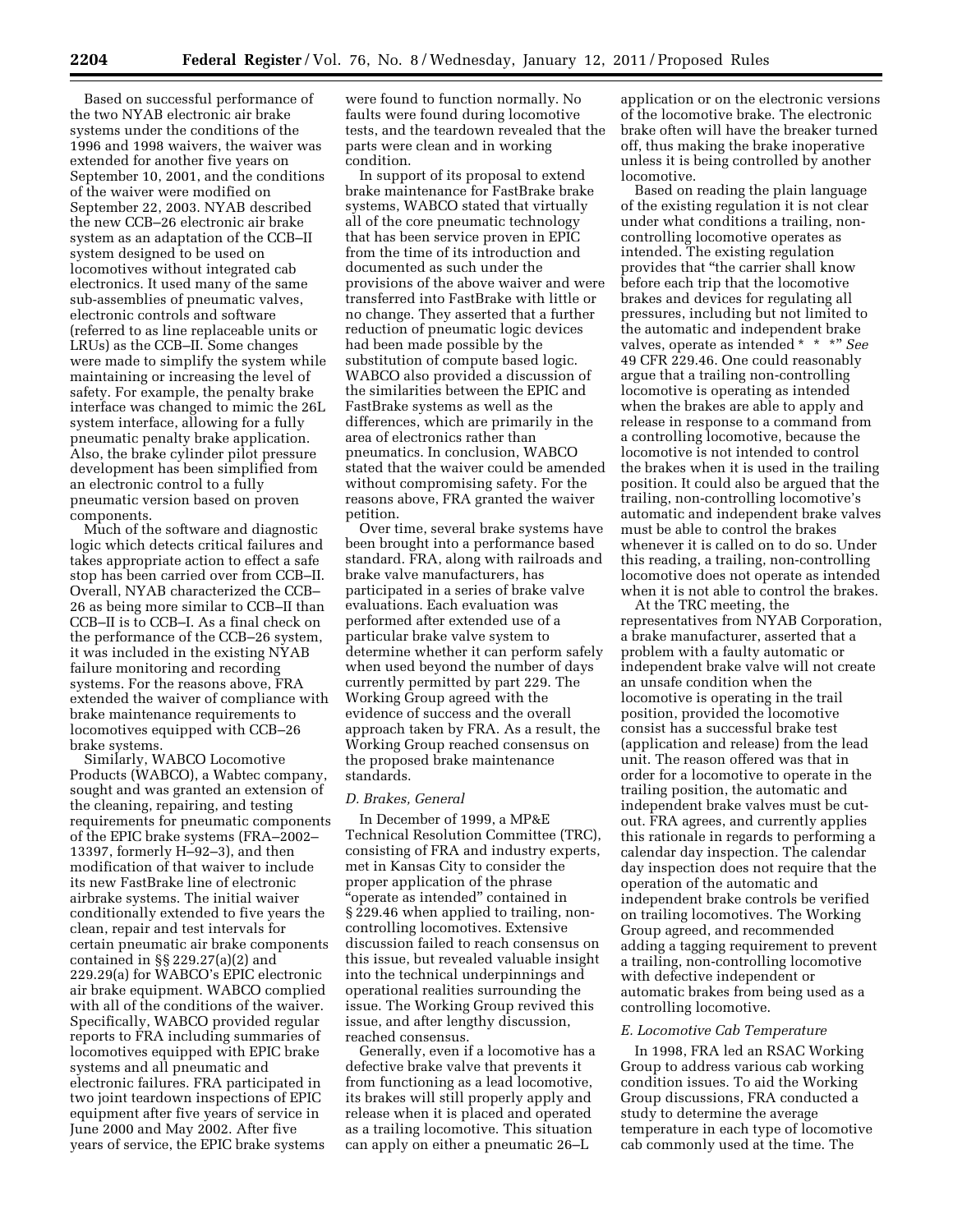study concluded that at the location where the engineer operates the locomotive, each locomotive maintained an average temperature of at least 60 degrees. The window and door gaskets were maintained in proper condition on the locomotives that were studied. In 1998, FRA believed it was impractical to address the minimum temperature issue by regulation, especially given that, the existing industry practice was appropriate and revision of the regulation would have required considerable resources. Now that the locomotive safety standards are in the process of being revised, FRA proposes to incorporate existing industry practice into the regulation in an effort to maintain the current conditions. For review, the 1998 study has been included in the public docket related to this proceeding.

In addition to proposing an increase in the minimum cab temperature from 50 °F to 60 °F, FRA believes that establishing a maximum cab temperature limit would result in improved locomotive crew performance, which in turn would increase railroad safety. Current literature regarding the effect of low temperature on human performance indicates that performance decreases when the temperature decreases below 60 °F. Similarly, the literature regarding the effect of high temperature and humidity indicates that performance decreases when temperatures increase above 80° F, and that performance decreases to an even greater extent when the temperature increases above 90 °F. *Ergonomics,* 2002 vol. 45, no. 10, 682–698.

Locomotive crew performance is directly linked to railroad safety through the safe operation of trains. Locomotive engineers are responsible for operating trains in a safe and efficient manner. This requires the performance of cognitive tasks including the mathematical information processing required for train handling, constant vigilance, and accurate perception of the train and outside environment. Conductors are responsible for maintaining accurate train consists, including the contents and position of hazardous materials cars, for confirming the aspects and indications of signals, and for ensuring compliance with written orders and instructions. A decrease in performance of any of these tasks that can be anticipated from relevant scientific findings should be avoided where amelioration can be applied.

In the Human Reliability Analysis (HRA) literature, stressors are considered to be important factors that can affect human performance and

produce errors. Such stressors are, in fact, labeled performance-shaping factors (PSFs) and include external (or environmental) factors such as temperature. In general, if one has an estimate of the human error probability (HEP) associated with some generic or specific task, the PSFs that exist are used to modulate the magnitude of that error. For example, an estimate of HEP associated with simple calculations is 0.04, with a lower bound of 0.02 and an upper bound of 0.11. If stress is introduced in a situation in which there is decision-making and multi-tasking (all of which are typical of locomotive engineer work), human factor experts recommend that HEP be increased fivefold for skilled workers and ten-fold for novice workers. Consequently, mean HEP would be estimated at 0.2 for skilled workers and at 0.4 for novices. This same logic can be applied to estimate accident reduction. Accident reduction estimates can be obtained under the assumption that accidents are proportional to the task performance decrements that accrue due to temperature stress. If a proportion of the task performance decrements is eliminated, then accidents should also be proportionately decreased. For example, in 1999, 16 of the human factors train accidents reported to the FRA occurred when the ambient temperatures were 90 °F or above. Conservatively assuming that at least eight (50 percent) of the locomotive cabs did not have operational air conditioning or other measures in place to reduce in cab temperatures below the ambient temperature and applying the overall task decrement of 0.148 as described in the meta-analysis an estimate may be made that a 65/86 temperature rule would prevent more than one in eight of the 1999 human factors train accidents that occurred when ambient and in cab temperatures were 90 °F or above. The results of applying task decrements to human factors train accidents in specific temperature ranges, however, can be considered conservative because the accidents considered only include accidents for which the primary cause was identified as ''Human Factors.'' Experts on accident causation indicate that accidents very rarely have a single cause. Rather, there are usually multiple factors that together contribute to the generation of an accident.

In many occupational settings it is desirable to minimize the health and safety effects of temperature extremes. Depending upon the workplace, engineering controls may be employed as well as the management of employee

exposure to excess cold or heat using such methods as work-rest regimens. Because of the unique nature of the railroad operating environment, the locomotive cab can be viewed as a captive workplace where the continuous work of the locomotive crew takes place in a relatively small space. For this reason, in an excessively hot cab, a locomotive crew member may have no escape from extreme temperatures, since they cannot be expected to readily disembark the train and rest in a cooler environment as part of a work-rest regimen without prior planning by the railroad. As such, FRA expects reliance upon engineering controls to limit temperature extremes. When FRA considered controls for cold and hot temperature cab environments, FRA learned that there is a range of engineering controls available that can be employed. Some of these controls are presently employed to affect the cab temperature environment. Controls include isolation from heat sources such as the prime mover; reduced emissivity of hot surfaces; insulation from hot or cold ambient environments; radiation shielding including reflective shields, absorptive shielding, transparent shielding, and flexible shielding; localized workstation heating or cooling; general and spot (fan) ventilation; evaporative cooling; chilled coil cooling systems.

As noted above, in 1998, FRA led an RSAC Working Group to address various cab working condition issues. To aid the Working Group discussions, FRA conducted a winter time study to determine the average low temperature in each type of locomotive cab commonly used at the time. The study concluded that at the location where the engineer operates the locomotive, each locomotive maintained an average temperature of at least 60 °F. *Ergonomics,* 2002 vol. 45, no. 10, 682– 698. The window and door gaskets were maintained in proper condition on the locomotives that were studied. In 1998, FRA believed it was impractical to address the minimum temperature issue by regulation, especially given that, the existing industry practice was appropriate and revision of the regulation would have required considerable resources. Now that the locomotive safety standards are in the process of being revised, FRA proposes to incorporate existing industry practice into the regulation in an effort to maintain the current minimum cab temperature conditions.

Based on the preceding discussion and its review of existing literature on the subject, FRA believe it is appropriate to consider not only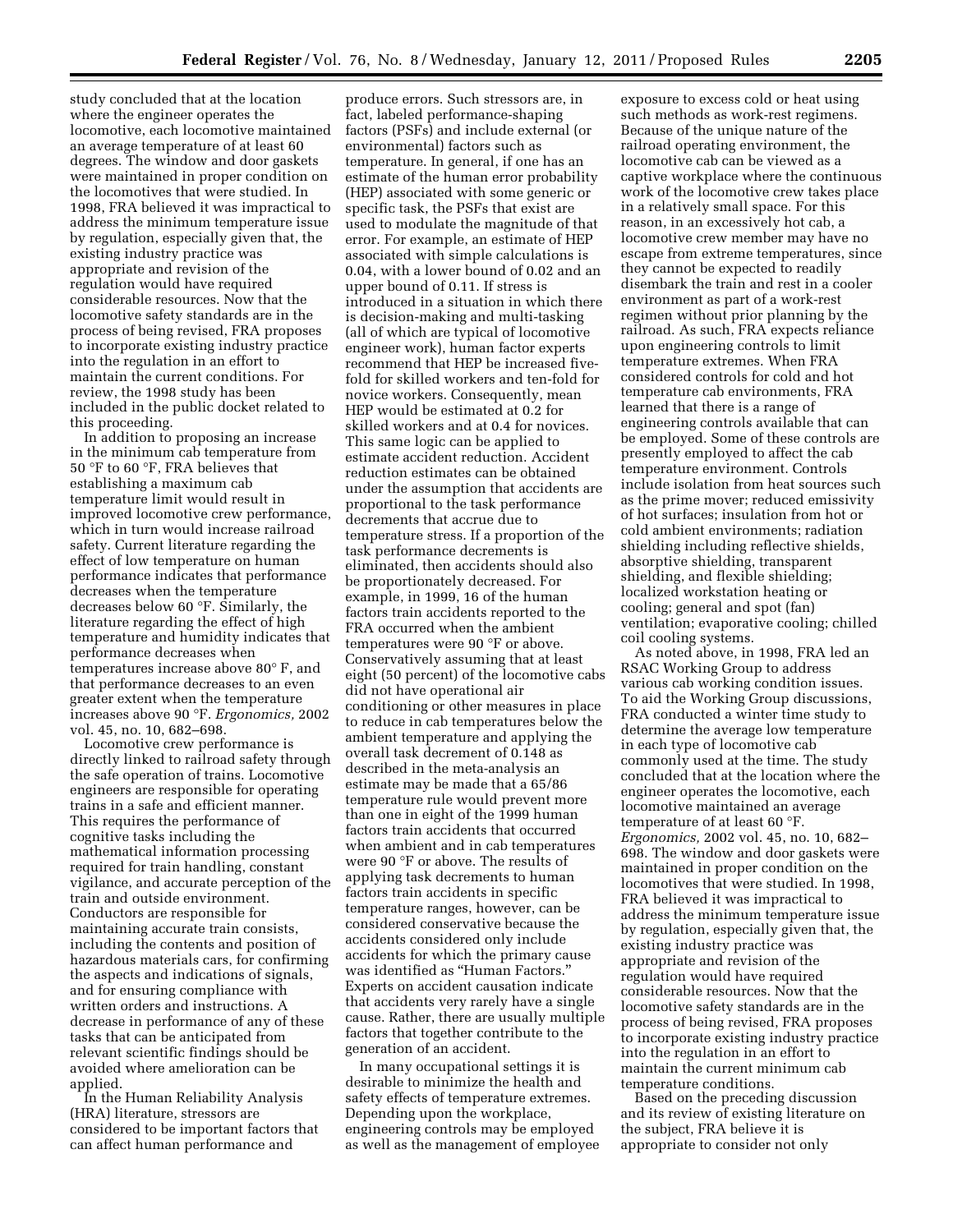limiting minimum locomotive cab temperature but also limiting maximum locomotive cab temperature. FRA believes that an appropriate maximum temperature level for a locomotive cab is a wet bulb temperature (WBT) somewhere between 80° and 90 °F. FRA recognizes that the mechanical capabilities of cooling systems on both existing and new locomotives are directly affected by the outside ambient temperature. Thus, FRA expects that the maximum cab temperature limit may need to be flexible in extreme weather conditions due to the limited ability of existing cooling systems to produce a temperature a vast number of degrees cooler than the external ambient temperature. FRA seeks comment and information from interested parties regarding current practices within the industry with regard to maintaining a maximum locomotive cab temperature.

There are a number of factors and issues that must be considered when imposing a maximum locomotive cab temperature. In an effort to develop safe and cost-effective requirements related to establishing a maximum locomotive cab temperature limit FRA seeks comments from interested parties on the following issues:

1. To what locomotives should the maximum cab temperature limits apply?

FRA does not anticipate applying the maximum cab temperature limit to all locomotives. Existing locomotives that are not equipped with air conditioners would not be required to add air conditioning units. A significant portion of the industry's existing locomotive fleet is currently equipped with air conditioners. FRA believes that air conditioning units should remain on locomotives that are currently so equipped and would expect the maximum cab temperature limit to apply to such units. FRA also expects that the maximum temperature limit would be applicable to new locomotives, and remanufactured locomotives as defined in § 229.5. FRA believes that one of the reasons that virtually all of these types of locomotives are constructed with air conditioning units in order to ensure the proper operation of the on-board electronic equipment. Thus, the locomotives are already equipped with the facilities to maintain a cab temperature below the maximum temperatures being contemplated. FRA also recognizes that at some locations the ambient temperature may seldom or never rise above 90 °F. Thus, FRA is considering an approach that might provide an exception for these types of locations from the maximum cab

temperature limits. With the above discussion in mind, FRA seeks information and comments from interested parties on the following:

• What percentage of locomotives in the existing fleet are equipped with air conditioning units?

• What percentages of newly constructed or remanufactured locomotives are equipped with air conditioning units?

• What potential requirements could apply to locomotives that spend the majority of their time in locations that rarely rise above 90 °F, but also operate in locations where the temperature does rise above 90 °F?

• How could these locations be properly excluded from the maximum temperature requirements?

• Are there technologies other than air conditioning units that could be utilized in these types of locations?

2. What are the capabilities of existing locomotive cab air conditioning units?

Although FRA has not conducted tests to determine the effectiveness of air conditioning systems, FRA's knowledge of HVAC capabilities and experience riding locomotives with operative air conditioning units indicates that such systems can hold cab temperatures below 90 °F under expected service conditions when properly maintained, as is the case with rail passenger coaches, passenger MU locomotives, motorized vehicles on the highway, and other means of conveyance. However, FRA recognizes that existing air conditioners have technical limitations, and that those limitations need to be considered when developing a maximum cab temperature requirement. FRA seeks comment and information on the following:

• At what rate can air conditioning units currently being used within the industry cool the interior of a locomotive cab?

• What external conditions or factors affect an air conditioning unit's ability to reduce the interior locomotive cab temperature?

• Would it be possible to modify an existing air conditioning unit or interior of the locomotive cab to address the conditions noted above?

3. What is the appropriate method for measuring maximum locomotive cab temperature?

An effective and reliable method for measuring the maximum locomotive cab temperature will need to be included in the final rule in order to make any maximum temperature requirement enforceable. Railroad management, train crews, and FRA will need to be able to

accurately measure the maximum cab temperature when a locomotive is in use. The existing and proposed minimum locomotive cab temperature requirement provides that the temperature be measured six inches above each seat in the cab. FRA believes that a similar location for measuring the maximum temperature would appear to be appropriate. FRA also recognizes that any cooling system will require a sufficient amount of time to adequately reduce the interior temperature of a locomotive cab. Thus, the ability to test or measure the temperature may not occur until a locomotive is already in use. In consideration of the above, FRA seeks comment and information from interested parties on the following:

• How do railroads currently measure or monitor locomotive cab temperatures to comply with the existing minimum temperature requirements?

• Do railroads measure cab temperature for other purposes? If so, what are those purposes?

• Could the same methods be used to monitor a maximum temperature requirement?

• Are there locations where testing or monitoring of air conditioning units would be extremely burdensome or impossible?

• The existing minimum cab temperature requirement is based on measurement of the temperature six inches above each seat in the cab. Would that also be an appropriate location in the cab to measure temperature to determine compliance with a maximum temperature requirement?

• Is there an appropriate frequency at which air conditioning units should be tested?

4. How should locomotive air conditioning units be maintained and repaired when found defective or inoperative?

In order to ensure that locomotives to which the maximum cab temperature limits would apply are generally capable of compliance, the final rule would need to contain basic inspection, maintenance, and repair provisions related to on-board cooling systems. FRA recognizes that these maintenance and repair schedules and requirements would be most applicable during those annual periods where extreme hot weather is prevalent across most of the continental United States. Thus, FRA expects to concentrate such provisions during these vital time periods. Similarly, FRA recognizes that appropriate provisions related to the handling and use of a locomotive with an inoperative cooling system would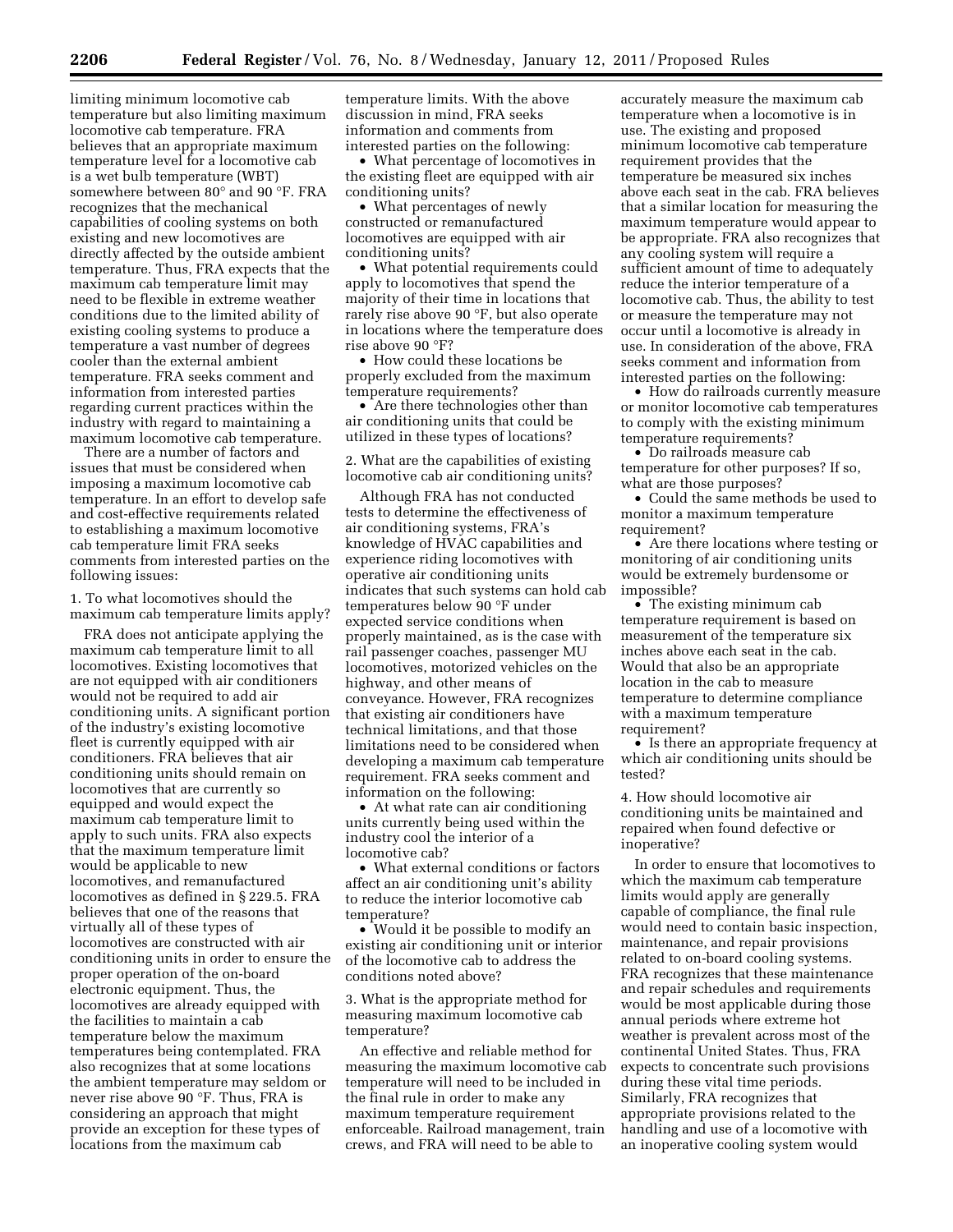need to be provided. Under the existing part 229 movement for repair provisions, if a locomotive were required to meet a maximum cab temperature limit and was found unable to do so, then the locomotive could only be moved to the next forward location or to its next calendar day inspection where necessary repairs to the locomotive's cooling system could be performed. FRA realizes such a stringent requirement might unduly hinder a railroad's ability to operate trains or have sufficient locomotive power in certain locations. With the foregoing discussion in mind, FRA seeks comments from interested parties on the following:

• How frequently do railroads currently inspect locomotive air conditioning units for proper operation?

• What would an appropriate interval for testing and maintaining locomotive equipped with air conditioning units?

• What movement or use restrictions should be applied to a locomotive equipped with an air conditioning unit when discovered with a cab temperature that exceeds the maximum limit?

• What maintenance or repair requirements would be appropriate if a lead/occupied locomotive has an air conditioning unit fail en route, when the ambient temperature exceeds a regulatory requirement?

• What maintenance or repair requirements would be appropriate if an air conditioning unit in a lead or occupied locomotive is found to be inoperative or operating insufficiently at pre-departure (after the train has been made up and the air-brake test has been performed)?

• Should consistent management be a factor for determining when an inoperative air conditioning unit will properly be repaired or switched out? Why or why not?

5. What are the potential costs of complying with a maximum locomotive cab temperature limit as described in the preceding discussions?

The cost implications of this proposal will depend on various factors, including temperature requirements, maintenance requirements, repair procedures, and the treatment of existing locomotives already equipped with air conditioning units. The regulatory burden may result from equipping new and remanufactured locomotives with air conditioning units. However, because most, if not all, new locomotives are currently purchased with air conditioning units already installed, the burden would likely come from the testing and maintenance,

including repair, of air conditioning units.

FRA estimates that the railroad industry purchases approximately 600– 700 new locomotives a year. Most of the new locomotives are purchased by Class I freight railroads. Other railroads such as Alaska Railroad, Amtrak, and some commuter railroads also purchase new locomotives. Generally, FRA does not anticipate that Class III railroads will purchase new locomotives, and thereby, be affected by this proposal in the immediate or near future. FRA is considering requiring air conditioning units on only new or remanufactured locomotives. FRA believes that most, if not all, new and remanufactured locomotives are manufactured with air conditioning units, and most locomotives that receive life extending modifications are also likely equipped. FRA requests information regarding the specifications for air conditioning units currently installed on new, remanufactured, and overhauled locomotives. Specifically, FRA seeks information regarding temperature and humidity capabilities. FRA also seeks information regarding the tolerances of the units in the locomotive running environment, which may include over 12 hours of continuous operation at high temperature and humidity levels. To the extent that new locomotives are already equipped with air conditioning units that can function well in the environment in which they operate, there would be little or no additional regulatory cost associated with the basic requirement to equip new locomotives with such units.

Requirements for periodic testing of air conditioning units could also add regulatory cost. FRA believes that most railroads are prudently testing the air conditioning units on their locomotives annually or periodically at shorter intervals. These tests are most likely conducted when the locomotive is already out of service for a 92 day inspection. FRA requests information on the frequency of testing and the cost associated with conducting the tests. Requirements for repairing air conditioning units could also add regulatory cost. In order to develop a cost analysis of the maintenance and repairs that would be needed to properly utilize the AC units, FRA requests information regarding the frequency of air conditioning failures and the nature of common defects as well as the costs associated with making the repairs. FRA also requests information regarding reasonable ways to address air conditioning units that are discovered defective outside of the maintenance window. FRA estimates

that an air conditioning unit has a lifecycle of 8 and 10 years. The cost for testing and repairing air conditioning units on locomotives is most likely the highest cost element of this proposal. However, the potential regulatory cost for such a proposal would depend on the actual requirement that is promulgated. The cost would increase if a lead locomotive is required to be switched out after the initial air-brake test, or if the AC unit on the lead locomotive failed en route.

FRA seeks information and comments on the following issues related to costs:

• What are the costs associated with increased maintenance and modifications to locomotive equipped with air conditioning units to ensure they operate as intended?

• What would be the expected costs to equip new and remanufactured locomotives with air conditioners that are capable of satisfying the type of maximum temperature limit discussed above?

• How many new locomotives are currently equipped with air conditioning units?

• What operational burdens would be placed on the industry should a maximum cab temperature limit be included in the final rule?

# *F. Headlights*

The proposed revisions to the headlight provisions would incorporate waiver FRA 2005–23107 into part 229. This would permit a locomotive with one failed 350-watt incandescent lamp to operate in the lead until the next daily inspection, if the auxiliary lights remain continuously illuminated. Currently, a headlight with only one functioning 200-watt lamp is not defective and does not affect the permissible movement of a locomotive. However, a locomotive with only one functioning 350-watt lamp in the headlight can be moved only pursuant to section 229.9. The proposed treatment of locomotives with a failed 350-watt lamp would allow flexibility, and be consistent with the current treatment of 200-watt lamps.

Testing showed that production tolerances for the 350-watt incandescent lamp cause most individual lamps to fall below the 200,000 candela requirement at the center of the beam. As such, two working 350-watt lamps are required to ensure 200,000 candela at the center of the beam. Testing also showed that the 350-watt incandescent lamp produced well over 100,000 candela at the center of the beam, and its high power and the position of the filament within the reflector causes the lamp to be brighter than the 200-watt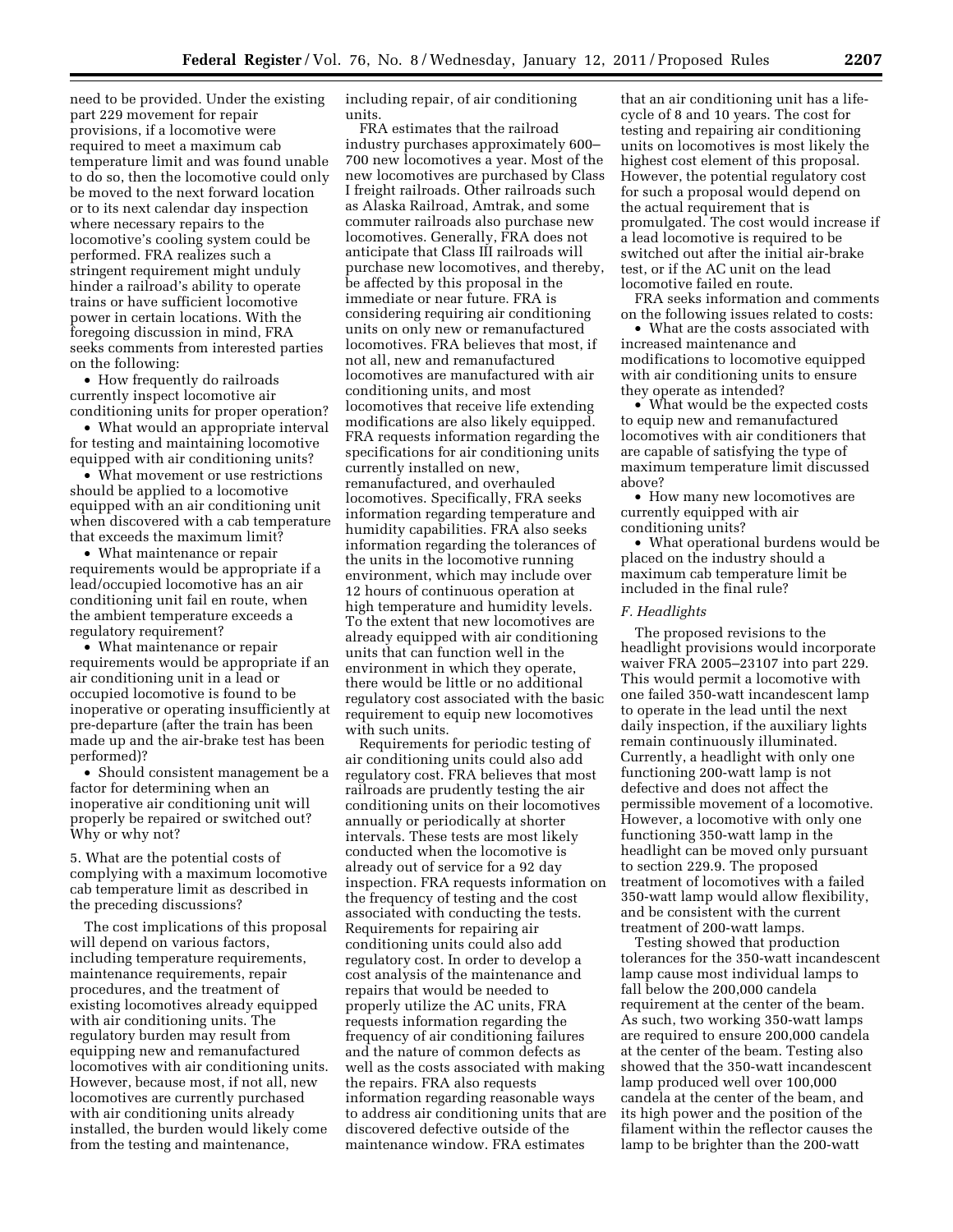incandescent lamp at all angles greater than approximately 2.5 degrees off the centerline. In other words, the only area in which the 350-watt lamp produces insufficient illumination is within 2.5 degrees of the centerline. The proposed requirement would compensate for the reduced amount of illumination by requiring the auxiliary lights to be aimed parallel to the centerline of the locomotive and illuminate continuously.

Significantly, in 1980, when FRA promulgated the 200,000 candela requirement it could not take into consideration the light produced by auxiliary lights, because they were not required and not often used. Today, there is light in front of a locomotive produced by both the headlight and the auxiliary lights. When discussing AAR's request that the final rule permit locomotives with a nonfunctioning 350 watt lamp to operate without restriction, FRA stated that AAR's comments ''may have merit when considering locomotives with auxiliary lights aimed parallel to the centerline of the locomotive.'' *See* 69 FR 12533. While the auxiliary lights on some locomotives are aimed parallel to the centerline, on many others the auxiliary lights are aimed so that their light will cross 400 feet in front of the locomotive. The regulations only require auxiliary lights to be aimed within 15 feet of the centerline. FRA is not aware of a basis for assuming that the light from two auxiliary lights complying with the regulations in any fashion would be insufficient, when combined with a 350 watt headlight lamp.

# *G. Alerters*

Alerters are a common safety device intended to verify that the locomotive engineer remains capable and vigilant to accomplish the tasks that he or she must perform. An alerter will initiate a penalty brake application to stop the train if it does not receive the proper response from the engineer. As an appurtenance to the locomotive, an alerter must operate as intended when present on a locomotive. Section 20701 of Title 49 of the United States Code prohibits the use of a locomotive unless the entire locomotive and its appurtenances are in proper condition and safe to operate in the service to which they are placed. Under this authority, FRA has issued many violations against railroads for operating locomotives equipped with a nonfunctioning alerter.

Alerters are currently required on passenger locomotives by § 238.237 (67 FR 19991 (2002)), and are present on most freight locomotives. A long-

standing industry standard currently contains more stringent requirements than provisions being proposed in this document. *See* AAR Standard S–5513, ''Locomotive Alerter Requirements,'' (November 26, 2007).

After several productive meetings, the Working Group reached partial consensus on requirements related to the regulation of alerters. For those areas where agreement could not be reached, FRA has fully considered the information and views of the Working Group members in developing the proposed requirements related to locomotive alerters. The proposed provisions also take into consideration recommendations made by the NTSB.

On July 10, 2005, at about 4:15 a.m., two Canadian National (CN) freight trains collided head-on in Anding, Mississippi. The collision occurred on the CN Yazoo Subdivision, where the trains were being operated under a centralized traffic control signal system on single track. Signal data indicated that the northbound train, IC 1013 North, continued past a stop (red) signal at North Anding and collided with the southbound train, IC 1023 South, about  $\frac{1}{4}$  mile beyond the signal. The collision resulted in the derailment of six locomotives and 17 cars. Approximately 15,000 gallons of diesel fuel were released from the locomotives and resulted in a fire that burned for roughly 15 hours. Two crewmembers were on each train; all four were killed. As a precaution, about 100 Anding residents were evacuated; fortunately, they did not report any injuries. Property damages exceeded \$9.5 million and clearing and environmental cleanup costs totaled approximately \$616,800.

The NTSB has issued a series of safety recommendations that would require freight locomotives to be equipped with an alerter. On April 25, 2007, the NTSB determined that a contributing cause of the head-on collision in Anding, Mississippi was the lack of an alerter on the lead locomotive, which if present, could have prompted the crew to be more attentive to their operation of the train. *See* Recommendation R–07–1. That recommendation provides as follows: "[r]equire railroads to ensure that the lead locomotives used to operate trains on tracks not equipped with a positive train control system are equipped with an alerter.''

Another NTSB recommendation relating to locomotive alerters was issued as a result of an investigation into the collision of two Norfolk Southern Railway freight trains at Sugar Valley, Georgia, on August 9, 1990. In that incident, the crew of one of the trains failed to stop at a signal. The

NTSB concluded that the engineer of that train was probably experiencing a micro-sleep or was distracted. Based on testing, it was determined that as the train approached the stop signal, the alerter would have initiated an alarm cycle. The NTSB concluded that the engineer ''could have cancelled the alerter system while he was asleep by a simple reflex action that he performed without conscious thought." As a result of the investigation, the NTSB made the following recommendation FRA: ''[i]n conjunction with the study of fatigue of train crewmembers, explore the parameters of an optimum alerter system for locomotives. *See* NTSB Recommendation R–91–26.

Typically, alerter alarms occur more frequently as train speed increases. Unlike the Sugar Valley, Georgia, accident in which the train had slowed and entered a siding before overrunning a signal, the northbound train in the Anding, Mississippi, remained on the main track at higher speeds. Had an alerter been installed, there was a four minute time period after passing the approach signal during which the alerter would have activated four to five times. It seems unlikely that the engineer could have reset the alerter multiple times by reflex action without any increase in his awareness. Therefore, the NTSB determined that an alerter likely would have detected the lack of activity by the engineer and sounded an alarm that could have alerted one or both crewmembers. Had the crew been incapacitated or not responded to the alarm, the alerter would have automatically applied the brakes and brought the train to a stop. The NTSB concluded that had an alerter been installed on the lead locomotive of the northbound train, it may have prevented the collision.

The NTSB also closely examined the use of locomotive alerters when investigating the sideswipe collision between two Union Pacific Railroad (UP) freight trains in Delia, Kansas, on July 2, 1997. In that accident, a train entered a siding but did not stop at the other end, and it collided with a passing train on the main track. The NTSB concluded that ''had the striking locomotive been equipped with an alerter, it may have helped the engineer stay awake while his train traveled through the siding.'' As a result of its investigation, the NTSB made the following recommendation to the FRA: ''[r]evise the Federal regulations to require that all locomotives operating on lines that do not have a positive train separation system be equipped with a cognitive alerter system that cannot be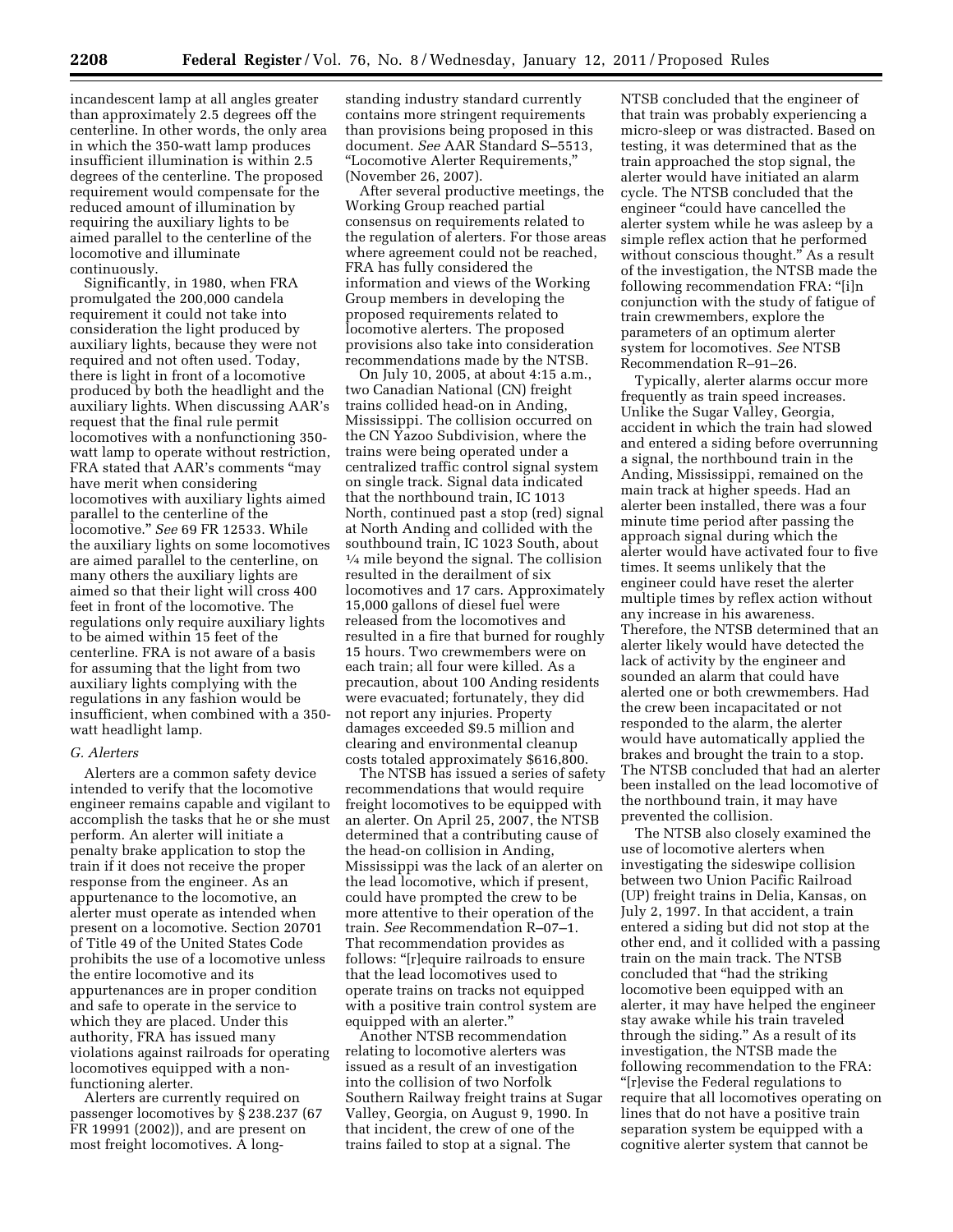reset by reflex action.'' *See* NTSB Recommendation R–99–53.

FRA believes that the proposed provisions related to alerters incorporate existing railroad practices and locomotive design and address each of the NTSB recommendations discussed above.

# *F. Locomotive Electronics*

After extensive discussion, the Working Group reached consensus on the proposed requirements related to locomotive electronic systems. Advances in electronics and software technology have resulted in changes to the implementation of locomotive control systems. Technology changes have allowed the introduction of new functional capabilities as well as the integration of different functions in ways that advance the building, operation, and maintenance of locomotive control systems. FRA encourages the use of these advanced technologies to improve safe, efficient, and economical operations. However, the increased complexities and interactions associated with these technologies increase the potential for unintentional and unplanned consequences, which could adversely affect the safety of rail operations.

The proposed regulation would prescribe safety standards for safetycritical electronic locomotive control systems, subsystems, and components including requirements to ensure that the development, installation, implementation, inspection, testing, operation, maintenance, repair, and modification of those products will achieve and maintain an acceptable level of safety. This proposal would also prescribe standards to ensure that personnel working with safety-critical products receive appropriate training. Of course, each railroad would be able to prescribe additional or more stringent rules, and other special instructions, provided they are consistent with the proposed standards.

FRA also recognizes that advances in technology may further eliminate the traditional distinctions between locomotive control and train control functionalities. Indeed, technology advances may provide for opportunities for increased or improved functionalities in train control systems that run concurrent with locomotive control. Train control and locomotive control, however, remain two fundamentally different operations with different objectives. FRA does not want to restrict the adoption of new locomotive control functions and technologies by establishing regulations for locomotive control systems intended to address safety issues associated with train control.

# *G. Periodic Locomotive Inspection*

The Locomotive Safety Standards Working Group was unable to reach consensus on whether current locomotive inspection intervals and procedures are appropriate to current conditions. Recently, on June 22, 2009, FRA granted the Burlington Northern Santa Fe's (BNSF) request for waiver from compliance with the periodic locomotive inspection requirements. *See* Docket FRA–2008–0157. BNSF stated in their request that each of the subject locomotives are equipped with new self-diagnostic technology and advanced computer control, and that the locomotives were designed by the manufacturer to be maintained at a six month interval.

In the waiver petition, BNSF requested that the required 92-day periodic inspection be performed at 184 day intervals on subject locomotives, if qualified mechanical forces perform at least one of the required daily inspections every 31 days and FRA noncomplying conditions that are discovered en-route or during any daily inspection are moved to a mechanical facility capable of making required repairs. This approach to conducting inspections based on current conditions may be suitable to other similarly situated railroads. FRA seeks comment on this issue.

#### *H. Rear End Markers*

In 2003, the U.S. DOT's Office of Governmental Affairs received a letter from Senator Feinstein on behalf of her constituent, Mr. David Creed. Mr. Creed suggested a revision to FRA's rear end marker regulation, which is found in part 221. Specifically, Mr. Creed suggested that Federal regulations should require trains with distributive power on the rear to have a red marker, because a red marker would make for a safer operating environment by giving a rail worker a better indication of whether he or she is looking at the rear or front end of the train. Mr. Creed made reference to a recent fatality involving a BNSF conductor who jumped from his train because he observed a headlight that he mistakenly believed was a train on the same track, directly ahead of his train. As FRA is currently reviewing its existing requirements for locomotive safety standards, FRA requests comments on this rear end marker issue.

# *I. Locomotive Horn*

FRA solicits comments regarding methods currently being used by railroads to test locomotive horns as required by § 229.129. More than one method of testing will satisfy the current testing requirements. FRA is considering whether certain current methods of testing should be preferred, or additional methods should be permitted.

# *J. Risk Analysis Standardization and Harmonization*

FRA has been actively implementing, whenever practical, performance regulations based on the management of risk. In the process of doing so, a number of different system safety requirements, each unique to a particular regulation, have been promulgated. While this approach is consistent with the widely, and deeply, held conviction that risk management efforts should be specifically tailored for individual situations, it has resulted in confusion regarding the applicable regulatory requirements. This, in turn has defeated one of the primary objectives of using performance based regulations, reduction in costs from simplifying regulations.

The problem is not the concept of tailoring, but the lack of standard terms, basic tools, and techniques. Numerous directives, standards, regulations, and regulatory guides establish the authority for system safety engineering requirements in the acquisition, development, and maintenance of hardware and software-based systems. The lack of commonality makes extremely difficult the task of training system safety personnel, evaluating and comparing programs, and effectively monitoring and controlling system safety efforts for the railroads, their vendors, and the government. Even though tailoring will continue to be an important system safety concept, at some point FRA believes the proliferation of techniques, worksheets, definitions, formats, and approaches has to end, or at least some common ground has to be established.

To accomplish this, FRA proposes to harmonize risk management process requirements across all regulations that have been promulgated by the agency. This will implement a systematic approach to hardware and software safety analysis as an integral part of a project's overall system safety program for protecting the public, the worker, and the environment. Harmonization enhances compliance and improves the efficiency of the transportation system by minimizing the regulatory burden. Harmonization also facilitates interoperability among products and systems, which benefits all stakeholders. By overcoming institutional and financial barriers to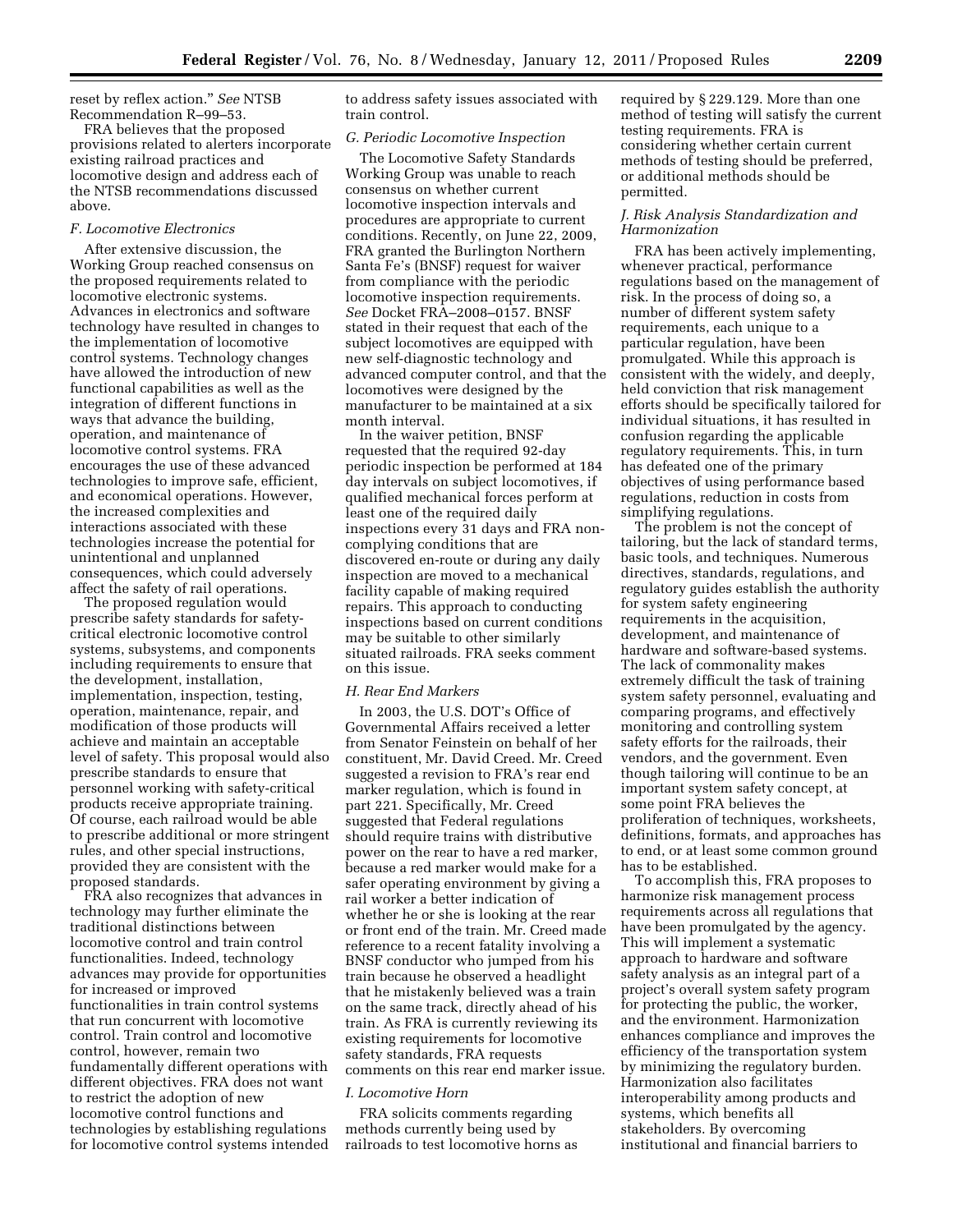technology harmonization, stakeholders could realize lower life-cycle costs for the acquisition and maintenance of systems. To this end, FRA requests comments on appropriate, cost effective, performance based standards containing precise criteria to be used consistently as rules, guidelines, or definitions of characteristics, to ensure that materials, products, processes and services are fit for purpose, and present an acceptable level of risk that are applicable across all elements of the railroad industry.

# *K. MCB Contour 1904 Coupler*

FRA believes that the existing requirement related to MCB contour 1904 couplers, contained in  $\S 229.61(a)(1)$ , is out dated. The existing regulation prohibits the use of a MCB contour 1904 coupler, if the distance between the guard arm and the knuckle nose is more than 5 1⁄8 inches. FRA understands that the MCB contour 1904 coupler design has not been used in the railroad industry since the 1930s. Most, if not all, of the current locomotive fleet are equipped with Type E couplers. For these couplers, the maximum distance permitted between the guard arm and the knuckle nose is  $5\frac{5}{16}$  inches, as identified in § 229.61(a)(1). FRA seeks comments as to whether any locomotives are currently being operated with MCB contour 1904 couplers, and whether the requirement related to MCB contour 1904 couplers should be removed from the locomotive safety standards.

# *L. Locomotive Cab Securement*

FRA is evaluating securement options for locomotive cab doors. Cab securement can potentially prevent unauthorized access to the locomotive cab, and thereby increase train crew safety. However, cab securement demands a careful and balanced approach because when emergencies requiring emergency egress or rescue access occur, securement systems must not hinder rapid and easy egress by train crews or access by emergency responders without undue delay. FRA is exploring how to achieve greater safety by properly balancing these concerns.

On June 20, 2010, a CSX Conductor was shot and killed in the cab of the controlling locomotive of his standing train in New Orleans, during an attempted robbery. The Locomotive Engineer assigned to that train was also wounded by gunfire during the incident. This incident was particularly tragic, because it resulted in a fatality. By letter dated September 22, 2010, in response to this incident, the BLET requested that FRA require the use of door locks on locomotive cab doors.

Under current industry practice, many locomotive cab doors are not locked. According to BLET's letter, requiring the use of door locks would impede unauthorized access to the locomotive cab and reduce the risk of violence to the train crew when confronted by a potential intruder. FRA solicits comments regarding the impact that a locked door would have on train crew safety. More specifically, FRA poses the following questions regarding existing locomotive doors:

• Can a door lock be broken when struck by a heavy, solid object like a baseball bat, sledge hammer, or crowbar?

• Can a door lock be broken by gunfire?

• If a keyed lock is used, is it possible that the lock can be picked by an unauthorized person?

• If a keyed lock is used, is it possible for the key to be lost, stolen, or duplicated without authorization?

• If the door is locked, can a potential intruder gain access to the cab by breaking through the door's window?

• If the door is locked, can gunfire penetrate the door's window, the door itself, or another portion of the car body?

In addition, FRA requests comments regarding the potential effectiveness of using different locking mechanisms to secure the locomotive cab. A portion of the industry is currently equipping new locomotives with dead-bolt door locks. Door locks with quick release mechanisms, keyed locks, and biometric locks could also potentially be used to secure a locomotive cab. FRA seeks comments regarding the potential benefits and concerns for each type of locking mechanism. FRA also requests information concerning the effect of door locks during emergency situations requiring rapid and easy evacuation of the locomotive compartment or rescue access. After an accident or other life threatening situation, a train crew may need to quickly exit a locomotive cab, particularly in the event of a fire or a hazardous materials release, and a train crew may require assistance from emergency responders when injured or incapacitated. To help solicit an abundance of information, FRA poses the following questions:

• To what extent will the use of a door lock to secure the locomotive cab hinder rapid and easy egress of the train crew?

• If keyed locks are used, should emergency responders be given keys?

• To what extent will emergency responders' access to the cab be unduly delayed by door locks?

• Will door locks prohibit emergency responders' access to the cab when the crew is incapacitated?

• How can locomotive cab doors be secured without hindering the crews' ability to egress rapidly and easily or emergency responders' ability to gain access without undue delay?

FRA also requests information related to the costs associated with installing and maintaining various locomotive cab locking mechanisms. More specifically, for existing locomotives how many do not have locking mechanisms? And, what type of locking device would be the most cost effective to install and maintain and also adequately address the three safety needs described above. Finally, are there any locomotives in the US (existing or new) that would be particularly difficult or expensive to equip with a locking mechanism? If so, which locomotives are they, and how many of these locomotives exist? FRA also requests comment as to how many locomotives are currently being manufactured for domestic service with these devices? If FRA decides to establish a uniform cab securement requirement for new locomotives, what type of locking mechanism is recommended, and why? Finally, how much would such a locking mechanism cost to install and maintain on new and existing locomotives?

#### **VI. Section-by-Section Analysis**

This section-by-section analysis of the proposed rule is intended to explain the rationale for each section of the proposed rule. The analysis includes the requirements of the proposal, the purpose that the proposal would serve in enhancing locomotive safety, the current industry practice, and other pertinent information. The proposed regulatory changes are organized by section number. FRA seeks comments on all proposals made in this NPRM.

# *A. Proposed Amendments to Part 229 Subparts A, B, and C*

# Section 229.5 Definitions

This section contains a set of definitions to be introduced into the regulation. FRA intends these definitions to clarify the meaning of important terms as they are used in the text of the proposed rule. The proposed definitions are carefully worded in an attempt to minimize the potential for misinterpretation of the rule. The definition of alerter introduces an unfamiliar term which requires further discussion.

"Alerter" means a device or system installed in the locomotive cab to promote continuous, active locomotive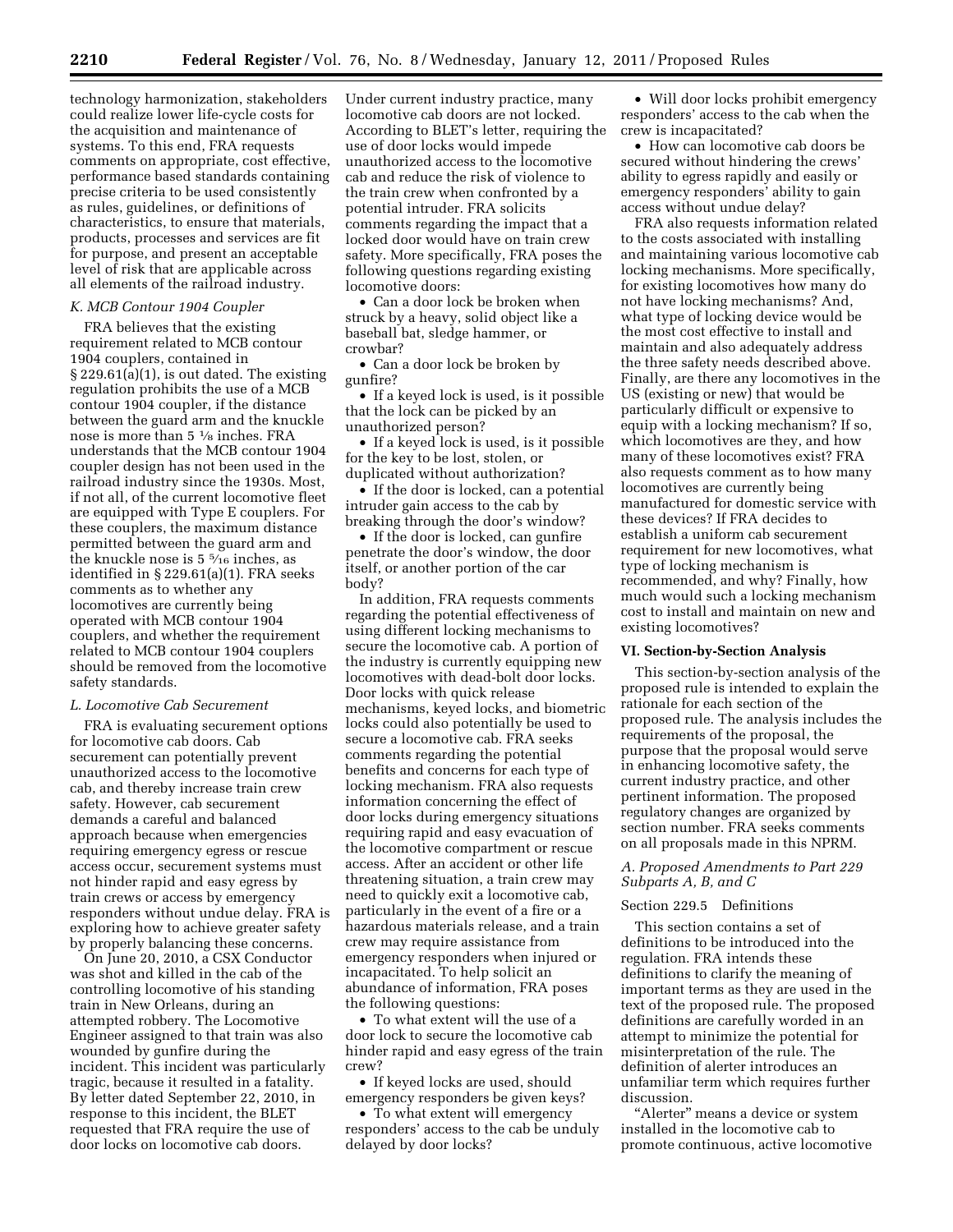engineer attentiveness by monitoring select locomotive engineer-induced control activities. If fluctuation of a monitored locomotive engineer-induced control activity is not detected within a predetermined time, a sequence of audible and visual alarms is activated so as to progressively prompt a response by the locomotive engineer. Failure by the locomotive engineer to institute a change of state in a monitored control, or acknowledge the alerter alarm activity through a manual reset provision, results in a penalty brake application that brings the locomotive or train to a stop. For regulatory consistency FRA is proposing the same definition as the one provided in part 238. FRA intends for a device or system that satisfies an accepted industry standard including, but not limited to, AAR Standard S–5513, ''Locomotive Alerter Requirements,'' dated November 26, 2007, to constitute an alerter under this definition.

New definitions for terms related to remote control locomotives are also being proposed. The proposed terms, ''Assignment Address,'' ''Locomotive Control Unit," "Operator Control Unit," ''Remote Control Locomotive,'' ''Remote Control Operator,'' and ''Remote Control Pullback Protection'' are common to the industry. On February 14, 2001, FRA published a Safety Advisory in which FRA issued recommended guidelines for conducting remote control locomotive operations. *See* 66 FR 10340, Notice of Safety Advisory 2001–01, Docket No. FRA–2000–7325. The Safety Advisory includes definitions for each of the proposed terms. FRA's proposed definitions for these terms are informed by the Safety Advisory and Working Group discussions.

''Controlling locomotive'' means a locomotive from where the operator controls the traction and braking functions of the locomotive or locomotive consist, normally the lead locomotive. This proposed definition is being added to help identify which locomotives are required to be equipped with an alerter, and when the alerter is required to be tested.

Section 229.7 Prohibited Acts and Penalties

Minimal changes are being proposed in this section to update the statutory reference and the statutory penalty information.

Section 229.15 Remote Control Locomotives

After working with the railroad industry for many years to provide a framework for the safe use, development, and operation of remote

control devices, FRA proposes to formally codify safety standards for remote control operated locomotives. For convenience, FRA proposes to divide the section into two headings: Design and operation, and inspection and testing.

Generally, the proposed design and operation requirements are intended to prevent interference with the remote control system, maintain critical safety functions if a crew is conducting a movement that involves the pitch and catch of control between more than one operator, tag the equipment to notify anyone who would board the cab that the locomotive is operating remote control, and bring the train to a stop if certain safety hazards arise. The proposed inspection and testing requirements are intended to ensure that each remote control locomotive would be tested each time it is placed in use, and ensure that the operator is aware of the testing and repair history of the locomotive. It is FRA's understanding that virtually all railroads that operate remote control locomotives have already adopted similar standards, and that they have proven to provide consistent safety for a number of years.

# Section 229.19 Prior Waivers

FRA proposes to update the language in § 229.19 to address the handling of prior waivers of requirements in part 229 under the proposed rule. A number of existing waivers are incorporated into the proposed rule, others may no longer be necessary in light of the proposal. The proposal allows railroads the opportunity to assert that their existing waiver is necessary, and should be effective after the proposed rule is adopted.

On February 28, 2007, in a notice, FRA proposed the sunset of certain waivers granted for the existing locomotive safety standards. 72 *FR*  9059. The proposal urged grantees to submit existing waivers for consideration for renewal in light of potential revisions to the regulation, and explained FRA's interest in treating older waivers consistently with newer waivers that were limited to five years. The five year limitations were issued as far back as March of 2000. The notice also established a docket to receive waivers for consideration.

In addition, the notice discussed the possibility of requiring current grantees to re-register waivers. To streamline the process, FRA's proposal does not include a re-registration requirement.

Section 229.20 Electronic Recordkeeping

As explained in proposed paragraph (a), FRA would establish standards for electronic record-keeping that a railroad may elect to utilize to comply with many of the record-keeping provisions contained in this part. As with any records, replacing a paper system that requires the physical filing of records with an electronic system and the large and convenient storage capabilities of computers, will result in greater efficiency. Increased safety will also result, as railroads will be able to access and share records with appropriate employees and FRA quicker than with a paper system. To be acceptable, electronic record-keeping systems must satisfy all applicable regulatory requirements for records maintenance with the same degree of confidence as is provided with paper systems. The proposed requirements would be consistent with a series of waivers that FRA has granted since April 3, 2002 (Docket Number FRA–2001–11014), permitting electronic record-keeping with certain conditions intended to ensure safety. In this proposed section, FRA is adopting the Working Group's consensus regulatory text for electronic record-keeping that was approved and recommended to FRA by the RSAC on September 10, 2009. The proposed standards are organized into three categories: (1) Design requirements, (2) operational requirements, and (3) availability and accessibility requirements.

*(b) Design requirements.* To properly serve the interest of safety, records must be accurate. Inspection of accurate records will reveal compliance or noncompliance with Federal regulations and general rail safety practices. To ensure the authenticity and integrity of electronic records it is important that security measures be in place to prevent unauthorized access to the data in the electronic record and to the electronic system. Proposed paragraphs (b)(1) through (b)(5) are intended to help secure the accuracy of the electronic records and the electronic system by preventing tampering, and other forms of interference, abuse, or neglect.

*(c) Operational requirements.*  Proposed paragraphs (c)(1) and (c)(2) are intended to utilize the improved safety capabilities of electronic systems. The requirements of paragraph (c)(1) would cover both inspection and repair records. In situations when the Hours of Service laws would potentially be violated, the electronic system would be required to prompt the person to input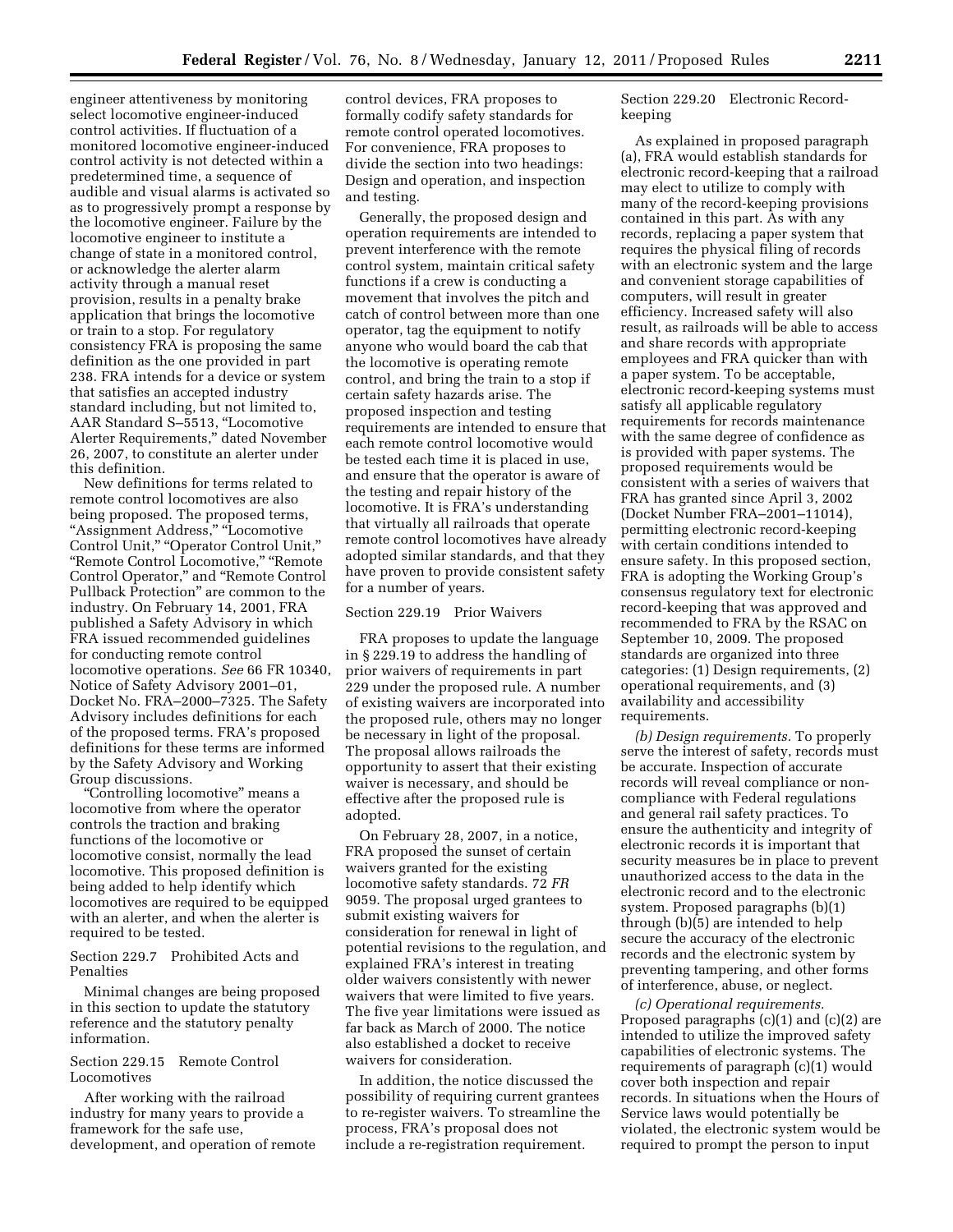the data as soon as he or she returns to duty.

*(d) Access and availability requirements.* To properly serve the interest of safety, the electronic records and the electronic record-keeping system must be made available and accessible to the appropriate people. FRA must have access to the railroads' electronic records and limited access to the electronic record-keeping systems to carry out its investigative responsibilities. During Working Group discussions, a member representing railroad management explained that his railroad currently can produce an electronic record within ten minutes, but that a paper record may take up to two weeks. As such, the proposal provides up to fifteen days to produce paper copies and requires that the electronic records will be provided upon request.

Section 229.23 Periodic Inspection: General

This section would require railroads that choose to maintain and transfer records as provided for in proposed § 229.20, to print the name of the person who performed the inspections, repairs, or certified work on the Form FRA F 6180–49A that is displayed in the cab of each locomotive. This would allow the train crew to know who did the previous inspection when they board the locomotive cab.

Section 229.25 Test: Every Periodic Inspection

Two additional paragraphs are proposed in this section to include inspection requirements for remote control locomotives and locomotive alerters during the 92-day periodic inspection. FRA is proposing new regulations for remote control locomotives, *see* proposed § 229.15, and locomotive alerters, *see* proposed section § 229.140. For convenience, the maintenance for remote control locomotives and locomotive alerters that would properly be conducted at intervals matching the 92-day periodic inspection, are being incorporated into this section. The existing paragraphs would also be reorganized for convenience.

# Section 229.27 Annual Tests

FRA proposes to amend this section by deleting the following existing language from paragraph (b): ''The load meters shall be tested'' from paragraph (b). The modification would clarify the regulatory language to reflect the current understanding and application of the load meter requirement. FRA issued a clarification for load meters on AC

locomotives on June 15, 1998. In a letter to GE Transportation Systems in March 2005, FRA issued a similar clarification of the requirements related to testing load meters on DC locomotives. The letter explained that on locomotives that are not equipped with load meters there are no testing requirements. Similarly, if a locomotive is equipped with a load meter but is using a proven alternative method for providing safety, and no longer needs to ascertain the current or amperage that is being applied to the traction motors, there are no testing requirements for the dormant load meter. Load meters have been eliminated or deactivated on many locomotives because the locomotives are equipped with thermal protection for traction motors and no longer require the operator to monitor locomotive traction motor load amps.

FRA also proposes removing existing paragraph (a) from this section and merging it into the brake requirements contained in proposed § 229.29. Proposed § 229.29 concerns brake maintenance, and as discussed below, would be reorganized by this proposal to consolidate all existing locomotive brake maintenance into one regulation.

Section 229.29 Air Brake System Calibration, Maintenance, and Testing

This section would be re-titled, and existing requirements would be consolidated and better organized to improve clarity. Because proposed § 229.29 concerns only brakes, it would be re-titled, "Air Brake System Calibration, Maintenance, and Testing'' to more accurately reflect the section's content. Existing § 229.27(a), which also addresses brake maintenance would be integrated into this section for convenience and clarity. Recordkeeping requirements for this section would be moved from existing paragraphs (a) and (b) and merged into a single new proposed paragraph (g). The date of air flow method (AFM) indicator calibration would also be required to be recorded and certified in the remarks section of Form F6180–49A under paragraph (g).

The proposed brake maintenance in this section would extend the intervals at which required brake maintenance is performed for several types of locomotive brake systems. The length of the proposed intervals reflects the results of studies and performance evaluations related to a series of waivers starting in 1981 and continuing to present day. Overall, the type of brake maintenance that would be required would remain the same. The current regulation provides for two levels of brake maintenance. Existing § 229.27(a)

requires routine maintenance for filters and dirt collectors, and brake valves. Existing § 229.29(a) requires maintenance for certain brake components including parts that can deteriorate quickly and pieces of equipment that contain moving parts. To better tailor the maintenance requirements to the equipment needs and based on information ascertained from various studies and performance evaluations, filters and dirt collector maintenance would be required more frequently than brake valve maintenance. As a result, the proposal provides for three levels of brake maintenance instead of two.

Studies and performance evaluations of brake systems continue, and may reach conclusion by the publication of a final rule in this proceeding. In an effort to incorporate FRA's findings in a timely manner, and produce an up-todate final rule, FRA will consider adjusting the proposed regulations based on its findings. Specifically, FRA is currently studying the effect, if any, that air dryers have on the maintenance of brake systems. FRA seeks comment on this issue.

Proposed paragraph (f)(2) would set maintenance intervals at four years for slug units that are semi-permanently attached to a host locomotive. Slugs are used in situations where high tractive effort is more important than extra power, such as switching operations in yards. A railroad slug is an accessory to a diesel-electric locomotive. It has trucks with traction motors but is unable to move about under its own power, as it does not contain a prime mover to produce electricity. Instead, it is connected to a locomotive, called the host, which provides current to operate the traction motors.

FRA is proposing to incorporate conventional locomotive requirements from part 238 into this section for convenience. FRA believes that there may be some benefit to moving all of the locomotive requirements, including MU locomotives, from part 238 to part 229. FRA seeks comments on this issue.

FRA is also considering whether moving AFM indicator calibration requirements from § 232.205(c)(iii) into this section would be appropriate. Currently, both the calibration and testing requirements for the AFM are contained in part 232. While the testing requirements are most closely related to the subject matter addressed by part 232, power brakes; FRA believes that the calibration requirements are more closely related to the locomotives. FRA requests comments on this issue.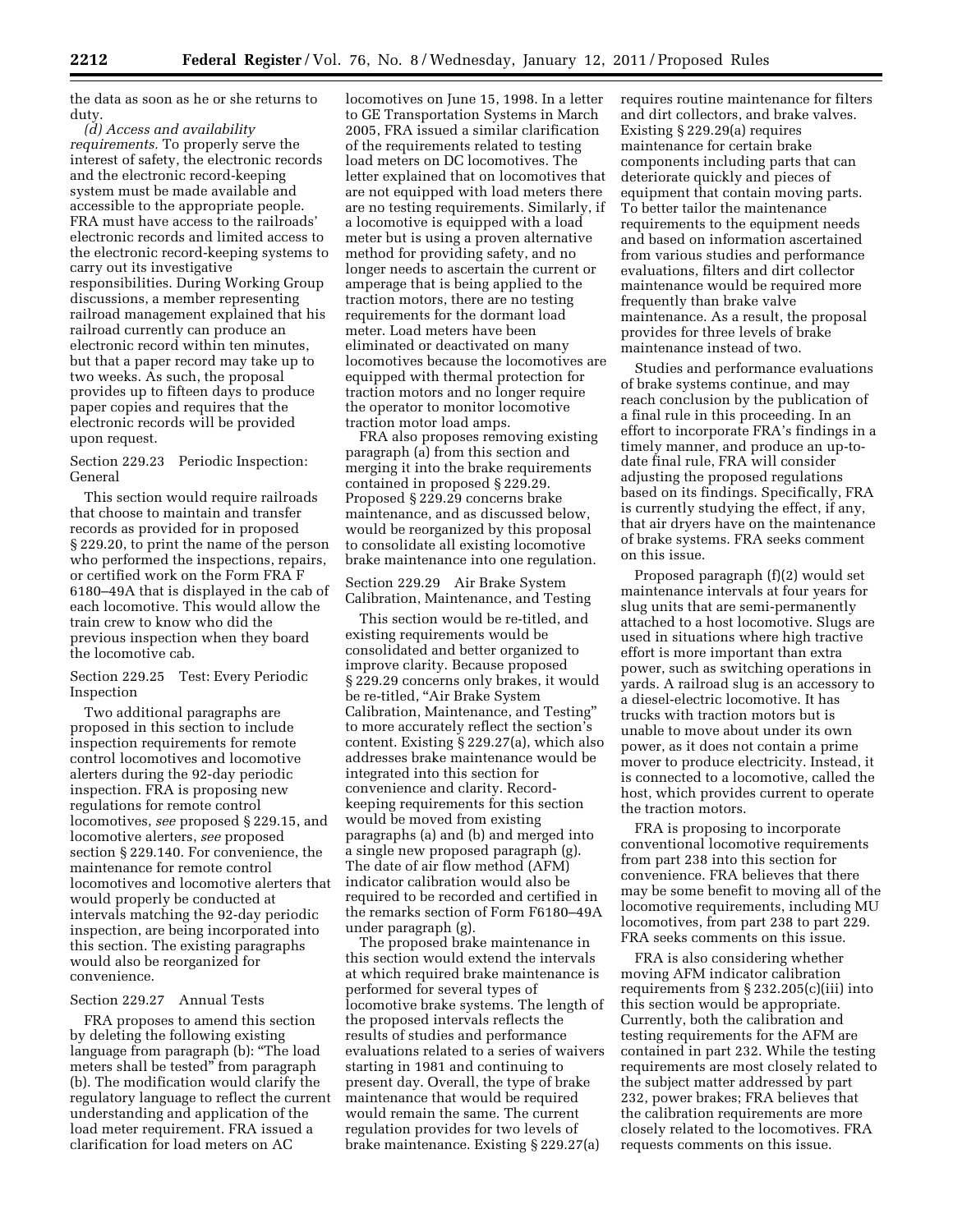# Section 229.46 Brakes: General

FRA proposes to clarify this section, and provide standards for the safe use of a locomotive with an inoperative or ineffective automatic or independent brake control system. The proposal would allow a locomotive with a defective air brake control valve to run until the next periodic inspection required by § 229.23. However, the requirement to place a tag on the isolation switch would notify the crew that the locomotive could be used only according to § 229.46(b) until it is repaired.

The proposal would also clarify what it means for the brakes to operate as intended, as required by this section. Some Working Group members asserted that the automatic and independent brake valves are not intended to function on a trailing unit that is isolated from the train's air brake system, therefore they were ''operating as intended'' when not operating at all. Generally, when a unit is found with an automatic or independent brake defect, the railroad may choose to move the unit to a trailing position, and because it is in a trailing position, it may be dispatched without record of the need for maintenance. Proposed paragraph (b)(1) would explicitly permit units with defective independent brakes to be moved in the trailing position. Proposed paragraphs (b)(2) through (b)(6) are intended to ensure that the trailing unit is handled safely, and that appropriate records are kept and repairs are made.

Section 229.85 High Voltage Markings: Doors, Cover Plates, or Barriers

FRA proposes to clarify this section. The purpose of this section is to warn people of a potential shock hazard before the high voltage equipment is exposed. A conspicuous marking on the last cover, door, or barrier guarding the high voltage equipment satisfies the purpose of this section. Many locomotives have multiple doors in front of high voltage equipment. Often there is a door on the car body that provides access to the interior of the car body which contains high voltage equipment that is guarded be an additional door, for example, main generator covers and electrical lockers. FRA's intent has been to require the danger marking only on the last door that guards the high voltage equipment. Thus, FRA is proposing to slightly modify the language currently contained in this section to make this intent clear and unambiguous. To further clarify the intent of this section, FRA is also proposing to change the title.

Section 229.114 Steam Generator Inspections and Tests

FRA proposes to add this section in order to consolidate the steam generator requirements contained in various sections of part 229 into a single section. Currently, requirements related to steam generators can be found in §§ 229.23, 229.25, and 229.27. Consolidating the requirements into one section will make them easier to find for the regulated community, and help simplify and clarify each of the sections that currently include a requirement related to steam generators. The proposal is not intended to change the substance of any of the existing requirements.

# Section 229.119 Cabs, Floors, and Passageways

In this section, FRA proposes to raise the minimum allowable temperature in an occupied locomotive cab from 50 degrees to 60 degrees. Each occupied locomotive cab would be required to maintain a minimum temperature of 60 degrees Fahrenheit when the locomotive is in use. FRA recognizes that it takes some time for the cab to heat up when the locomotive is first turned on, and that some crew members may prefer to work in slightly cooler temperatures and temporarily turn off the heater. Thus, FRA would only apply this requirement in situations where the locomotive has had sufficient time to warm-up and where the crew has not adjusted that temperature to a personal setting.

Section 229.123 Pilots, Snowplows, End Plates

FRA proposes to clarify paragraph (a) of this section. Based on experience applying the regulation, FRA recognizes that a reasonable, but improper, reading of the existing language could lead to the incorrect impression that a pilot or snowplow is not required to extend across both rails. To prevent this misunderstanding and to clarify the existing requirement, the phase ''pilot, snowplow or end plate that extends across both rails'', would be substituted for ''end plate which extends across both rails, a pilot, or a snowplow.'' FRA believes this language makes clear that any of the above mentioned items must extend across both rails.

Due to the height of retarders in hump yards, it is not uncommon for the pilot, snowplow, or endplate to strike the retarder during ordinary hump yard operations. To accommodate the retarders and prevent unnecessary damage, FRA has issued waivers to permit more clearance (the amount of vertical space between the bottom of the pilot, snowplow, or endplate and the

top of the rail) in hump yards, if certain conditions are met. FRA proposes the addition of paragraph (b) to this section to obviate the need for individual waivers by incorporating these conditions into the revised regulation. The conditions that were included in the waivers, are reflected in paragraphs (b)(1) through (b)(5).

The clearance requirement is intended to ensure that obstructions are cleared from in front of the locomotive and to prevent the locomotive from climbing and derailing. In FRA's experience, hump yards contain few obstructions that present this potential risk. The protections provided by a pilot, snowplow, or endplate are most desirable at grade crossings where the requirement would remain without change. This section also proposes various requirements to ensure that the train crew is notified of the increased amount of clearance and to prevent the improper use of the locomotive. The proposed provisions would require locomotives with additional clearance to be stenciled at two locations, notification to the train crew of any restrictions being placed on the locomotive, and noting the amount of clearance on the Form FRA 6180–49a that is maintained in the cab of the locomotive.

# Section 229.125 Headlights and Auxiliary Lights

To incorporate an existing waiver, this proposed section would permit a locomotive to remain in the lead position until the next calendar day inspection after an en route failure of one incandescent PAR–56, 74-volt, 350- Watt lamp, if certain safety conditions are satisfied. FRA also proposes to extend the existing auxiliary intensity requirements at 7.5 degrees and 20 degrees to the headlight to clarify the criteria by which equivalence of new design head light lamps will be evaluated to achieve the same safety benefit.

Recently, information has been submitted by a manufacturer asserting that a new Halogen PAR–56, 350-watt, 74-volt lamp is equivalent to the incandescent PAR–56, 200-watt, 30-volt lamp mentioned in the existing regulation. FRA believes this claim has merit, and the Working Group concurred. Therefore, proposed references to that lamp have been added at appropriate locations in this section.

When one of two lamps in a headlight utilizing PAR–56, 350-watt, 74-volt lamps is inoperative, the center beam illumination for that headlight often drops below 200,000 candela due to manufacturing tolerances. FRA issued a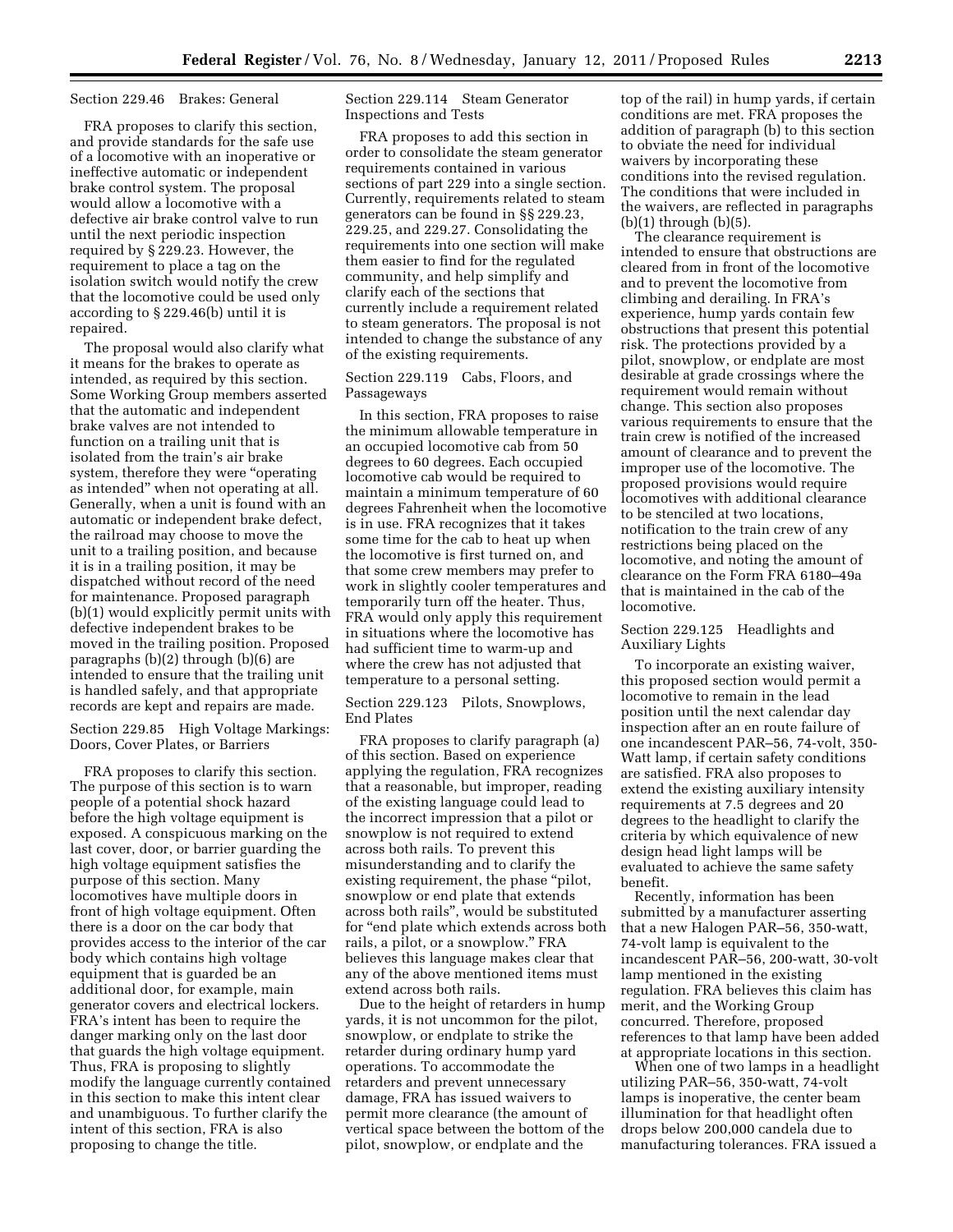waiver that allows a locomotive equipped with these lamps to continue in service as a lead unit until the next calendar day inspection, when one of the two lamps becomes inoperative. Alternatively, when locomotives are handled under the general movement for repair provision of § 229.9, they are required to be repaired or switched to a trailing position at the next forward location where either could be accomplished. Proposed paragraph (a)(2)(i) of this section, incorporates the waiver into the regulation. Conditions listed in paragraphs (a)(2)(i)(A), (B), and (C) ensure that neither locomotive conspicuity at grade crossings, nor the illumination of the right of way will be compromised.

Section 229.133 Interim Locomotive Conspicuity Measures—Auxiliary External Lights

To update the regulations related to locomotive conspicuity, FRA proposes to remove the ditch light and crossing light requirements in § 229.133 that have been superseded by similar requirements in § 229.125. Section 229.133 currently contains interim locomotive conspicuity measures that were incorporated into the regulations in 1993 while the final provisions related to locomotive auxiliary lights were being developed. *See* 58 FR 6899; 60 FR 44457; and 61 FR 8881. The requirements related to ditch lights and crossing lights in § 229.133 were later superseded by similar requirements in § 229.125, published in 1996, and revised in 2003 and 2004. *See* 68 FR 49713; and 69 FR 12532. In 1996, locomotives equipped with ditch lights or crossing lights that were in compliance with the requirements of § 229.133, were temporarily deemed to be in compliance by § 229.125 (*i.e.,*  grandfathered into the new regulation). However, that provision expired on March 6, 2000. As a result, ditch lights and crossing lights that comply with § 229.133 have not satisfied the requirements § 229.125 for more than 10 years. No substantive changes to the auxiliary external light requirements are being proposed in this section.

# Section 229.140 Alerters

This section proposes to require locomotives that operate over 25 mph be equipped with an alerter and would require the alerter to perform certain functions. Today, a majority of locomotives are equipped with alerters. As an appurtenance to the locomotive, the alerters are required to function as intended, if present. The proposed requirements would increase the number of locomotives equipped with

an alerter, and would provide specific standards to ensure that the alerters are used and maintained in a manner that increases safety.

During Working Group discussions, all parties agreed that an alerter would be considered non-compliant if it failed to reset in response to at least three of the commands listed in proposed paragraphs  $(b)(1)$  through  $(b)(6)$  of this section, in addition to the manual reset. It is important that locomotives equipped with an alerter adhere to minimum performance standards to ensure that the alerter serves its intended safety function. Utilizing several different reset options for the warning timing cycle increases the effectiveness of the alerter, as it would require differentiated cognitive actions by the operator. This will help prevent the operator from repeating the same reset many times as a reflex, without having full awareness of the action.

FRA believes that tailoring the alerter standard to a minimum operational speed will permit operational flexibility while maintaining safety. Many freight railroads only operate over small territories. They generally move freight equipment between two industries or interchange traffic with other, larger railroads. For these operations, the advantages of and the ability to move at higher speeds are non-existent. Moreover, movements at these lower speeds greatly reduce the risk of injury to the public and damage to equipment. For these reasons, there is a reduced safety need for requiring alerters on locomotives conducting these shorter low speed movements.

Proposed paragraph (f) would ensure that the locomotive alerter on the controlling locomotive is always tested prior to being used as the controlling locomotive. The test would be required during the trip that the locomotive is used as a controlling locomotive. This requirement would allow the crew to know the alerter functions as intended each time a locomotive becomes the controlling locomotive.

# *B. Proposed Part 229 Subpart E— Locomotive Electronics*

# Section 229.301 Purpose and Scope

The purpose of this subpart is to promote the safe design, operation, and maintenance of safety-critical electronic locomotive control systems, subsystems, and components. Safety-critical electronic systems identified in proposed paragraph (a) would include, but would not be limited to: directional control, graduated throttle or speed control, graduated locomotive independent brake application and

release, train brake application and release, emergency air brake application and release, fuel shut-off and fire suppression, alerters, wheel slip/slide applications, audible and visual warnings, remote control locomotive systems, remote control transmitters, pacing systems, and speed control systems.

In proposed paragraph (b), FRA emphasizes that when a new or proposed locomotive control system function interfaces or comingles with a safety critical train control system covered by 49 CFR part 236 subpart H or I, the locomotive control system functionality would be required to be addressed in the train control systems Product Safety Plan or the Positive Train Control Safety Plan, as appropriate. FRA recognizes that advances in technology may further eliminate the traditional distinctions between locomotive control and train control functionalities. Indeed, technology advances may provide for opportunities for increased or improved functionalities in train control systems that run concurrent with locomotive control. Train control and locomotive control, however, remain two fundamentally different operations with different objectives. FRA does not intend to restrict the adoption of new locomotive control functions and technologies by imposing regulations on locomotive control systems intended to address safety issues associated with train control.

# Section 229.303 Applicability

A safety analysis would be required for new electronic equipment that is deployed for locomotives. However, FRA does not intend to impose retroactive safety analysis requirements for existing equipment. FRA recognizes that railroads and vendors may have already invested large sums of time, effort, and money in the development of new products that were envisioned prior to this proposed rule. Accordingly, FRA intends to clarify that the proposed requirements of this subpart are not retroactive and do not apply to existing equipment that is currently in use. The rule would provide sufficient time for railroads and vendors to realize profits on their investment in new technologies made prior to the adoption of this rule. For that reason, FRA would provide a grace period in proposed paragraphs (a) and (b) to allow the completion of existing new developments. Any system that has not been placed in use by the end of the proposed grace period would be required to comply with the safety analysis requirements. Vendors would be required to identify these projects to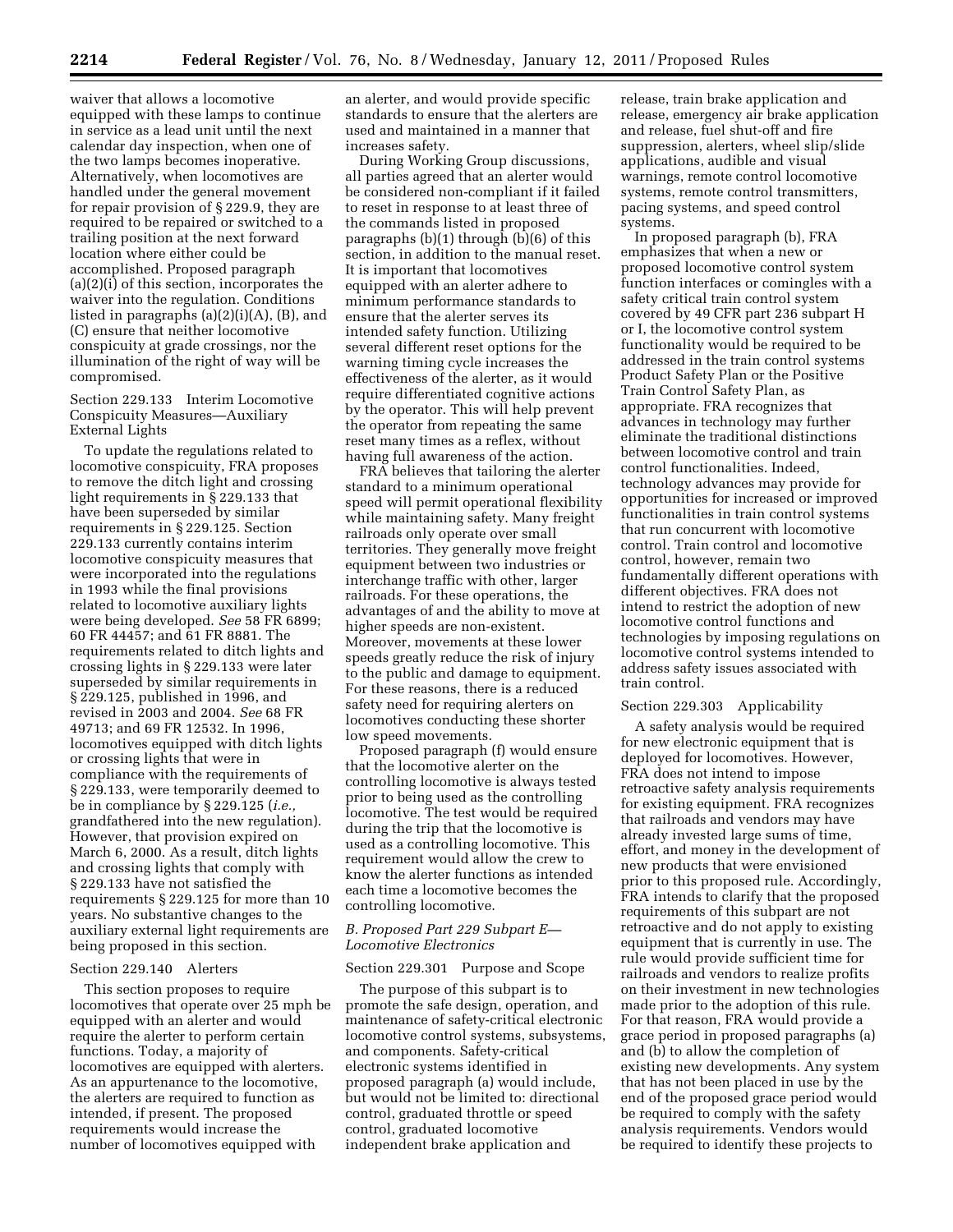FRA within 6 months after the effective date of this rule. FRA believes this will avoid misunderstandings concerning which systems receive the grace period. FRA would consider any systems not identified to FRA within the 6-month window to be a new product start that would require a safety analysis.

In proposed paragraph (d), FRA makes clear that the exemption is limited in scope. Products that result in degradation of safety or a material increase in safety-critical functionality would not be exempt. Products with slightly different specifications that are used to allow the gradual enhancement of the product's capabilities would not require a full safety analysis, but would require a formal verification and validation to the extent that the changes involve safety-critical functions.

#### Section 229.305 Definitions

Generally, this proposed section standardizes similar definitions between 49 CFR part 236 subpart H and I, and this part. Although 49 CFR part 236 subpart H and I addresses train control systems, and this subpart addresses locomotive control systems, both reflect the adoption of a risk-based engineering design and review process. The definition section, however, does introduce several new definitions applicable to locomotive control systems.

The first new proposed definition is for ''New or next-generation locomotive control system.'' This term would refer to locomotive control products using technologies or combinations of technologies not in use on the effective date of this regulation, or without established histories of safe practice. Traditional, non-microprocessor systems, as well as microprocessor and software based locomotive control systems, are currently in use. These systems have used existing technologies, existing architectures, or combinations of these to implement their functionality. Development of a safety analysis to accomplish the requirements of this part would require reverse engineering these products. Reverse engineering a product is both time consuming and expensive. Requiring the performance of a safety analysis on existing products would present a large economic burden on both the railroads and the original equipment manufacturers (OEM). The economic burden would likely be significantly less for new combinations of technology and architectures that either implement existing functionality, or implement new functionality. These types of systems lack a proven service history. The safety analysis would

mitigate the lack of a proven service history. The fundamental differences make it necessary to clearly distinguished between the two classes of locomotive control systems products.

''Product'' means any safety critical locomotive control system processorbased system, subsystem, or component. The proposed definition identifies the covered systems that would require a safety analysis. Generally, locomotive manufactures consider their product to be the entire locomotive. This includes systems and subsystems. In this situation, the manufacturers' extensive knowledge of the product would allow them to conduct a safety analysis on the safety critical elements, including locomotive control systems. Similarly, major suppliers to locomotive manufacturers are also familiar with their own products. They too can clearly identify the safety critical elements and conduct the safety analysis accordingly. However, the same is not necessarily true for suppliers without extensive domain knowledge. These suppliers may not understand that their product requires a safety analysis, or may lack experience to recognize that the subsystems or components of the product are subject to the safety analysis of this part. Accordingly, the proposed definition of "product" indentifies the covered systems requiring a safety analysis.

The proposed definition of ''Safety Analysis'' would refer to a formal set of documentation that describes in detail all of the safety aspects of the product, including but not limited to procedures for its development, installation, implementation, operation, maintenance, repair, inspection, testing and modification, as well as analyses supporting its safety claims. A Safety Analysis (SA) is similar to the Product Safety Plan (PSP) required by 49 CFR part 236 subpart H or the Positive Train Control Safety Plan (PTCSP) required by 49 CFR part 236 subpart I for signal and train control systems. There is, however, a fundamental difference between the PSP or PTCSP safety analysis, and the SA proposed by this subpart. The PSP requires formal FRA approval and is required prior to the product being placed in use. This difference is rooted in fundamental differences between functionality of signal and train control and locomotive control. Although developers of an SA and a PSP or PTCSP may merge functions to operate together on a common platform, different safety analyses would be required. In order to ensure that there is no confusion between the safety analyses required by 49 CFR part 236 subparts H or I, and the safety analysis

required in this subpart, a different definition is being proposed for the SA in this part.

The proposed definition of "Safetycritical,'' as applied to a function, a system, or any portion thereof, would mean an aspect of the locomotive electronic control system that requires correct performance to provide for the safety of personnel, equipment, environment, or any combination of the three; or the incorrect performance of which could cause a hazardous condition, or allow a hazardous condition which was intended to be prevented by the function or system to exist. This definition is substantially similar to that found in 49 CFR part 236 subparts H and I. FRA recognizes that functionality differs between locomotive control systems and signal and train control systems, and further recognizes that the failure modes, the probabilities of failure, and the specific consequences of a failure differ. Despite these differences, the result is the same, creation of a hazardous condition that could affect the safety of the personnel, equipment, or the environment. The same is also true for systems designed to prevent adverse hazards in either domain locomotive control systems, signal and train control systems, or both. The failure of these types of systems would either create a new hazard, or allow a system intended to prevent a hazard to occur, regardless of domain.

# Section 229.307 Safety Analysis

The proposed SA would serve as the principal safety documentation for a safety-critical locomotive control system product. Engineering best practice today recognizes that elimination of all risk is impossible. It recognizes that the traditional design philosophy, adversely affects a product's cost and performance. Consequently, designers have adopted a philosophy of risk management. Under this philosophy, designers consider both the consequences of a failure and the probability of a failure. Designers then select the appropriate risk mitigation technique. The risk mitigation philosophy reduces the impact of risk mitigation on a cost and performance compared to risk avoidance.

Fundamental to the execution of the risk management philosophy is the development and documentation of a SA that closely examines the relationship between consequences of a failure, probability of occurrence, failure modes, and their mitigation strategies. Proposed paragraph (a) of this section clearly recognizes this, and would address this need by requiring the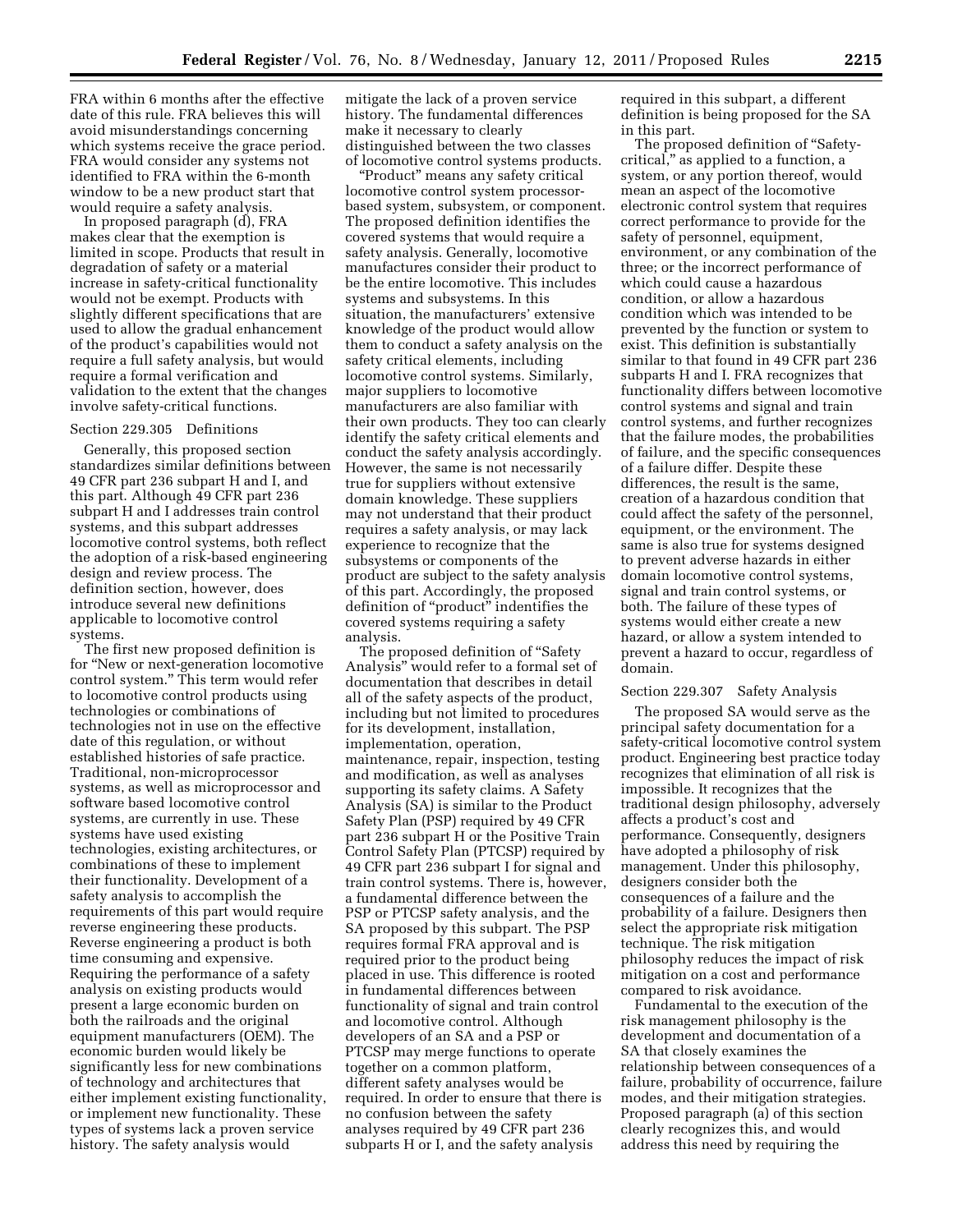development of the SA documentation. It also recognizes that some developers of SAs may have little experience in risk-based design. Appendix F, also being proposed in this proceeding, would offer one approach. There are a number of equally effective or better approaches. FRA encourages railroads and OEMs to select an approach best suited to their business model. FRA would consider as acceptable any approach that would be equal to, or more effective than, the one outlined in proposed Appendix F.

Proposed paragraph (b), along with proposed paragraph (a) of this section would further establish a regulatory mandate for risk management design. FRA would require that railroads electing to allow a locomotive control system to be placed in use on its property would be required to ensure that an appropriate SA is completed first.

Generally, only a single SA would be required for a product. Therefore, FRA would recognize as acceptable any appropriate SA done under the auspices of one railroad, or a consortium of railroads. FRA also recognizes that railroads may lack the necessary product familiarity or technical expertise to prepare the SA. FRA anticipates that vendors will accomplish the bulk of preparing the SA in the course of the product development.

FRA also recognizes that product vendors may develop a product prior to its procurement by a railroad. In this situation, FRA would provide review and comment as requested by the vendor. This review by FRA would not represent an endorsement of the product. FRA expects that the vendor would work with a railroad, or a consortium of railroads, for final review and approval of the SA. FRA also wishes to make clear that the safety analysis would only be required for new or next generation locomotive control systems, as defined in § 229.305, or for substantive changes to an existing product. A SA would only be required when safety critical functionality is added or deleted from the product, or if there has been a significant paradigm shift in the underlying systems' architecture or implementation technologies, or a significant departure from widely accepted and service proven industry best past practices. The half-life of microprocessor-based hardware is relatively short, and the associated software is subject to change as technical issues are discovered with existing functionality. FRA anticipates that there will be maintenance-related changes of software, as well as replacement of functionally identical

hardware components as exiting hardware undergoes repair or reaches the end of its useful service life. FRA emphasizes that the later type of changes to safety critical products, and changes to non-safety critical products, would not require a SA. The railroads and vendors have generally demonstrated, with a high degree of confidence, that existing systems can safely operate. In response to potential liability issues, railroads have shown they carefully examine the safety of a product prior to placing it in use. FRA fully expects that the railroads would continue to apply the same due diligence to new or next generation systems as they review the SA for these more complex products. Proposed paragraph (b) is intended to limit FRA's review of the SAs. This of course, would not restrict FRA where it appears that due diligence has not been exercised, there are indications of fraud and malfeasance, or the underlying technology and or architecture represent significant departures from existing practice.

In paragraph (b), FRA proposes that the SA would be required to establish with a high degree of confidence that safety-critical functions of the product will operate in a fail-safe manner in the operating environment in which it will be used. FRA anticipates that the railroad and vendor community would exercise due diligence in the design and review process prior to placing the product in use. Due diligence would typically be demonstrated by the completion, review and internal approval of the SA. The railroad would be required to determine that this standard has been met, prior to a product change, or placing a new or next generation product in use.

Paragraph (b) also proposes that the railroads identify appropriate procedures to immediately repair safetycritical functions when they fail. If the procedures are not followed, it would result in a violation for failing to comply with the SA.

Section 229.309 Safety Critical Changes and Failures

Safety critical microprocessors, like any electronics available today, are subject to significant change. To ensure that safe system operations continue in the event of planned changes to the software or hardware maintenance of hardware and software configurations is necessary. Failure to maintain hardware and software configurations increases the probability that unintended consequences will occur during system operation. These unintended consequences do not necessarily reveal

themselves on initial installation and operation, but may occur much later.

Not all railroads may experience the same software or hardware faults. The SA developer's software and hardware development, configuration management, and fault tracking play an important role in ensuring system safety. Without an effective configuration management and fault reporting system, it is difficult, if not impossible to evaluate the associated risks. The number of failures experienced by one railroad may not exceed the number of failures identified in the SA, but the aggregate from multiple railroads may. The vendor is best positioned to aggregate identified faults, and is best able to determine that the design and failure assumptions exceed those predicted by the safety analysis. An ongoing relationship between a railroad and its vendor is therefore essential to ensure that problems encountered by the railroad are promptly reported to the vendor for correction, and that problems encountered and reported by other railroads to the vendor are shared with other railroads. Furthermore, changes to the system developed by the vendor must be promptly provided to all railroads in order to eliminate the reported hazard. A formal, contractual relationship would provide the best vehicle for ensuring this relationship. This section proposes to clearly identify the responsibility of railroads, and car owners, to establish such a relationship for both reporting hazards.

In order to accomplish their responsibilities, FRA expects that each railroad would have a configuration tracking system that will allow for the identification and reporting of hardware and software issues, as well as promptly implementing changes to the safety critical systems provided by the vendor regardless of the original reporting source of the problem. This section proposes to require railroads to identify, and create such a system if they have not already done so.

Proposed paragraph (b) would require immediate notification to a railroad of real or potential safety hazards identified by the private car suppliers and private car owners. This would allow affected railroads to take appropriate actions to ensure the safety of rail operations.

In proposed paragraph (c) the private car owner's configuration/revision control measures should be accepted by the railroad that would be using the car and implementing the system. The private car owner may have placed safety critical equipment on their car that is unfamiliar to the railroad using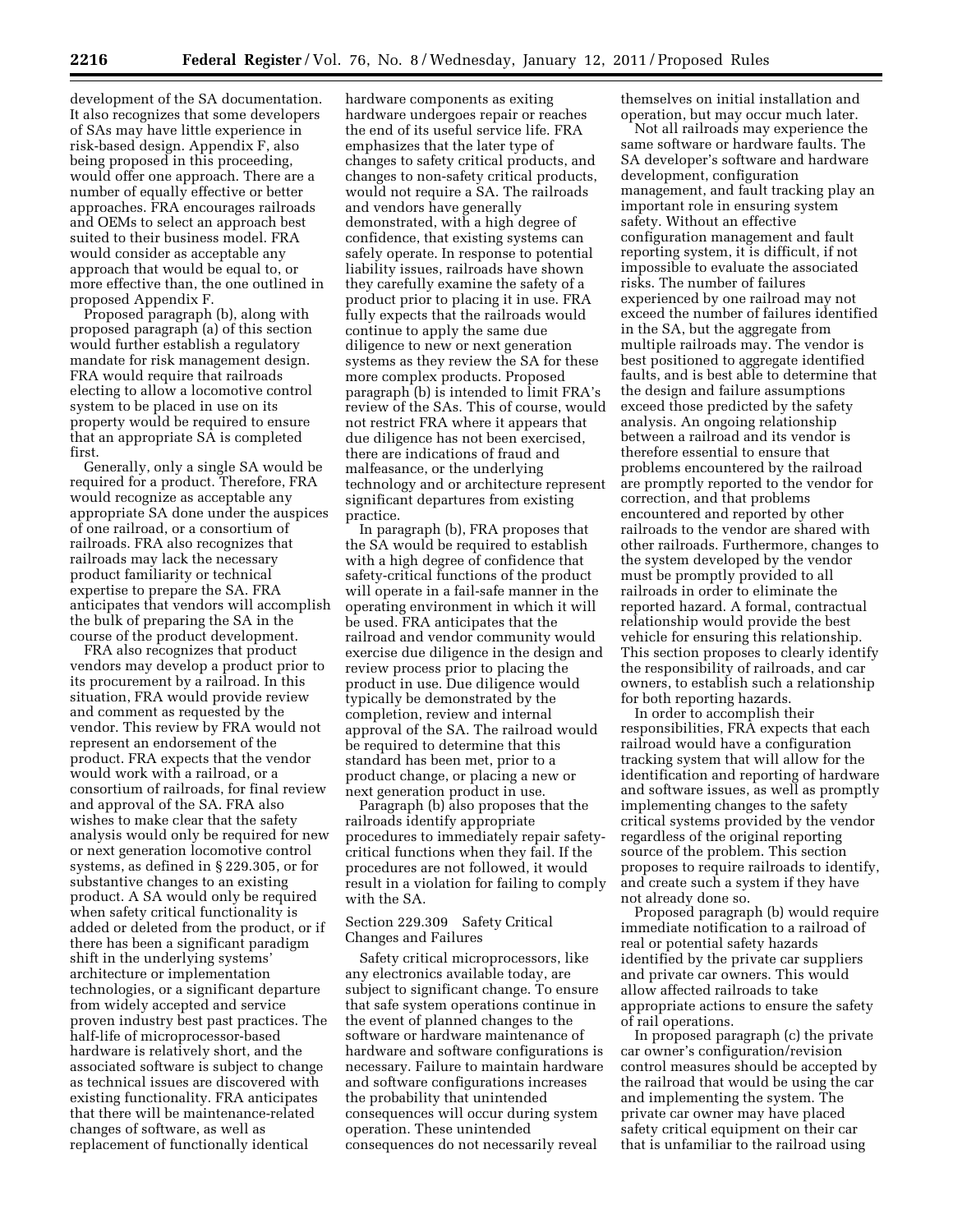that car. And the necessary contractual relationship that would be required in proposed paragraph (a)(3) of this section may not exist because the equipment in question is not part of the railroad's inventory. The private car owner would be expected to communicate with the railroad. This proposed requirement is intended to ensure that the safetyfunctional and safety-critical hazard mitigation processes are not compromised by changes to software or hardware. Reporting responsibilities, as well as the configuration management and tracking responsibilities would also extend to private car owners.

# Section 229.311 Review of SAs

In proposed paragraph (a), FRA would require railroads to notify FRA before these locomotive electronic products are placed in use. As discussed above, FRA anticipates that review of the SA and amendments would be the exception, rather than the normal practice. However, FRA believes it would be appropriate to have the opportunity to review products and product changes to ensure safety. FRA would require the opportunity to have products and product changes identified to it, and the opportunity to elect a review. FRA also realizes that development of these products represents a significant financial investment, and that the railroad would like to utilize the products in order to recover its investment.

Proposed paragraph (b) reflects the expectation that FRA would decide whether to review an SA within 60 days after receipt of the requested information. Based on the information provided to FRA, the Associate Administrator for Safety would evaluate the need and scope of any review. Within 60 days of receipt of the notification required in paragraph (a), FRA will either decline to review or request to review. Examples of causes for a review or audit prior to placing the product in use would include products: With unique architectural concepts; that use design or safety assurance concepts considered outside existing accepted practices; and, products that appear to commingle the locomotive control function with a safety-critical train control processing function. FRA may convene technical consultations as necessary to discuss issues related to the design and planned development of the product. Causes for an audit of the SA would include, but are not limited to, such circumstances as a credible allegation of error or fraud, SA assumptions determined to be invalid as a result of in-service experience, one or more unsafe events calling into question

the safety analysis, or changes to the product.

The following are some common reasons that FRA would likely need to review a product after it is placed in use: There is a credible allegation of error or fraud; SA assumptions are determined to be invalid as a result of in-service experience; or, the occurrence of one or more unsafe events related to that product.

If FRA elects not to review a product's SA, railroads would be able to put the product immediately in use after notification that FRA elects not to review. In the event that FRA would elect to review, FRA would attempt to complete the review within 120 days. FRA's ability to complete the review within 120 days would depend upon various factors such as: The complexity of the new product or product change, its deviation from current practice, the functionality, the architecture, the extent of interfacing with other systems, and the number of technical consultations required. Products reviewed by FRA under these circumstances may not be placed in use until FRA's review is complete.

# Section 229.313 Product Testing Results and Records

This section would require that records of product testing conducted in accordance with this subpart be maintained. To effectively evaluate the degree to which the SA reflects real, as opposed to predicted performance, it is necessary to keep accurate records of performance for the product. In addition to collecting these records, it is also essential for regular comparison of the real performance results with the predicted performance. Thus, in this section FRA proposes that such records be maintained. Where the real performance, as measured by the collected data, exceeds the predicted performance of the SA, FRA proposes that no action would be required. If the real performance is worse than the predicted performance, this section proposes that the railroad take immediate action to improve performance to satisfy the predicted standard. Prompt and effective action would be required to bring the noncompliant system into compliance.

FRA would not expect a railroad to proactively evaluate their systems, and take corrective action prior to the system becoming non-compliant with the predicted performance standard. If an unpredicted hazard would occur the system would be required to be immediately evaluated, and the appropriate corrective action would need to be taken. FRA would not expect a railroad to defer any corrective action. In addition, FRA would not expect a railroad to proactively evaluate their systems, and take corrective action prior to the system becoming non-compliant with the designed performance specifications.

This section proposes to establish a requirement for a railroad to keep detailed records to evaluate the system. However, the railroad may elect to have the system supplier keep these records. There would be many advantages to the later approach, primarily that the vendor would receive an aggregate of the technical issues, making them better positioned to analyze the system performance. Although a railroad may delegate record keeping, the railroad would retain the responsibility for keeping records of performance on their property. The railroads would be responsible for ensuring the safe operation of systems on their property, and would be required to have access to the performance data if they are to carry out their responsibilities under this proposed section.

This section also proposes detailed handling requirements for required records. Proposed paragraph (a) would require specific content in the record. FRA would accept paper records or electronic records. Electronic record keeping would be encouraged as it reduces storage costs, simplifies collection of information, and allows data mining of the collected information. However, to ensure that the electronic records would provide all required information, approval by the Associate Administrator for Safety would be required.

Signatures on paper records would be required to uniquely identify the person certifying the information contained in the record in such a manner that would enable detection of a forgery. Proposed paragraph (a) would also ensure that an electronic signature could be attributable to single individual as reliably as paper records. It would be possible to meet the storage requirement in several different ways. Physical paper records would be expected to be kept at the physical location of the supervising official. Electronic records would be permitted to be either stored locally, or remotely. FRA would have no preference as long as the records are accessible for FRA review.

Proposed paragraph (b) would specify the required retention period for the records. FRA recognizes that retaining records involves a cost to railroads, and appreciates their desire to minimize both the number, and the required retention period. To this end, FRA has identified two different categories of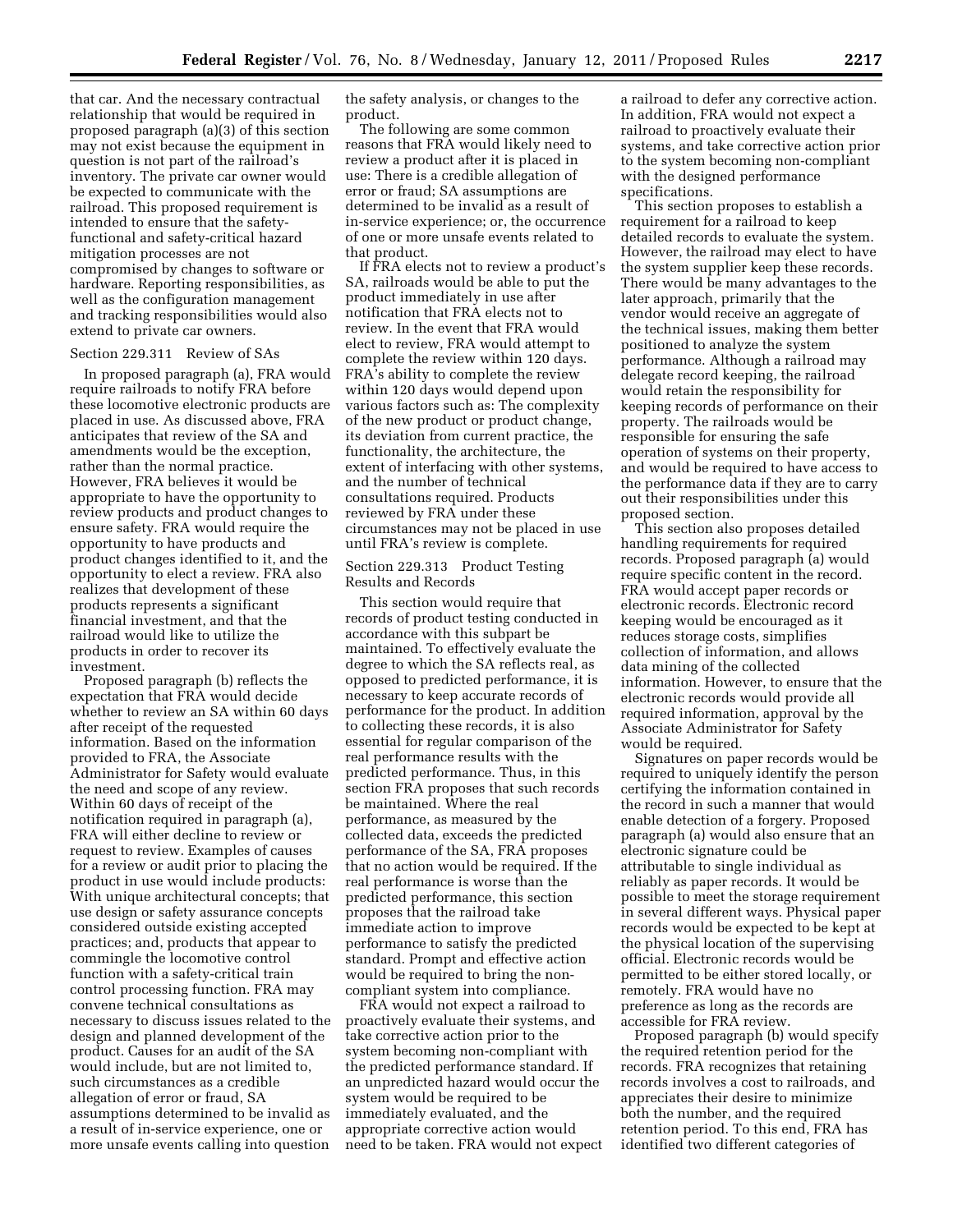records, and proposes differing retention periods for each. The first category involves records associated with installation or modification of a system and would contain data required for evaluating the product's performance and compliance to the safety case conditions throughout the life of the product. FRA would consider the life of the product to begin when the product is first placed in use and end with the permanent withdrawal of the product from service. In the event of permanent transfer of the product to another, the receiving railroad would become responsible for maintaining them. This responsibility would continue until the product is completely withdrawn from rail service. The second category of records would address periodic testing and would have a retention period of at least one year, or the periodicity of the subsequent test, whichever is greater. Results obtained by subsequent a test would supersede the earlier test. The earlier test results would be moot for evaluating the current condition.

Regrettably, in some cases, the use of electronic records may not meet the minimum standards required by FRA. Consequently, FRA is proposing procedures for withdrawing authorization to use electronic records in paragraph (c). If FRA finds it necessary to withdraw an authorization, FRA would explain the reason in writing.

# Section 229.315 Operation Maintenance Manual

This section proposes to require that each railroad have a manual covering the requirements for the installation, periodic maintenance and testing, modification, and repair of its safety critical locomotive control systems. This manual could be kept in paper or electronic form. It is recommended that electronic copies of the manual be maintained in the same manner as other electronic records kept for this part and that it be included in the railroad's configuration management plan (with the master copy and dated amendments carefully maintained so that the status of instructions to the field as of any given date can be readily determined).

Proposed paragraph (a) would require that the manual be available to both persons required to perform such tasks and to FRA. Proposed paragraph (b) would require that plans necessary for proper maintenance and testing of products be correct, legible, and available where such systems are deployed or maintained. The paragraph also proposes that the manual identify the current version of software installed,

revisions, and revision dates. Proposed paragraph (c) would require that the manual identify the hardware, software, and firmware revisions in accordance with the configuration management requirement. Proposed paragraph (d) would require the identification, replacement, handling, and repair of safety critical components in accordance with the configuration management requirements. Finally, proposed paragraph (e) would require the manual be ready for use prior to deployment of the product, and that it is available for FRA review.

# Section 229.317 Training and Qualification Program

This section proposes specific parameters for training railroad employees and contractor employees to ensure they have the necessary knowledge and skills to complete their duties related to safety-critical products. Proposed paragraph (a) would require the training to be formally conducted and documented based on educational best practices. Paragraphs (b) and (c) propose that the employer identify employees that will be performing inspection, testing, maintenance, repairing, dispatching, and operating tasks related to the safety critical locomotive systems, and develop a written task analysis for the performance of duties. The employer to identify additional knowledge and skills above those required for basic job performance necessary to perform each task. Work situations often present unexpected challenges, and employees who understand the context within which the job is to be done would be better able to respond with actions that preserve safety. Further, the specific requirements of the job would be better understood; and requirements that are better understood are more likely to be adhered to. Well-informed employees would be less likely to conduct ad hoc troubleshooting; and therefore, should be of greater value in assisting with troubleshooting.

Proposed paragraph (d) would require the employer to develop a training curriculum that includes either classroom, hands-on, or other formallystructured training designed to impart the knowledge and skills necessary to perform each task.

Paragraph (e) proposes a requirement that all persons subject to training requirements and their direct supervisors must successfully complete the training curriculum and pass an examination for the tasks for which they are responsible. Generally, giving appropriate training to each of these employees prior to task assignment

would be required. The exception would be when an employee, who has not received the appropriate training, is conducting the task under the direct, on-site supervision of a qualified person.

Proposed paragraph (f) would require periodic refresher training. This periodic training must include classroom, hands-on, computer-based training, or other formally structured training. The intent would be for personnel to maintain the knowledge and skills required to perform their assigned task safely.

Paragraph (g) proposes a requirement to compare and evaluate the effectiveness of training. The evaluation would first determine whether the training program materials and curriculum are imparting the specific skills, knowledge, and abilities to accomplish the stated goals of the training program; and second, determine whether the stated goals of the training program reflect the correct, and current, products and operations.

Paragraph (h) proposes that the railroad must maintain records that designate qualified persons. Records retention would be required until recording new qualifications, or for at least one year after such person(s) leave applicable service. The records would be required to be available for FRA inspection and copying.

# Section 229.319 Operating Personnel Training

This section contains proposed minimum training requirements for locomotive engineers and other operating personnel who interact with safety critical locomotive control systems. "Other operating personnel" would refer to onboard train and engine crew members (*i.e.,* conductors, brakemen, and assistant engineers).

Proposed paragraph (a) would require training to contain familiarization with the onboard equipment and the functioning of that equipment as part of and its relationship to other onboard systems under that person's control. The training program would be required to cover all notifications by the system (*i.e.,* onboard displays) and actions or responses to such notifications required by onboard personnel. The training would also be required to address how each action or response ensures proper operation of the system and safe operation of the train.

During system operations emergent conditions could arise which would affect the safe operation of the system. This section would also require operating personnel to be informed as soon as practical after discovery of the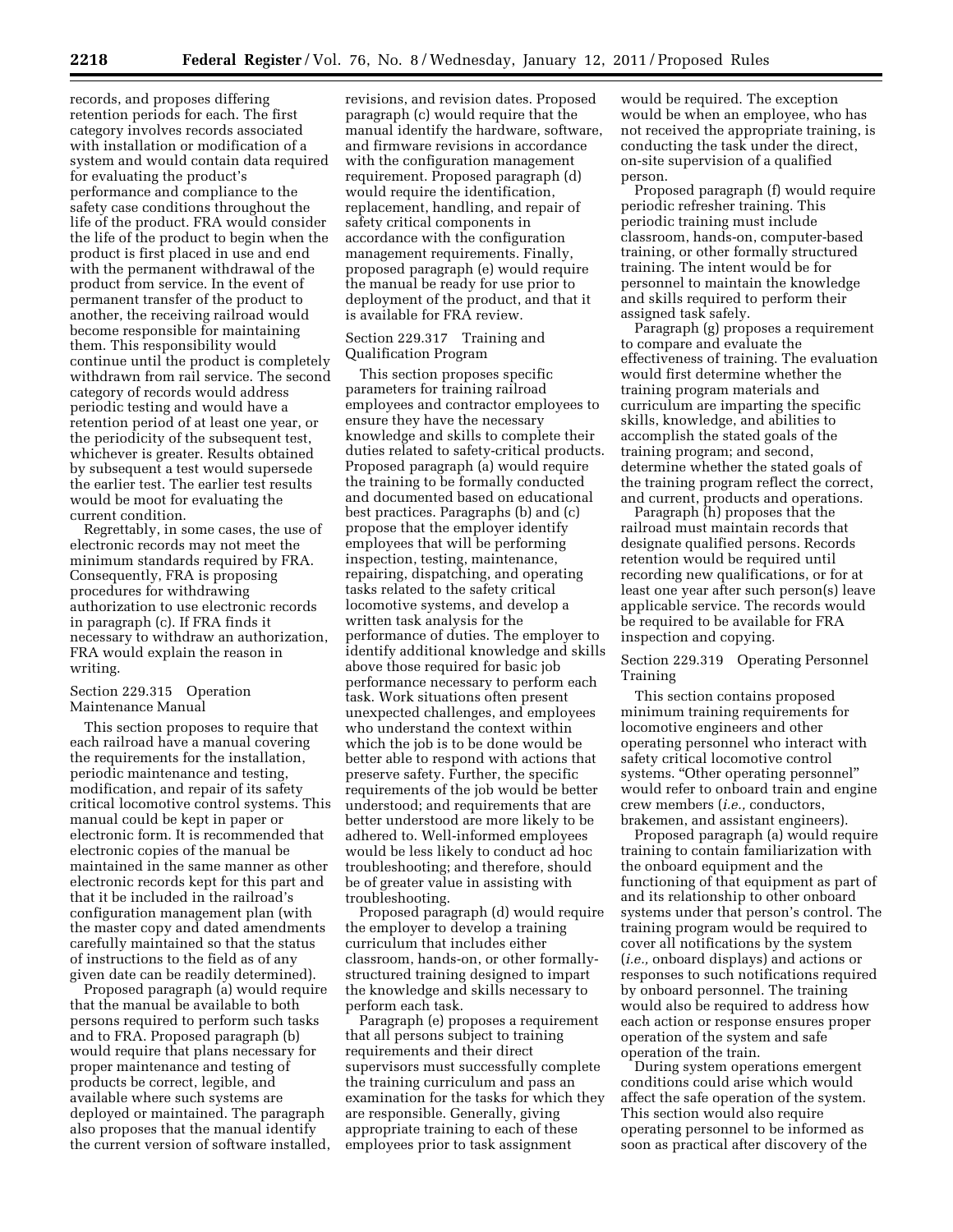condition, and any special actions required for safe train operations.

Paragraph (b) proposes that for certified locomotive engineers, the training requirements of this section would be required to be integrated into the training requirements of part 240. Although this requirement would only address engineers, in the event of certification of other operating personnel, the expectation that these requirements would be included into their training requirements.

# Appendix F—Recommended Practices for Design and Safety Analysis

Appendix F proposes a set of criteria for performing risk management design of locomotive control systems. FRA recognizes that not all safety risks associated with human error can be eliminated by designs, no matter how well trained and skilled the designers, implementers, and operators. The intention of the appendix would be to provide one set of safety guidelines distilled from proven design considerations. There are numerous other approaches to risk managementbased design. The basic principles of this appendix capture the lessons learned from the research, design, and implementation of similar technology in other modes of transportation and other industries. The overriding goal of this appendix is to minimize the potential for design-induced error by ensuring that systems are suitable for operators, and their tasks and environment.

FRA believes that new locomotive systems will be in service for a long period. Over time, there will be system modifications from the original design. FRA is concerned subsequent modifications to a product might not conform to the product's original design philosophy. The original designers of products could likely be unavailable after several years of operation of the product. FRA believes mitigating this is most successful by fully explaining and documenting the original design decisions and their rationale. Further, FRA feels that assumption of a long product life cycles during the design and analysis phase will force product designers and users to consider longterm effects of operation. Such a criterion would not be applicable if, for instance, the railroad limited the product's term of proposed use.

Translation of these guidelines into processes helps ensure the safe performance of the product and minimizes failures that would have the potential to affect the safety of railroad operations. Fault paths are essential to establishing failure modes and appropriate mitigations. Failing to

identify a fault path can have the effect of making a system seem safer on paper than it actually is. When an unidentified fault path is discovered in service which leads to a previously unidentified safety-relevant hazard, the threshold in the safety analysis is automatically exceeded, and the both the designer and the railroad must take mitigating measures. The frequency of such discoveries relates to the quality of the safety analysis efforts. Safety analyses of poor quality are more likely to lead to in-service discovery of unidentified fault paths. Some of those paths might lead to potential serious consequences, while others might have less serious consequences.

Given technology, cost, and other constraints there are limitations regarding the level of safety obtainable. FRA recognizes this. However, FRA also believes that there are well-established and proven design and analysis techniques that can successfully mitigate these design restrictions. The use of proven safety considerations and concepts is necessary for the development of products. Only by forcing conscious decisions by the designer on risk mitigation techniques adopted, and justifying those choices (and their decision that a mitigation technique is not applicable) does the designer fully consider the implications of those choices. FRA notes that in normal operation, the product design should preclude human errors that cause a safety hazard. In addition to documenting design decisions, describing system requirements within the context of the concept of operations further mitigates against the loss of individual designers. In summary, the recommended approach ensures retention of a body of corporate knowledge regarding the product, and influences on the safety of the design. It also promotes full disclosure of safety risks to minimize or eliminating elements of risk where practical.

# *C. Proposed Amendments to Part 238*

Section 238.105 Train Electronic Hardware and Software Safety

This section proposes the incorporation of existing waivers and addresses certain operational realities. Since the implementation of the Passenger Equipment Safety Standards, FRA has granted one waiver from the requirements of § 238.105(d) (FRA– 2004–19396) for 26 EMU bi-level passenger cars operated by Northeastern Illinois Regional Commuter Railroad Corporation (METRA). FRA is in receipt of a second waiver (FRA–2008–0139) for 14 new EMU bi-level passenger cars to

be operated by Northern Indiana Commuter Transportation District. There are over 1000 EMU passenger cars (M–7) being operated by Long Island Railroad & Metro-North Commuter Railroad (MNCW) for the past five years that FRA has discovered will need a waiver to be in compliance with § 238.105(d). The MNCW has placed an order for additional 300 plus options, EMU passenger cars (M–8) that will also need a waiver from the requirements of existing § 238.105(d).

The portion of the requirements that these cars' brake systems cannot satisfy is the requirement for a full service brake in the event of hardware/software failure of the brake system or access to direct manual control of the primary braking system both service and emergency braking. The braking system on these cars does not have the full service function but does default to emergency brake application in the event of hardware/software failure of the brake system and the operator has the ability to apply the brake system at an emergency rate from the conductor's valve located in the cab. A slight change to the language in § 238.105 would alleviate the need for these waivers and would not reduce the braking rate of the equipment or the stop distances.

# Section 238.309 Periodic Brake Equipment Maintenance

For convenience and clarity, FRA proposes to consolidate locomotive air brake maintenance for conventional locomotives into part 229. No substantive change to the regulation would result. Currently, because conventional locomotives are used in passenger service, certain air brake maintenance requirements are included in the Passenger Equipment Safety Standards contained in part 238. Placing all of the requirements for conventional locomotives in part 229 would make the standards easier to follow and avoid confusion.

The proposed brake maintenance in this section would also extend the intervals at which required brake maintenance is performed for several types of brake systems for nonconventional locomotives. The length of the proposed intervals reflects the results of studies and performance evaluations related to a series of waivers starting in 1981 and continuing to present day. Overall, the type of brake maintenance that would be required would remain the same.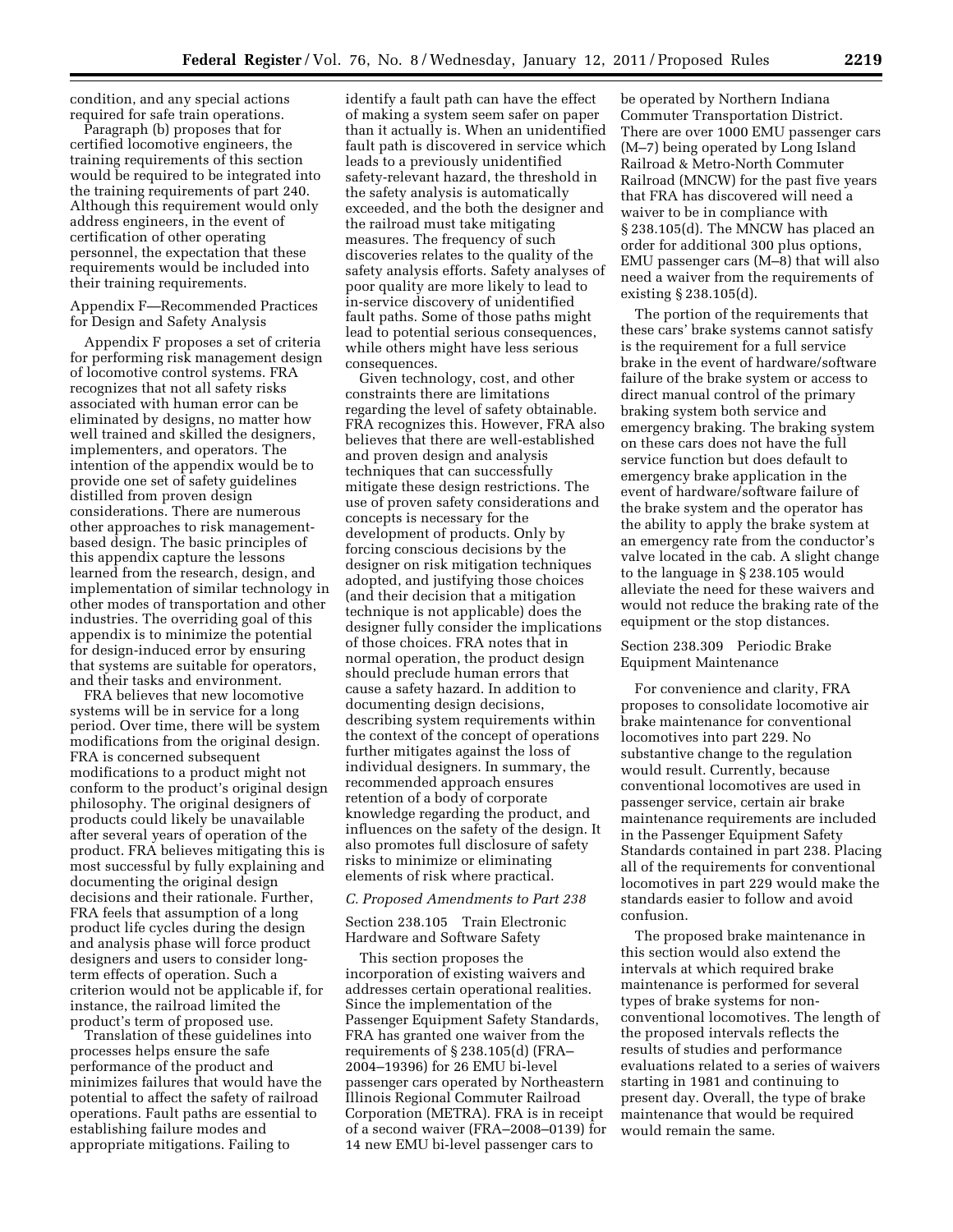# **VII. Regulatory Impact and Notices**

# *Executive Order 12866 and DOT Regulatory Policies and Procedures*

This proposed rule has been evaluated in accordance with existing policies and procedures, and determined to be non-significant under both Executive Order 12866 and DOT policies and procedures (44 FR 11034; February 26, 1979). FRA has prepared and placed in the docket a regulatory analysis addressing the economic impact of this proposed rule. Document inspection and copying facilities are available at Room W12–140 on the Ground level of the West Building, 1200 New Jersey Avenue, SE., Washington, DC 20590.

As part of the regulatory impact analysis FRA has assessed quantitative measurements of cost and benefit streams expected from the adoption of this proposed rule. This analysis includes qualitative discussions and quantitative measurements of costs and benefits of the proposed regulatory text in this rulemaking. The primary costs or burdens in this proposed rule are from the alerter and revised minimum (*i.e.,*  cold weather) cab temperature requirements. The savings will accrue from fewer train accidents, future waivers, and waiver renewals. In addition, savings would also accrue from a reduction in downtime for locomotives due to proposed changes to headlight and brake requirements. For the twenty year period the estimated quantified costs have a Present Value (PV) 7% of \$7 million. For this period the estimated quantified benefits have a PV, 7% of \$7.3 million.

# *Regulatory Flexibility Act and Executive Order 13272*

The Regulatory Flexibility Act (5 U.S.C. 601 *et seq.*) and Executive Order 13272 require a review of proposed and final rules to assess their impacts on small entities. An agency must prepare an initial regulatory flexibility analysis (IRFA) unless it determines and certifies that a rule, if promulgated, would not have a significant impact on a substantial number of small entities. FRA is confident that this proposed rule would not impose a significant economic impact on a substantial number of small entities. However, FRA is reserving the final decision on certification for the final rule. Hence, interested parties are invited to submit data and information regarding the potential economic impact that would result from adoption of the proposals in the NPRM. Comments and input that FRA receives during the comment period of this rulemaking will assist the

agency in making its final decision. FRA estimates that only 12 percent of the total cost associated with implementing the proposed rule would be borne by small entities and most of that will be the cost for the proposed cab temperature change.

Below FRA provides the process it went through when assessing the potential impacts of this rule on small entities.

1. Reasons for Considering Agency Action

As discussed in earlier sections of the preamble to this rulemaking, in its efforts to update and re-evaluate its current regulations FRA formed an RSAC Working Group to review 49 CFR part 229 and recommend revisions as appropriate. Thus the proposed revisions in this rulemaking serve to update a regulation that was originally promulgated prior to 1980. It will clarify some existing requirements, and incorporate some existing industry standards. In addition it will incorporate some current waivers that some members of the industry have, and some engineering best practices. Most of these revisions add clarity to the rule, reduce industry burden to comply with some requirements, and in some cases streamline or consolidate the FRA requirements. Some revisions are intended to enhance railroad safety.

2. Objectives and Legal Basis for the Proposed Rule

(a) Legal Basis for the Proposed Rule

Railroad locomotive inspection requirements are one of the oldest areas of Federal safety regulations. The primary statutory authority, The Locomotive Inspection Act, was enacted in 1911. Pursuant to that authority, in the area of locomotive safety, FRA has issued regulations found at part 229 addressing topics such as inspections and tests, safety requirements for brake, draft, suspension, and electrical systems, and cabs and cab equipment.

FRA has broad statutory authority to regulate railroad safety. The Locomotive Inspection Act (formerly 45 U.S.C. 22– 34, now 49 U.S.C. 20701–20703) prohibits the use of unsafe locomotives and authorizes FRA to issue standards for locomotive maintenance and testing. In order to further FRA's ability to respond effectively to contemporary safety problems and hazards as they arise in the railroad industry, Congress enacted the Federal Railroad Safety Act of 1970 (Safety Act) (formerly 45 U.S.C. 421, 431 *et seq.,* now found primarily in chapter 201 of Title 49). The Safety Act grants the Secretary of Transportation

rulemaking authority over all areas of railroad safety (49 U.S.C. 20103(a)) and confers all powers necessary to detect and penalize violations of any rail safety law. This authority was subsequently delegated to the FRA Administrator (49 CFR 1.49) (Until July 5, 1994, the Federal railroad safety statutes existed as separate acts found primarily in title 45 of the United States Code. On that date, all of the acts were repealed, and their provisions were recodified into title 49 of the United States Code).

# (b) Objective of the Proposed Rule

This action is taken by FRA in an effort to enhance its safety regulatory program. The proposed revision would update, consolidate, and clarify existing rules, and incorporate existing industry and engineering best practices.

# 3. Description and Estimate of Small Entities Affected

The ''universe'' of the entities to be considered generally includes only those small entities that can reasonably be expected to be directly regulated by this action. Two types of small entities are potentially affected by this rulemaking: (1) Small railroads, and (2) governmental jurisdictions of small communities.

"Small entity" is defined in 5 U.S.C. 601. Section 601(3) defines a ''small entity'' as having the same meaning as ''small business concern'' under section 3 of the Small Business Act. This includes any small business concern that is independently owned and operated, and is not dominant in its field of operation. Section 601(4) includes not-for-profit enterprises that are independently owned and operated, and are not dominant in their field of operations within the definition of "small entities." Additionally, section 601(5) defines as ''small entities'' governments of cities, counties, towns, townships, villages, school districts, or special districts with populations less than 50,000.

The U.S. Small Business Administration (SBA) stipulates "size standards'' for small entities. It provides that the largest a for-profit railroad business firm may be (and still classify as a ''small entity'') is 1,500 employees for ''Line-Haul Operating'' railroads, and 500 employees for ''Short-Line Operating'' railroads.1

SBA size standards may be altered by Federal agencies in consultation with SBA, and in conjunction with public comment. Pursuant to the authority

 $^{\rm 1\,^{\rm o}}$  Table of Size Standards," U.S. Small Business Administration, January 31, 1996, 13 CFR part 121. *See also* NAICS Codes 482111 and 482112.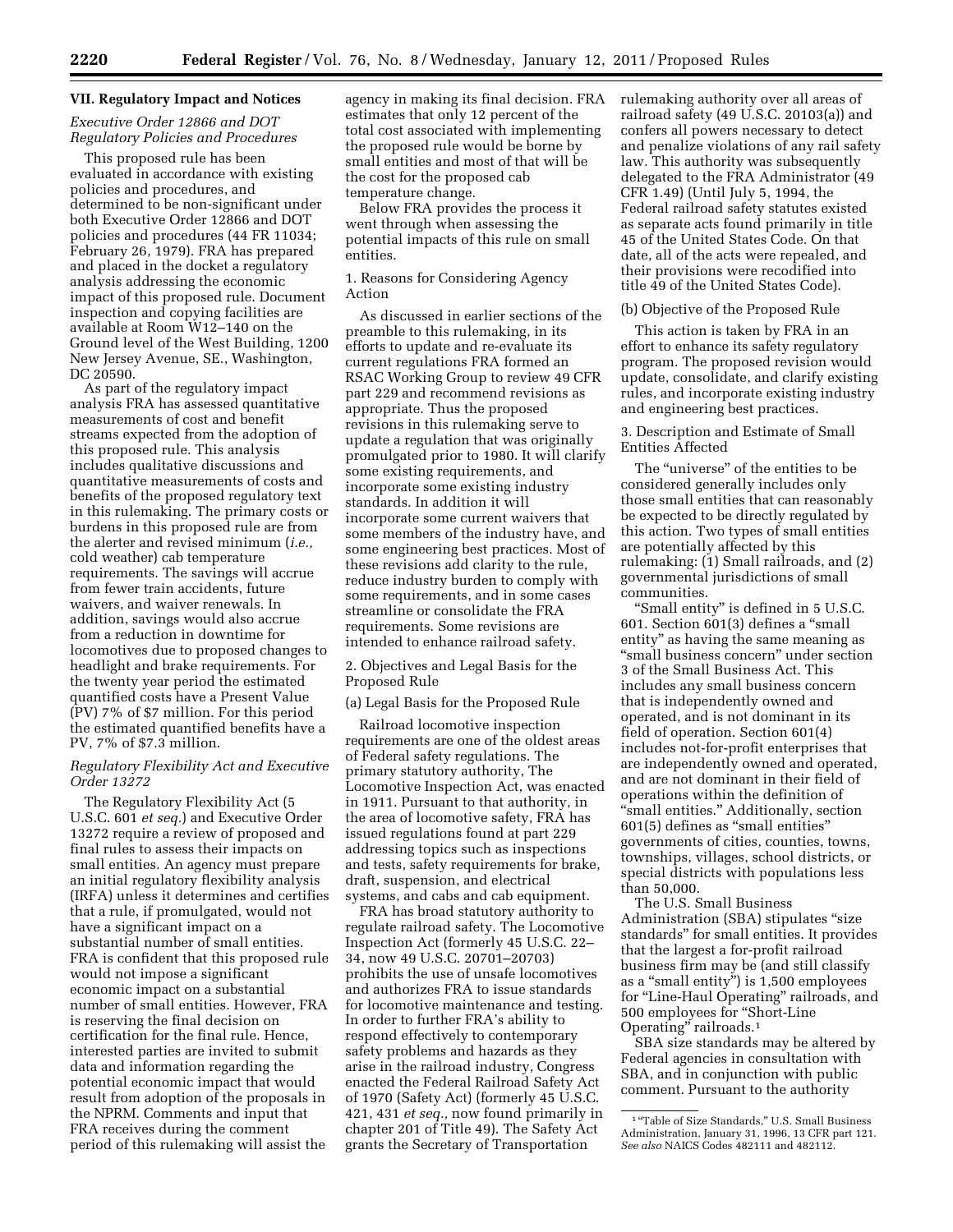provided to it by SBA, FRA has published a final policy, which formally establishes small entities as railroads that meet the line haulage revenue requirements of a Class III railroad.2 Currently, the revenue requirements are \$20 million or less in annual operating revenue, adjusted annually for inflation. The \$20 million limit (adjusted annually for inflation) is based on the Surface Transportation Board's threshold of a Class III railroad carrier, which is adjusted by applying the railroad revenue deflator adjustment.3 The same dollar limit on revenues is established to determine whether a railroad shipper or contractor is a small entity. FRA is proposing to use this definition for this rulemaking.

# (a) Railroads

There are approximately 685 small railroads meeting the definition of "small entity" as described above. FRA estimates that all of these small entities could potentially be impacted by one or more of the proposed changes in this rulemaking. Note, however, that approximately fifty of these railroads are subsidiaries of large short line holding companies with the technical multidisciplinary expertise and resources comparable to larger railroads. It is important to note that many of the changes or additions in this rulemaking will not impact all or many small railroads. The nature of some of the changes would dictate that the impacts primarily fall on large railroads that purchase new and/or electronically advanced locomotives. Small railroads generally do not purchase new locomotives, they tend to buy used locomotives from larger railroads. Also, two of the proposed requirements, *i.e.,*  requirements for alerters and RCL standards, would burden very few if any small railroads. The most burdensome requirement for small railroads would be the proposed revisions to cab temperature since older locomotives are less likely to meet the revised standards and small railroads tend to own older locomotives. It is also important to note that the proposed changes only apply to non-steam locomotives. There are some small railroads that own one or more steam locomotives which these changes will not impact. There are a few small railroads that own all or almost all steam locomotives. Most of these entities are either museum railroads or tourist railroads. For these entities this proposed regulations would have very little or no impact. FRA estimates that

there are about five small railroads that only own steam locomotives.

(b) Governmental Jurisdictions of Small Communities

Small entities that are classified as governmental jurisdictions would also be affected by the proposals in this rulemaking. As stated above, and defined by SBA, this term refers to governments of cities, counties, towns, townships, villages, school districts, or special districts with populations of less than 50,000. FRA does not expect this group of entities to be impacted.

The rule would apply to governmental jurisdictions or transit authorities that provide commuter rail service—none of which is small as defined above (*i.e.,* no entity serves a locality with a population less than 50,000). These entities also receive Federal transportation funds. Intercity rail service providers Amtrak and the Alaska Railroad Corporation would also be subject to this rule, but they are not small entities and likewise receive Federal transportation funds. While other railroads are subject to this final rule by the application of § 238.3, FRA is not aware of any railroad subject to this rule that is a small entity that will be impacted by this rule.

4. Description of Reporting, Recordkeeping, and Other Compliance Requirements and Impacts on Small Entities Resulting From Specific Requirements

The impacts to small railroads from this rulemaking would primarily result from proposed alerter requirements and cold weather cab temperature change. The rulemaking should result in regulatory relief for many railroads. The proposed rule clarifies some existing sections, adds some existing industry standards, and it incorporates some current waivers.

# (a) Remote Control Locomotives § 229.15

FRA proposes to formally codify safety standards for remote control operated locomotives. Such standards should not impact any small railroads. FRA does not know of any small railroads that use RCL operations. In addition, RCL operations are not required to operate a railroad. The conduction of future RCL operations by small railroads would be is a business decision that takes into consideration regulatory costs.

# (b) Electronic Recordkeeping § 229.20

This proposed section permits the use of electronic recordkeeping systems related to the maintenance of records

related to locomotives. This proposed section does not require electronic recordkeeping. FRA is not aware of any small railroads that would utilize this proposed provision. FRA also anticipates cost savings for any railroad that would utilize the provisions.

# (c) Periodic Inspection: General § 229.23

This section would require railroads that choose to maintain and transfer records electronically as provided for in § 229.20, to print the name of the person who performed the inspections, repairs, or certified work on the Form FRA F 6180–49A that is displayed in the cab of each locomotive. As small railroads are not likely to maintain records electronically, the proposed changes to this section would not impact any small railroads.

# (d) Test: Every Periodic Inspection § 229.25

Two additional paragraphs are proposed in this section to include inspection requirements for remote control locomotives and locomotive alerters during the 92-day Periodic Inspection. Since almost no small railroads utilize RCL or have locomotives and many small railroad operations would not require alerters, these new paragraphs are not expected to have a significant impact on small railroads. In general, older locomotives, which are less likely to be equipped with alerters, are used for lower speed operations. Small railroads commonly engage in such operations and thus a substantial number would probably not be impacted by the proposed alerter inspection requirement.

(e) Air Brake System Maintenance and Testing § 229.29

This section would be re-titled, and consolidate and better organize existing requirements to improve clarity. Because 49 CFR 229.29 concerns only brakes, it would be re-titled, ''Air Brake System Maintenance and Testing'' to more accurately reflect the section's content. In addition, the proposed changes to this section would fold the current waivers for air brakes into the regulation. Thus, these changes may seem to add more to the section, but they actually provide longer inspection periods for some air brake systems. This will produces two benefits. First it will produce a cost savings for future waivers and waiver renewals. Second, it will produce a benefit for other entities that happen to have one of these types of air brake systems, and do not currently have a waiver. The length of the proposed intervals reflects the results of studies and performance

<sup>2</sup>*See* 68 FR 24891 (May 9, 2003).

<sup>3</sup>For further information on the calculation of the specific dollar limit, please *see* 49 CFR part 1201.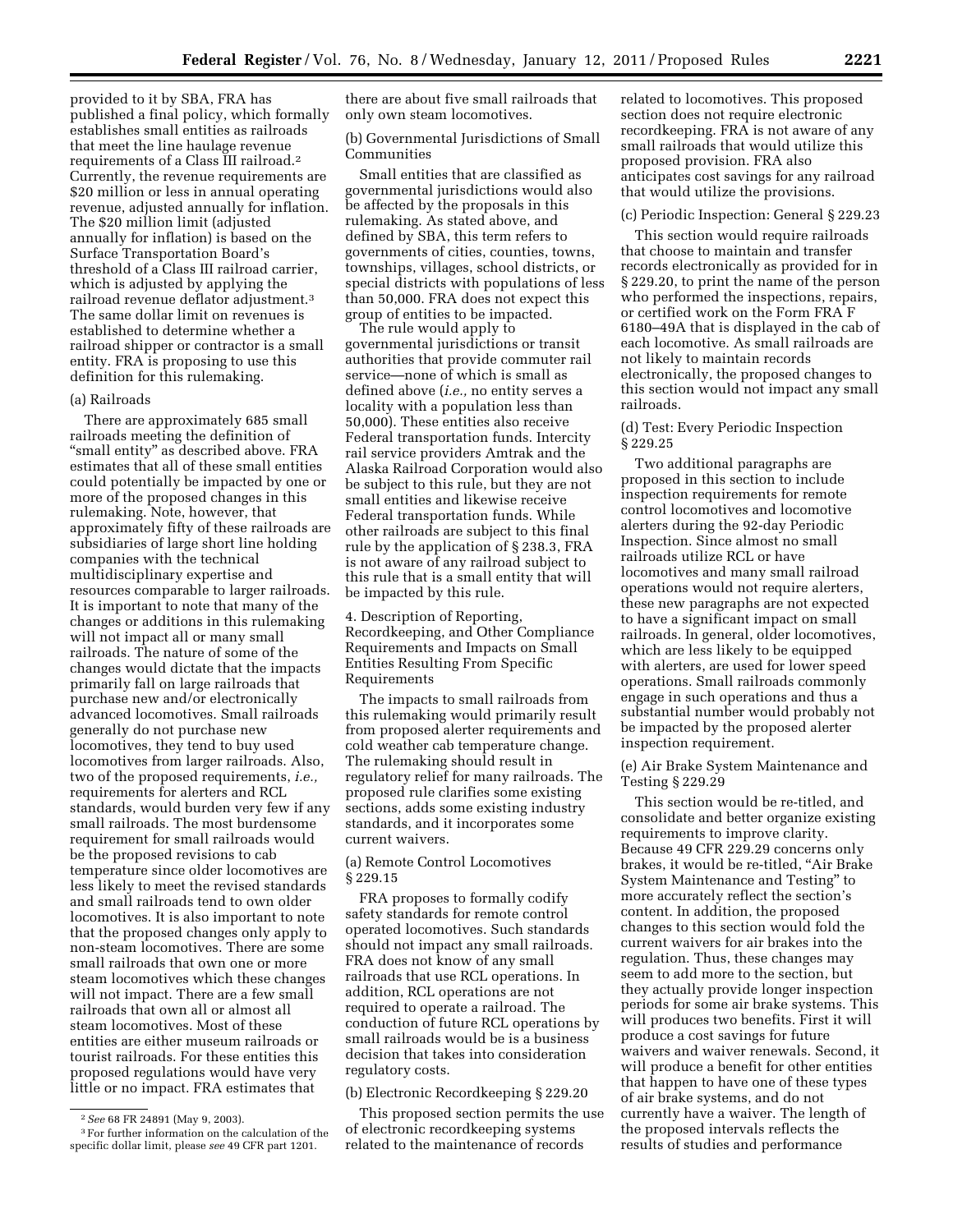evaluations related to a series of waivers starting in 1981 and continuing to present day. The proposed changes for this section will not impact many, if any, small railroads. The air brake systems that the proposed provisions cover are systems used by newer locomotives. Since most small railroads do not own newer locomotives, the proposed changes to this section should have no impact on any small entities.

# (f) Brakes General § 229.46

FRA proposes to clarify this section, and provide standards for the safe use of a locomotive with an inoperative or ineffective automatic or independent brake. The proposal would not require the automatic or independent brake to be repaired. However, the requirement to place a tag on the isolation switch would notify the crew that the locomotive could be used only according to § 229.46(b) until it is repaired. Basically under the current rule such a locomotive could only be moved under the requirements of § 229.9, until the next daily inspection or a location where repairs could be made. With the proposed requirement the locomotive can continue to be utilized in a non-lead position until repaired or until it receives a periodic inspection. This proposed change is expected to produce cost savings for railroads and therefore is not expected to impose any negative burdens on small railroads.

# (g) Steam Generator Inspections and Tests § 229.4

This proposed section is being added to consolidate the steam generator requirements of part 229 into a single section. The proposal would not change the substance of the requirements. Therefore no small railroads will be negatively impacted by the proposed change.

# (h) Locomotive Cab Temperature § 229.119

This rulemaking includes a revision to paragraph (d) of § 229.119, Cab Temperature. The proposed rule is increasing the minimum temperature that must be maintained in the locomotive cab from 50 degree to 60 degrees. This proposed change is not one that the RSAC Working Group agreed to. It is based on an FRA recommendation.

FRA estimates that two percent of the locomotive fleet for the industry will need improved maintenance of their heaters. Also FRA estimates that one percent of the locomotive fleet for the industry will require additional heaters

installed to meet the proposed requirement. This represents 530 and 265 locomotives, respectively. This requirement would likely affect many yard/switching locomotives of various size railroads. Such locomotives generally tend to be older than most road locomotives. Small railroads would also be impacted because they generally operate older locomotives as well. The cost of adding a heater to a locomotive is about \$500. Annual maintenance cost to ensure heaters work as necessary to comply with the higher minimum temperature requirements is estimated at \$100 per locomotive per year. The average life expectancy of a heater is about 10 years and many older locomotives could be retired before replacement is necessary. FRA estimates that approximately 60 percent of this cost would be borne by small railroads. This is the most significant cost that would burden small railroads.

# (i) Pilots, Snowplows and End Plates; and Headlights §§ 229.123 through 229.125

The proposed rule includes changes to Sections 229.123 for snowplows and endplates and § 229.125 for headlights. The proposed changes for both sections are more permissive, increase the flexibility of the rule, and will serve to decrease the number of waiver requests that the railroad industry submits to FRA. FRA does not see any negative impact being imposed on small entities by the proposed changes in these sections.

# (j) Alerters § 229.140

Alerters are common safety devices intended to verify that locomotive engineers remain capable and vigilant to accomplish the tasks that he or she must perform. This proposed section would require locomotives that operate over 25 mph to be equipped with an alerter, and would require the alerter to perform certain functions. FRA is estimating that there will be a regulatory impact from this proposal. However, very few, if any, shortline railroads operate trains at speed that exceed 25 mph. Therefore this proposal is not expected to have an impact on small entities. FRA specifically requests comments regarding this estimate.

# (k) Locomotive Electronics, Subpart E

FRA is proposing a new Subpart titled ''locomotive electronics.'' The purpose of this subpart is to promote the safe design, operation, and maintenance of safety-critical electronic locomotive systems, subsystems, and components. It is important to first note that these

proposed requirements only apply to new locomotives. Second, the effective date for products in development is delayed by a few additional years. As a practical matter, there are no costs for the requirements of this proposed subpart because it is simply codifying good engineering practices. Since generally small railroads do not purchase new locomotives this proposed new subpart is not expected to have an impact on any small railroads.

5. Identification of Relevant Duplicative, Overlapping, or Conflicting Federal Rules

There are no Federal rules that would duplicate, overlap, or conflict with this proposed rule.

# 6. Alternatives Considered

FRA has identified no significant alternative to the proposed rule which meets the agency's objective in promulgating this rule, and that would minimize the economic impact of the proposed rule on small entities. As in all aspects of this IRFA, FRA requests comments on this finding of no significant alternative related to small entities. The process by which this proposed rule was developed provided outreach to small entities. As noted earlier in sections I, II, and III of this preamble, this notice was developed in consultation with industry representatives via the RSAC, which includes small railroad representatives. On September 21, 2006, the full RSAC unanimously adopted the Working Group's recommendation on locomotive sanders as its recommendation to FRA. The next twelve Working Group meeting addressed a wide range of locomotive safety issues. Minutes of these meetings have been made part of the docket in this proceeding. On September 10, 2009, after a series of detailed discussions, the RSAC approved and provided recommendations on a wide range of locomotive safety issues including, locomotive brake maintenance, pilot height, headlight operation, danger markings, and locomotive electronics.

# *Paperwork Reduction Act*

The information collection requirements in this proposed rule have been submitted for approval to the Office of Management and Budget (OMB) under the Paperwork Reduction Act of 1995, 44 U.S.C. 3501 *et seq.* The sections that contain the new and current information collection requirements and the estimated time to fulfill each requirement are as follows: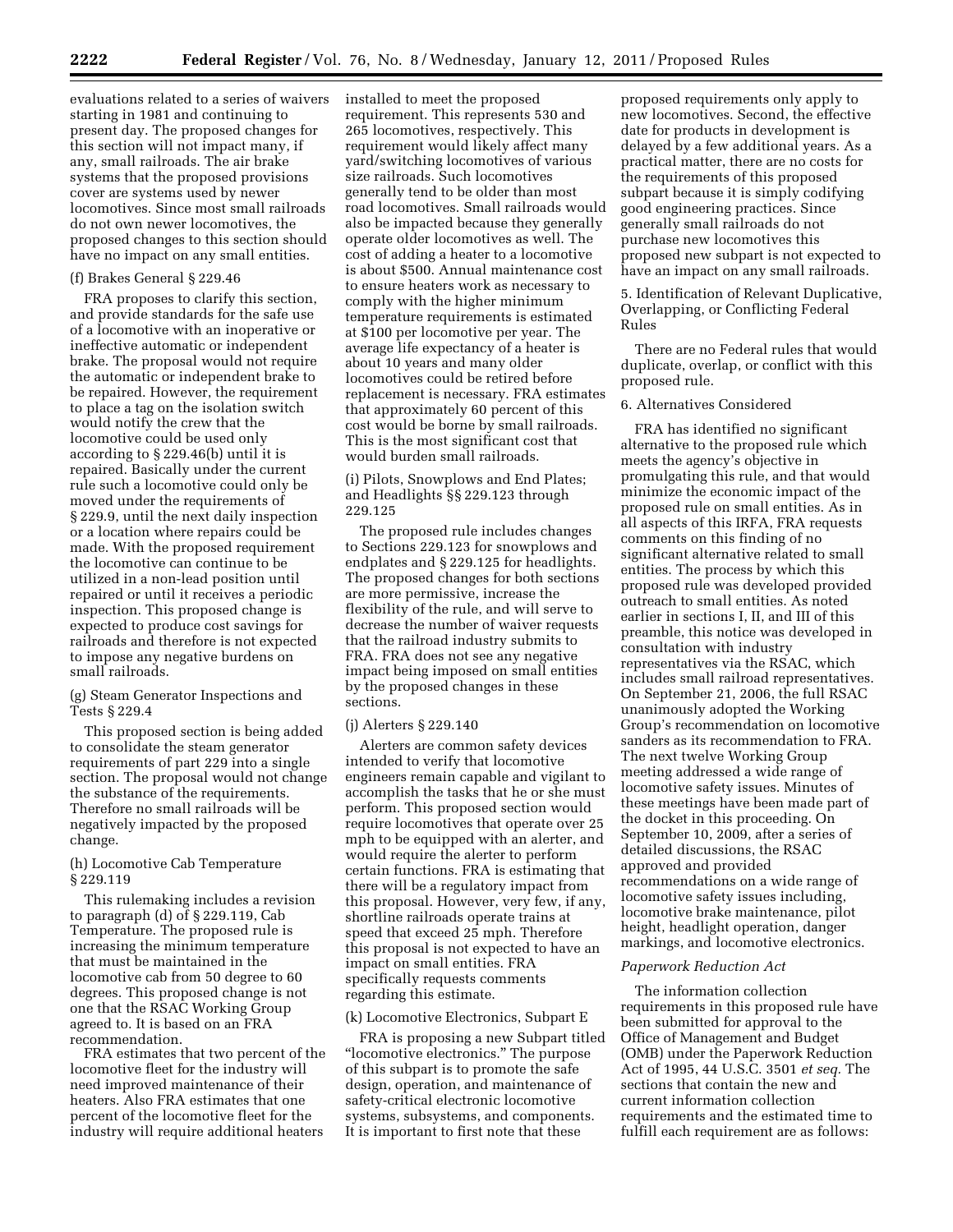| <b>CFR Section</b>                                                                                                                                                                                      | Respondent                        | Total annual                                 | Average time per        | Total annual   |
|---------------------------------------------------------------------------------------------------------------------------------------------------------------------------------------------------------|-----------------------------------|----------------------------------------------|-------------------------|----------------|
|                                                                                                                                                                                                         | universe                          | responses                                    | response                | burden hours   |
| 229.9-Movement of Non-Complying Locomotives<br>229.15-Remote Control Locomotives (RCL)-(New Re-<br>quirements).                                                                                         | 44 Railroads                      | 21,000 tags                                  | 1 minute                | 350            |
| -Testing and Repair of Operational Control Unit (OCU) on<br>RCL-Records.                                                                                                                                | 44 Railroads<br>44 Railroads      | 3,000 tags<br>200 testing/repair<br>records. | 2 minutes<br>5 minutes  | 100<br>17      |
| 229.20-Electronic Recordkeeping-Electronic Record of<br>Inspections and Maintenance and Automatic Notification<br>to Railroad that Locomotive is Due for Inspection (New<br>Requirement).               | 44 Railroads<br>44 Railroads      | 1 report<br>21,000 notifications             | 15 minutes<br>1 second  | .25<br>6       |
|                                                                                                                                                                                                         | 720 Railroads                     | 6,890,000 records                            | 16 or 18 min.           | 1,911,780      |
| Form FRA F 6180.49A Locomotive Inspection/Repair<br>Record.                                                                                                                                             | 720 Railroads<br>720 Railroads    | 250 reports<br>4,000 forms                   | 13 minutes<br>2 minutes | 54<br>133      |
| 210.31-Main Reservoir Tests-Form FRA F 6180.49A<br>229.23/229.27/229.29/229.31-Periodic Inspection/Annual<br>Biennial Tests/Main Res. Tests-Secondary Records of<br>Information on Form FRA F 6180.49A. | 720 Railroads<br>720 Railroads    | 19,000 tests/forms<br>19,000 records         | 8 hours<br>2 minutes    | 152,000<br>633 |
| -List of Defects and Repairs on Each Locomotive and<br>Copy to Employees Performing Insp. (New Require-<br>ment).                                                                                       | 720 Railroads                     | 4,000 lists $+4,000$<br>copies.              | 2 minutes               | 266            |
| Document to Employees Performing Inspections of All<br>Tests Since Last Periodic Inspection (New Require-<br>ment).                                                                                     | 720 Railroads                     | 19,000 documents                             | 2 minutes               | 633            |
| 229.25(1)—Test: Every Periodic Insp.—Written Copies of<br>Instruction.                                                                                                                                  | 720 Railroads<br>720 Railroads    | 500 notations<br>200 amendments              | 5 minutes<br>15 minutes | 42<br>50       |
| 229.25(2)—Duty Verification Readout Record                                                                                                                                                              | 720 Railroads                     | 4,025 records                                | 90 minutes              | 6,038          |
| 229.25(3)-Pre-Maintenance Test-Failures                                                                                                                                                                 | 720 Railroads<br>720 Railroads    | 700 notations<br>1,000 tags                  | 30 minutes<br>1 minute  | 350<br>17      |
|                                                                                                                                                                                                         | 720 Railroads                     | 10,000 reports                               | 15 minutes              | 2,500          |
|                                                                                                                                                                                                         | 720 Railroads                     | 700 test records                             | 90 minutes              | 1,050          |
| 229.29—Air Brake System Maintenance and Testing (New                                                                                                                                                    | 720 Railroads                     | 88,000 tests/records                         | 15 seconds              | 367            |
| Requirement)-Air Flow Meter Testing-Record.<br>229.46-Brakes General-Tagging Isolation Switch of Lo-<br>comotive That May Only Be Used in Trailing Position                                             | 720 Railroads                     | 2,100 tags                                   | 2 minutes               | 70             |
| (New Requirement).<br>229.85-Danger Markings on All Doors, Cover Plates, or<br>Barriers.                                                                                                                | 720 Railroads                     | 1,000 decals                                 | 1 minute                | 17             |
| 229.123-Pilots, Snowplows, End Plates-Markings-Sten-<br>cilling (New Requirement).                                                                                                                      | 720 Railroads                     | 20 stencilling                               | 2 minutes               | 1              |
| -Notation on Form FRA F 6180.49A for Pilot, Snowplows,<br>or End Plate Clearance Above Six Inches (New Require-<br>ment).                                                                               | 720 Railroads                     | 20 notations                                 | 2 minutes               | 1              |
| 229.135(b)(5)-Equipment Requirements-Remanufactured<br>Locomotives with Certified Crashworthy Memory Module.<br>REQUIREMENTS-SUBPART E-LOCOMOTIVE<br>NEW<br><b>ELECTRONICS</b>                          | 720 Railroads                     | 1,000 Certified Mem-<br>ory Modules.         | 2 hours                 | 2,000          |
| 229.303-Requests to FRA for Approval of On-Track Test-                                                                                                                                                  | 720 Railroads                     | 20 requests                                  | 8 hours                 | 160            |
| ing of Products Outside a Test Facility.<br>-----Identification to FRA of Products Under Development                                                                                                    | 720 Railroads/3<br>Manufacturers. | 20 products                                  | 2 hours                 | 40             |
| 229.307–Safety Analysis by RR of Each Product Devel-<br>oped.                                                                                                                                           | 720 Railroads                     | 300 analyses                                 | 240 hours               | 72,000         |
| 229.309—Notification to FRA of Safety-Critical Change in<br>Product.                                                                                                                                    | 720 Railroads                     | 10 notification                              | 16 hours                | 160            |
| Report to Railroad by Product Suppliers/Private Equipment<br>Owners of Previously Unidentified Hazards of a Product.<br>229.311-Review of Safety Analyses (SA).                                         | 3 Manufacturers                   | 10 reports                                   | 8 hours                 | 80             |
| -Notification to FRA of Railroad Intent to Place Product In<br>Service.                                                                                                                                 | 720 Railroads                     | 300 notifications                            | 2 hours                 | 600            |
| -RR Documents That Demonstrate Product Meets Safety<br>Requirements of the SA for the Life-Cycle of Product.                                                                                            | 720 Railroads                     | 300 documents                                | 2 hours                 | 600            |
| -RR Database of All Safety Relevant Hazards Encoun-<br>tered with Product Placed in Service.                                                                                                            | 720 Railroads                     | 300 databases                                | 4 hours                 | 1,200          |
| -Written Reports to FRA If Frequency of Safety-Relevant<br>Hazards Exceeds Threshold.                                                                                                                   | 720 Railroads                     | 10 reports                                   | 2 hours                 | 20             |
| -Final Reports to FRA on Countermeasures to Reduce<br>Frequency of Safety-Relevant Hazard(s).                                                                                                           | 720 Railroads                     | 10 reports                                   | 4 hours                 | 40             |
| 229.313-Product Testing Results-Records                                                                                                                                                                 | 720 Railroads                     | 120,000 records                              | 5 minutes               | 10,000         |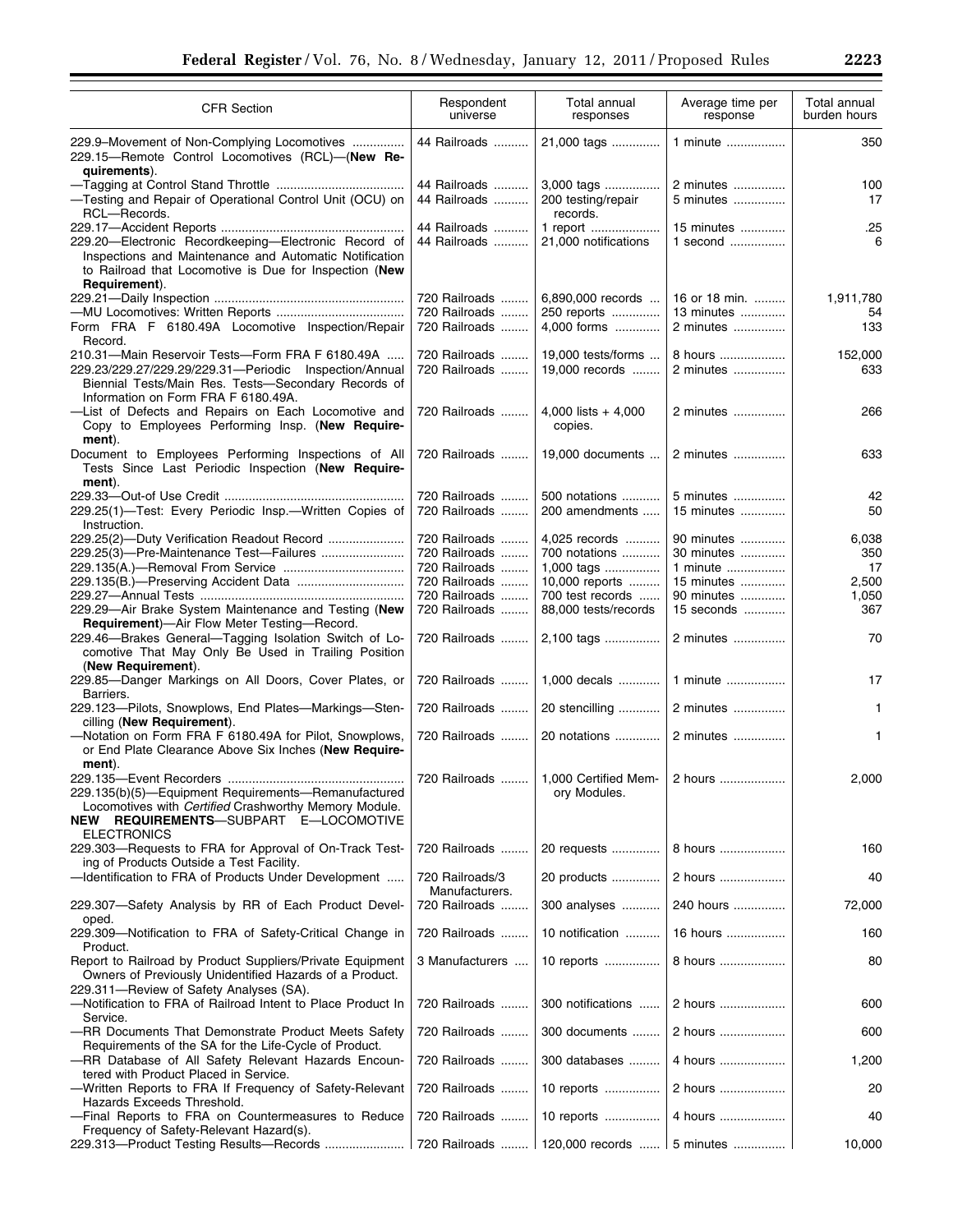| <b>CFR Section</b>                                                                        | Respondent<br>universe            | Total annual<br>responses      | Average time per<br>response | Total annual<br>burden hours |
|-------------------------------------------------------------------------------------------|-----------------------------------|--------------------------------|------------------------------|------------------------------|
| 229.315–Operations and Maintenance Manual–All Prod-<br>uct Documents.                     | 720 Railroads                     | 300 manuals                    | 40 hours                     | 12,000                       |
|                                                                                           | 720 Railroads                     | 300 plans                      | 8 hours                      | 2,400                        |
|                                                                                           | 720 Railroads                     | 60,000 components              | 5 minutes                    | 5,000                        |
| 229.317-Product Training and Qualifications Program                                       | 720 Railroads                     | 300 programs                   | 40 hours                     | 12,000                       |
|                                                                                           | 720 Railroads                     | 10,000 trained em-<br>ployees. | 30 minutes                   | 5,000                        |
|                                                                                           | 720 Railroads                     | 1,000 trained em-<br>ployees.  | 20 minutes                   | 333                          |
| -RR Regular and Periodic Evaluation of Effectiveness of<br>Training Program.              | 720 Railroads                     | 300 evaluations                | 4 hours                      | 1,200                        |
|                                                                                           | 727 Railroads                     | 10,000 records                 | 10 minutes                   | 1,667                        |
| Appendix F-Guidance for Verification and Validation of<br>Product-Third Party Assessment. | 720 Railroads/3<br>Manufacturers. | 1 assessment                   | 4,000 hours                  | 4,000                        |
|                                                                                           | 720 Railroads/3<br>Manufacturers. |                                | 80 hours                     | 80                           |

All estimates include the time for reviewing instructions; searching existing data sources; gathering or maintaining the needed data; and reviewing the information. Pursuant to 44 U.S.C. 3506(c)(2)(B), FRA solicits comments concerning: Whether these information collection requirements are necessary for the proper performance of the functions of FRA, including whether the information has practical utility; the accuracy of FRA's estimates of the burden of the information collection requirements; the quality, utility, and clarity of the information to be collected; and whether the burden of collection of information on those who are to respond, including through the use of automated collection techniques or other forms of information technology, may be minimized. For information or a copy of the paperwork package submitted to OMB, contact Mr. Robert Brogan, Office of Safety, Information Clearance Officer, at 202– 493–6292, or Ms. Kimberly Toone, Office of Information Technology, at 202–493–6139.

Organizations and individuals desiring to submit comments on the collection of information requirements should direct them to Mr. Robert Brogan or Ms. Kimberly Toone, Federal Railroad Administration, 1200 New Jersey Avenue, SE., 3rd Floor, Washington, DC 20590. Comments may also be submitted via e-mail to Mr. Brogan or Ms. Toone at the following address: *[Robert.Brogan@dot.gov;](mailto:Robert.Brogan@dot.gov)  [Kimberly.Toone@dot.gov](mailto:Kimberly.Toone@dot.gov)* 

OMB is required to make a decision concerning the collection of information requirements contained in this proposed rule between 30 and 60 days after publication of this document in the **Federal Register**. Therefore, a comment to OMB is best assured of having its full effect if OMB receives it within 30 days of publication. The final rule will

respond to any OMB or public comments on the information collection requirements contained in this proposal.

FRA is not authorized to impose a penalty on persons for violating information collection requirements which do not display a current OMB control number, if required. FRA intends to obtain current OMB control numbers for any new information collection requirements resulting from this rulemaking action prior to the effective date of the final rule. The OMB control number, when assigned, will be announced by separate notice in the **Federal Register**.

#### *Federalism Implications*

FRA has analyzed this proposed rule in accordance with the principles and criteria contained in Executive Order 13132, issued on August 4, 1999, which directs Federal agencies to exercise great care in establishing policies that have federalism implications. *See* 64 FR 43255. This proposed rule will not have a substantial effect on the States, on the relationship between the national government and the States, or on the distribution of power and responsibilities among various levels of government. This proposed rule will not have federalism implications that impose any direct compliance costs on State and local governments.

FRA notes that the RSAC, which endorsed and recommended the majority of this proposed rule to FRA, has as permanent members, two organizations representing State and local interests: AASHTO and the Association of State Rail Safety Managers (ASRSM). Both of these State organizations concurred with the RSAC recommendation endorsing this proposed rule. The RSAC regularly provides recommendations to the FRA Administrator for solutions to regulatory issues that reflect significant input from

its State members. To date, FRA has received no indication of concerns about the Federalism implications of this rulemaking from these representatives or of any other representatives of State government. Consequently, FRA concludes that this proposed rule has no federalism implications, other than the preemption of state laws covering the subject matter of this proposed rule, which occurs by operation of law as discussed below.

This proposed rule could have preemptive effect by operation of law under certain provisions of the Federal railroad safety statutes, specifically the former Federal Railroad Safety Act of 1970 (former FRSA), repealed and recodified at 49 U.S.C. 20106, and the former Locomotive Boiler Inspection Act at 45 U.S.C. 22–34, repealed and recodified at 49 U.S.C. 20701–20703. The former FRSA provides that States may not adopt or continue in effect any law, regulation, or order related to railroad safety or security that covers the subject matter of a regulation prescribed or order issued by the Secretary of Transportation (with respect to railroad safety matters) or the Secretary of Homeland Security (with respect to railroad security matters), except when the State law, regulation, or order qualifies under the ''local safety or security hazard'' exception to section 20106. Moreover, the former LIA has been interpreted by the Supreme Court as preempting the field concerning locomotive safety. *See Napier* v. *Atlantic Coast Line R.R.,* 272 U.S. 605 (1926).

# *Environmental Impact*

FRA has evaluated this proposed regulation in accordance with its ''Procedures for Considering Environmental Impacts'' (FRA's Procedures) (64 FR 28545, May 26, 1999) as required by the National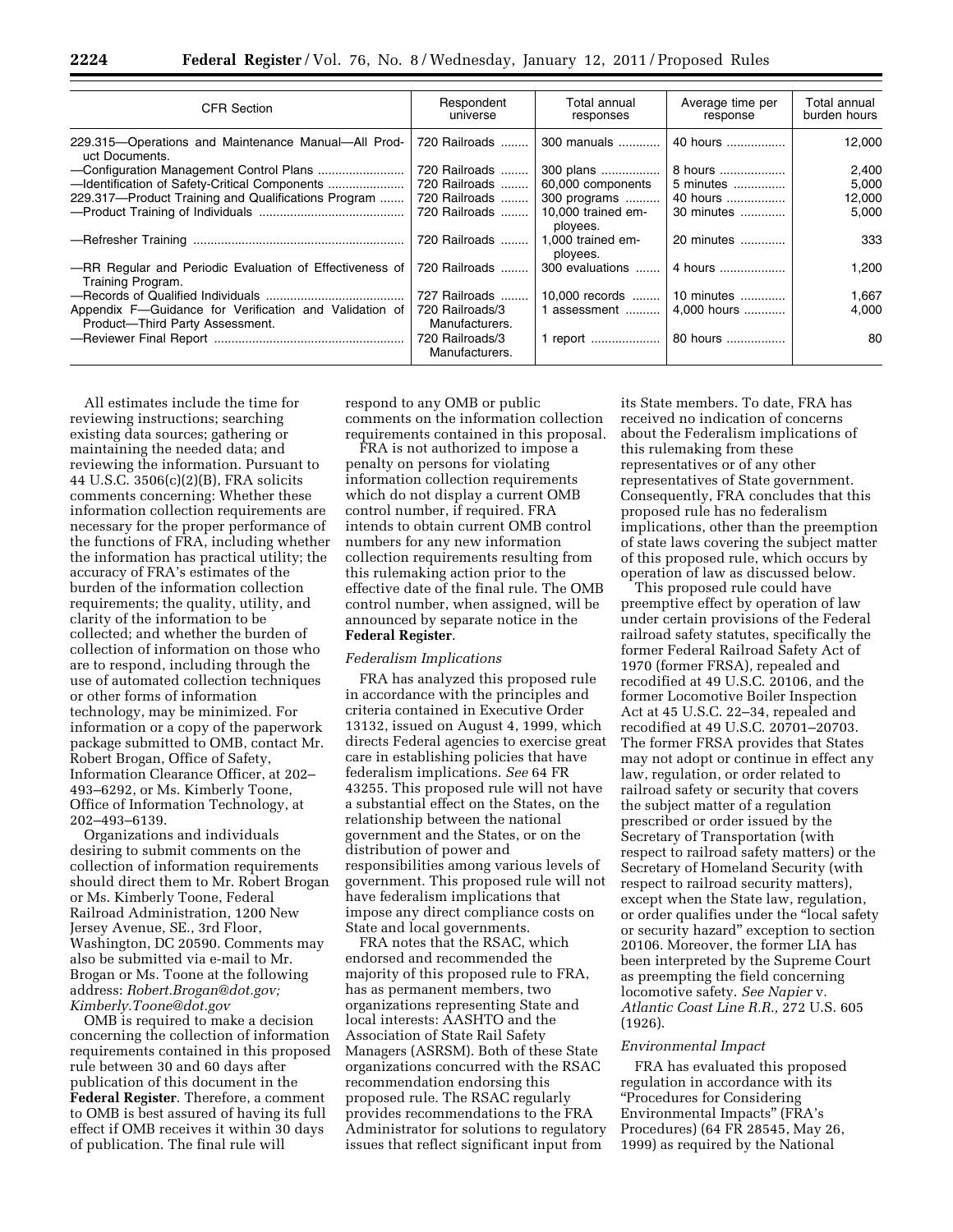Environmental Policy Act (42 U.S.C. 4321 *et seq.*), other environmental statutes, Executive Orders, and related regulatory requirements. FRA has determined that this proposed regulation is not a major FRA action (requiring the preparation of an environmental impact statement or environmental assessment) because it is categorically excluded from detailed environmental review pursuant to section 4(c)(20) of FRA's Procedures. 64 FR 28547, May 26, 1999. Section 4(c)(20) reads as follows: (c) Actions categorically excluded. Certain classes of FRA actions have been determined to be categorically excluded from the requirements of these Procedures as they do not individually or cumulatively have a significant effect on the human environment. Promulgation of railroad safety rules and policy statements that do not result in significantly increased emissions or air or water pollutants or noise or increased traffic congestion in any mode of transportation are excluded.

In accordance with section 4(c) and (e) of FRA's Procedures, the agency has further concluded that no extraordinary circumstances exist with respect to this regulation that might trigger the need for a more detailed environmental review. As a result, FRA finds that this proposed regulation is not a major Federal action significantly affecting the quality of the human environment.

#### *Unfunded Mandates Reform Act of 1995*

Pursuant to Section 201 of the Unfunded Mandates Reform Act of 1995 (Pub. L. 104–4, 2 U.S.C. 1531), each Federal agency ''shall, unless otherwise prohibited by law, assess the effects of Federal regulatory actions on State, local, and tribal governments, and the private sector (other than to the extent that such regulations incorporate requirements specifically set forth in law).'' Section 202 of the Act (2 U.S.C. 1532) further requires that ''before promulgating any general notice of proposed rulemaking that is likely to result in the promulgation of any rule that includes any Federal mandate that may result in expenditure by State, local, and tribal governments, in the aggregate, or by the private sector, of \$100,000,000 or more (adjusted annually for inflation) in any 1 year, and before promulgating any final rule for which a general notice of proposed rulemaking was published, the agency shall prepare a written statement'' detailing the effect on State, local, and tribal governments and the private sector. For the year 2010, this monetary amount of \$100,000,000 has been adjusted to \$140,800,000 to account for

inflation. This proposed rule would not result in the expenditure of more than \$140,800,000 by the public sector in any one year, and thus preparation of such a statement is not required.

# *Privacy Act*

FRA wishes to inform all potential commenters that anyone is able to search the electronic form of all comments received into any agency docket by the name of the individual submitting the comment (or signing the comment, if submitted on behalf of an association, business, labor union, etc.). You may review DOT's complete Privacy Act Statement in the **Federal Register** published on April 11, 2000 (Volume 65, Number 70; Pages 19477– 78) or you may visit *[http://dms.dot.gov.](http://dms.dot.gov)* 

# **List of Subjects**

*49 CFR Part 229* 

Locomotive headlights, Locomotives, Railroad safety.

# *49 CFR Part 238*

Passenger equipment, Penalties, Railroad safety, Reporting and recordkeeping requirements.

# **The Proposed Rule**

For the reasons discussed in the preamble, FRA proposes to amend parts 229 and 238 of chapter II, subtitle B of Title 49, Code of Federal Regulations, as follows:

# **PART 229—[AMENDED]**

1. The authority citation for part 229 continues to read as follows:

**Authority:** 49 U.S.C. 20102–03, 20107, 20133, 20137–38, 20143, 20701–03, 21301– 02, 21304; 28 U.S.C. 2401, note; and 49 CFR 1.49.

2. Section 229.5 is amended by adding in alphabetical order the following definitions to read as follows:

# **§ 229.5 Definitions.**

\* \* \* \* \* *Alerter* means a device or system installed in the locomotive cab to promote continuous, active locomotive engineer attentiveness by monitoring select locomotive engineer-induced control activities. If fluctuation of a monitored locomotive engineer-induced control activity is not detected within a predetermined time, a sequence of audible and visual alarms is activated so as to progressively prompt a response by the locomotive engineer. Failure by the locomotive engineer to institute a change of state in a monitored control, or acknowledge the alerter alarm activity through a manual reset provision, results in a penalty brake

application that brings the locomotive or train to a stop.

\* \* \* \* \* *Assignment Address* means a unique identifier of the RCL that insures that only the OCU's linked to a specific RCL can command that RCL.

\* \* \* \* \* *Controlling locomotive* means a locomotive from where the operator controls the traction and braking functions of the locomotive or locomotive consist, normally the lead locomotive.

\* \* \* \* \* *Locomotive Control Unit* (LCU) means a system onboard an RCL that communicates via a radio link which receives, processes, and confirms commands from the OCU, which directs the locomotive to execute them. \* \* \* \* \*

*Operator Control Unit* (OCU) means a mobile unit that communicates via a radio link the commands for movement (direction, speed, braking) or for operations (bell, horn, sand) to an RCL.

\* \* \* \* \* *Remote Control Locomotive* (RCL) means a remote control locomotive that, through use of a radio link can be operated by a person not physically within the confines of the locomotive cab. For purposes of this definition, the term RCL does not refer to a locomotive or group of locomotives remotely controlled from the lead locomotive of a train, as in a distributed power arrangement.

*Remote Control Operator* (RCO) means a person who utilizes an OCU in connection with operations involving a RCL with or without cars.

*Remote Control Pullback Protection*  means a function of a RCL that enforces speeds and stops in the direction of pulling movement.

\* \* \* \* \* 3. Section 229.7 is revised to read as follows:

#### **§ 229.7 Prohibited acts and penalties.**

(a) Federal Rail Safety Law (49 U.S.C. 20701–20703) makes it unlawful for any carrier to use or permit to be used on its line any locomotive unless the entire locomotive and its appurtenances—

(1) Are in proper condition and safe to operate in the service to which they are put, without unnecessary peril to life or limb; and

(2) Have been inspected and tested as required by this part.

(b) Any person (including but not limited to a railroad; any manager, supervisor, official, or other employee or agent of a railroad; any owner, manufacturer, lessor, or lessee of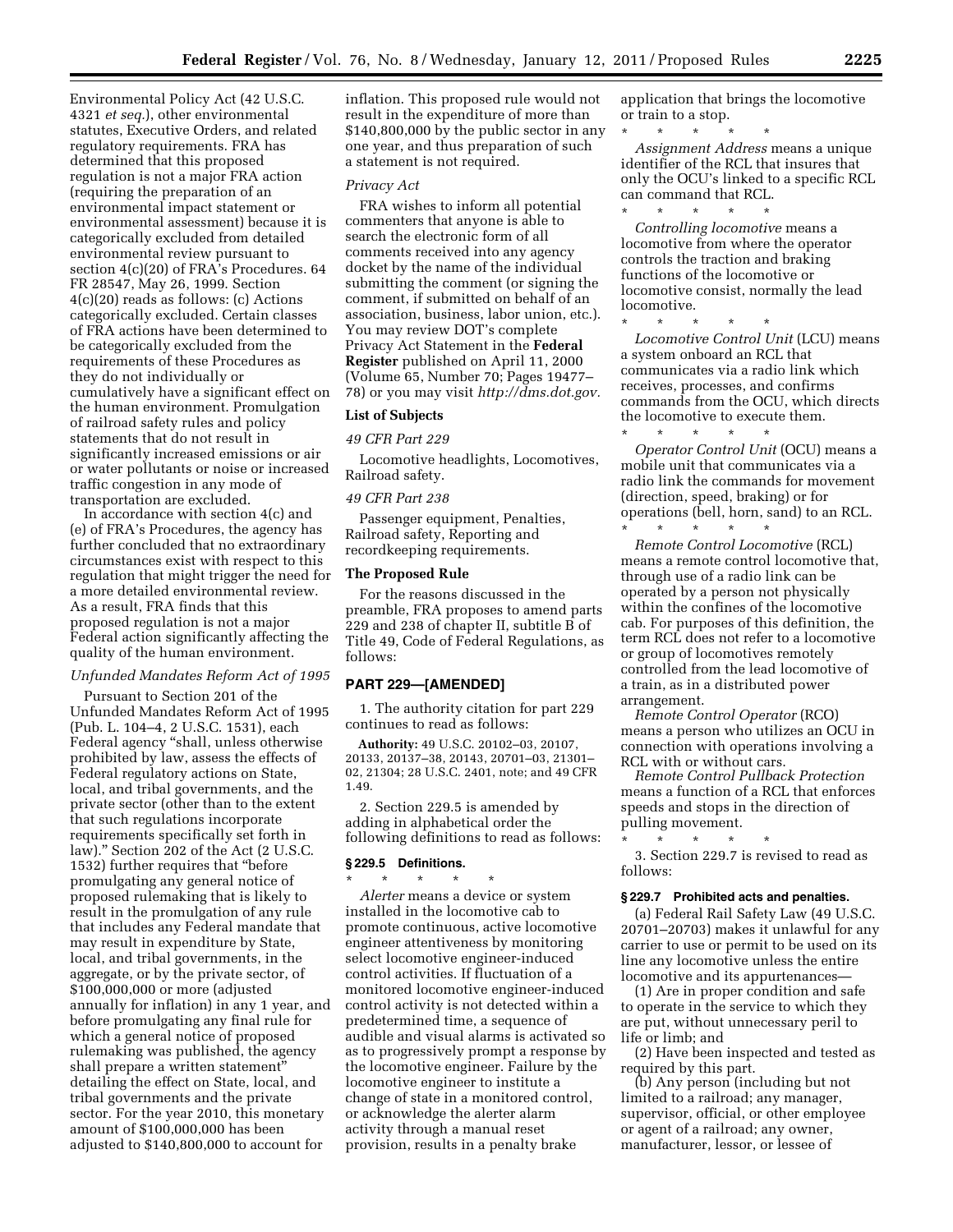railroad equipment, track, or facilities; any employee of such owner, manufacturer, lessor, lessee, or independent contractor) who violates any requirement of this part or of the Federal Rail Safety Laws or causes the violation of any such requirement is subject to a civil penalty of at least \$650, but not more than \$25,000 per violation, except that: Penalties may be assessed against individuals only for willful violations, and, where a grossly negligent violation or a pattern of repeated violations has created an imminent hazard of death or injury to persons, or has caused death or injury, a penalty not to exceed \$100,000 per violation may be assessed. Each day a violation continues shall constitute a separate offense. Appendix B of this part contains a statement of agency civil penalty policy.

(c) Any person who knowingly and willfully falsifies a record or report required by this part is subject to criminal penalties under 49 U.S.C. 21311.

4. Section 229.15 is added to read as follows:

#### **§ 229.15 Remote control locomotives.**

(a) *Design and operation.* (1) Each locomotive equipped with a locomotive control unit (LCU) shall respond only to the operator control units (OCUs) assigned to that receiver.

(2) If one or more OCUs are assigned to a LCU, the LCU shall respond only to the OCU that is in primary command. If a subsequent OCU is assigned to a LCU, the previous assignment will be automatically cancelled.

(3) If more than one OCU is assigned to a LCU, the secondary OCUs' man down feature, bell, horn, and emergency brake application functions shall remain active.

The remote control system shall be designed so that if the signal from the OCU to the RCL is interrupted for a set period not to exceed five seconds, the remote control system shall cause:

(i) A full service application of the locomotive and train brakes; and

(ii) The elimination of locomotive tractive effort.

(4) Each OCU shall be designed to control only one RCL at a time. OCUs having the capability to control more than one RCL shall have a means to lock in one RCL "assignment address" to prevent simultaneous control over more than one locomotive.

(5) If an OCU is equipped with an "on" and "off" switch, when the switch is moved from the "on" to the "off" position, the remote control system shall cause:

(i) A full service application of the locomotive train brakes; and

(ii) The elimination of locomotive tractive effort. (6) Each RCL shall have a distinct and

unambiguous audible or visual warning device that indicates to nearby personnel that the locomotive is under active remote control operation.

(7) When the main reservoir pressure drops below 90 psi, a RCL shall initiate a full service application of the locomotive and train brakes, and eliminate locomotive tractive effort.

(8) When the air valves and the electrical selector switch on the RCL are moved from manual to remote control mode or from remote control to manual mode, an emergency application of the locomotive and train brakes shall be initiated.

(9) Operating control handles located in the RCL cab shall be removed, pinned in place, protected electronically, or otherwise rendered inoperable as necessary to prevent movement caused by the RCL's cab controls while the RCL is being operated by remote control.

(10) The RCL system (both the OCU and LCU), shall be designed to perform a self diagnostic test of the electronic components of the system. The system shall be designed to immediately effect a full service application of the locomotive and train brakes and the elimination of locomotive tractive effort in the event a failure is detected.

(11) Each RCL shall be tagged at the locomotive control stand throttle indicating the locomotive is being used in a remote control mode. The tag shall be removed when the locomotive is placed back in manual mode.

(12) Each OCU shall have the following controls and switches and shall be capable of performing the following functions:

(i) Directional control;

(ii) Throttle or speed control;

(iii) Locomotive independent air brake application and release;

(iv) Automatic train air brake application and release control;

(v) Audible warning device control (horn);

(vi) Audible bell control, if equipped;

(vii) Sand control (unless automatic); (viii) Bi-directional headlight control;

(ix) Emergency air brake application

switch;

(x) Generator field switch or equivalent to eliminate tractive effort to the locomotive;

(xi) Audio/visual indication of wheel slip/slide;

(xii) Audio indication of movement of the RCL; and

(xiv) Require at least two separate actions by the RCO to begin movement of the RCL.

(l3) Each OCU shall be equipped with the following features:

(i) A harness with a breakaway safety feature;

(ii) An operator alertness device that requires manual resetting or its equivalent.

The alertness device shall incorporate a timing sequence not to exceed 60 seconds. Failure to reset the switch within the timing sequence shall cause an application of the locomotive and train brakes, and the elimination of locomotive tractive effort.

(iii) A tilt feature that, when tilted to a predetermined angle, shall cause:

(A) An emergency application of the locomotive and train brakes, and the elimination of locomotive tractive effort; and

(B) If the OCU is equipped with a tilt bypass system that permits the tilt protection feature to be temporarily disabled, this bypass feature shall deactivate within 15 seconds on the primary OCU and within 60 seconds for all secondary OCUs, unless reactivated by the RCO.

(14) Each OCU shall be equipped with one of the following control systems:

(A) An automatic speed control system with a maximum 15 mph speed limiter; or

(B) A graduated throttle and brake. A graduated throttle and brake control system built after (90 days after date of rule) shall be equipped with a speed limiter to a maximum of 15 mph.

(15) RCL systems built after (DATE 90 DAYS AFTER EFFECTIVE DATE OF THE FINAL RULE) shall be equipped to automatically notify the railroad in the event the RCO becomes incapacitated or OCU tilt feature is activated.

(16) RCL systems built prior to (DATE 90 DAYS AFTER EFFECTIVE DATE OF THE FINAL RULE) not equipped with automatic notification of operator incapacitated feature may not be utilized in one-person operation.

(b) *Inspection, testing, and repair.* (1) Each time an OCU is linked to a RCL, and at the start of each shift, a railroad shall test:

(i) The air brakes and the OCU's safety features, including the tilt switch and alerter device; and

(ii) The man down/tilt feature automatic notification.

(2) An OCU shall not continue in use with any defective safety feature identified in paragraph (b)(1) of this section.

(3) A defective OCU shall be tracked under its own identification number assigned by the railroad. Records of repairs shall be maintained by the railroad and made available to FRA upon request.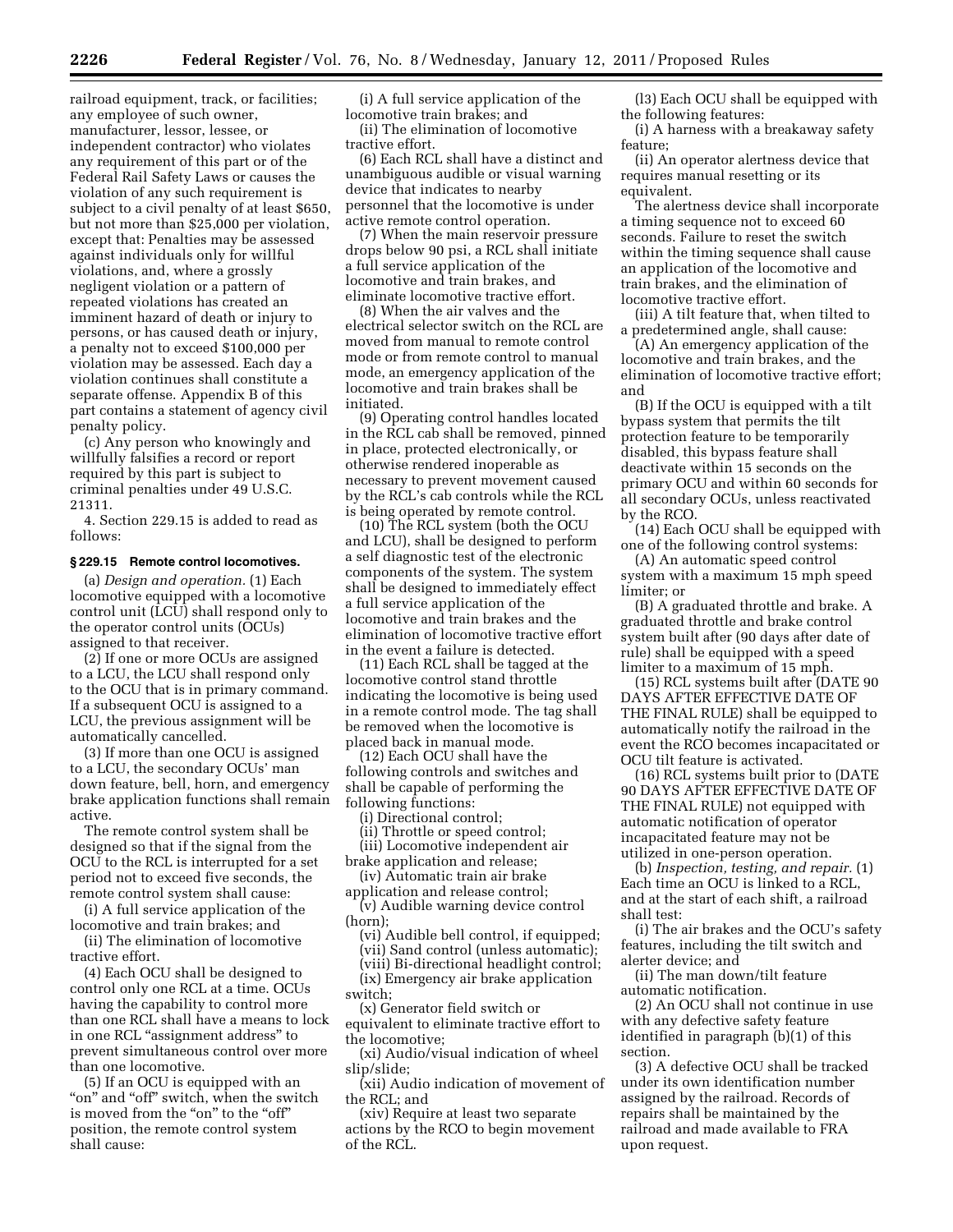(4) Each time an RCL is placed in service and at the start of each shift locomotives that utilize a positive train stop system shall perform a conditioning run over tracks that the positive train stop system is being utilized on to ensure that the system functions as intended.

5. Section 229.19 is revised to read as follows:

#### **§ 229.19 Prior waivers.**

Waivers from any requirement of this part, issued prior to January 12, 2011, shall terminate on the date specified in the letter granting the waiver. If no date is specified, then the waiver shall automatically terminate on January 12, 2016.

6. Section 229.20 is added to subpart A to read as follows:

# **§ 229.20 Electronic record keeping.**

(a) *General.* For purposes of compliance with the recordkeeping requirements of this part, except for the daily inspection record maintained on the locomotive required by § 229.21, the cab copy of Form FRA F 6180–49–A required by § 229.23, the fragmented air brake maintenance record required by § 229.27, and records required under § 229.9, a railroad may create, maintain, and transfer any of the records required by this part through electronic transmission, storage, and retrieval provided that all of the requirements contained in this section are met.

(b) *Design requirements.* Any electronic record system used to create, maintain, or transfer a record required to be maintained by this part shall meet the following design requirements:

(1) The electronic record system shall be designed such that the integrity of each record is maintained through appropriate levels of security such as recognition of an electronic signature, or other means, which uniquely identify the initiating person as the author of that record. No two persons shall have the same electronic identity;

(2) The electronic system shall ensure that each record cannot be modified, or replaced, once the record is transmitted;

(3) Any amendment to a record shall be electronically stored apart from the record which it amends. Each amendment to a record shall uniquely identify the person making the amendment;

(4) The electronic system shall provide for the maintenance of inspection records as originally submitted without corruption or loss of data; and

(5) Policies and procedures shall be in place to prevent persons from altering

electronic records, or otherwise interfering with the electronic system.

(c) *Operational requirements.* Any electronic record system used to create, maintain, or transfer a record required to be maintained by this part shall meet the following operating requirements:

(1) The electronic storage of any record required by this part shall be initiated by the person performing the activity to which the record pertains within 24 hours following the completion of the activity; and

(2) For each locomotive for which records of inspection or maintenance required by this part are maintained electronically, the electronic record system shall automatically notify the railroad each time the locomotive is due for an inspection, or maintenance that the electronic system is tracking. The automatic notification tracking requirement does not apply to daily inspections.

(d) *Accessibility and availability requirements.* Any electronic record system used to create, maintain, or transfer a record required to be maintained by this part shall meet the following access and availability requirements:

(1) The carrier shall provide FRA with all electronic records maintained for compliance with this part for any specific locomotives at any mechanical department terminal upon request;

(2) Paper copies of electronic records and amendments to those records that may be necessary to document compliance with this part, shall be provided to FRA for inspection and copying upon request. Paper copies shall be provided to FRA no later than 15 days from the date the request is made;

(3) Inspection records required by this part shall be available to persons who performed the inspection and to persons performing subsequent inspections on the same locomotive.

7. Section 229.23 is revised to read as follows:

# **§ 229.23 Periodic inspection: General.**

(a) Each locomotive shall be inspected at each periodic inspection to determine whether it complies with this part. Except as provided in § 229.9, all noncomplying conditions shall be repaired before the locomotive is used. Except as provided in § 229.33, the interval between any two periodic inspections may not exceed 92 days. Periodic inspections shall only be made where adequate facilities are available. At each periodic inspection, a locomotive shall be positioned so that a person may safely inspect the entire underneath portion of the locomotive.

(b) Each new locomotive shall receive an initial periodic inspection before it is used. Except as provided in § 229.33, each locomotive shall receive an initial periodic inspection within 92 days of the last 30-day inspection performed under the prior rules (49 CFR 230.331 and 230.451). At the initial periodic inspection, the date and place of the last tests performed that are the equivalent of the tests required by §§ 229.27, 229.29, and 229.31 shall be entered on Form FRA F 6180–49A. These dates shall determine when the tests first become due under §§ 229.27, 229.29, and 229.31. Out of use credit may be carried over from Form FRA F 6180–49 and entered on Form FRA F 6180–49A.

(c) Each periodic inspection shall be recorded on Form FRA F 6180–49A. The form shall be signed by the person conducting the inspection and certified by that person's supervisor that the work was done. The form shall be displayed under a transparent cover in a conspicuous place in the cab of each locomotive. A railroad maintaining and transferring records as provided for in § 229.20 shall print the name of the person who performed the inspections, repairs, or certified work on the Form FRA F 6180–49A that is displayed in the cab of each locomotive.

(d) At the first periodic inspection in each calendar year the carrier shall remove from each locomotive Form FRA F 6180–49A covering the previous calendar year. If a locomotive does not receive its first periodic inspection in a calendar year before April 2 because it is out of use, the form shall be promptly replaced. The Form FRA F 6180–49A covering the preceding year for each locomotive, in or out of use, shall be signed by the railroad official responsible for the locomotive and filed as required in § 229.23(f). The date and place of the last periodic inspection and the date and place of the last tests performed under §§ 229.27, 229.29, and 229.31 shall be transferred to the replacement Form FRA F 6180–49A.

(e) The railroad mechanical officer who is in charge of a locomotive shall maintain in his office a secondary record of the information reported on Form FRA F 6180–49A. The secondary record shall be retained until Form FRA F 6180–49A has been removed from the locomotive and filed in the railroad office of the mechanical officer in charge of the locomotive. If the Form FRA F 6180–49A removed from the locomotive is not clearly legible, the secondary record shall be retained until the Form FRA F 6180–49A for the succeeding year is filed. The Form F 6180–49A removed from a locomotive shall be retained until the Form FRA F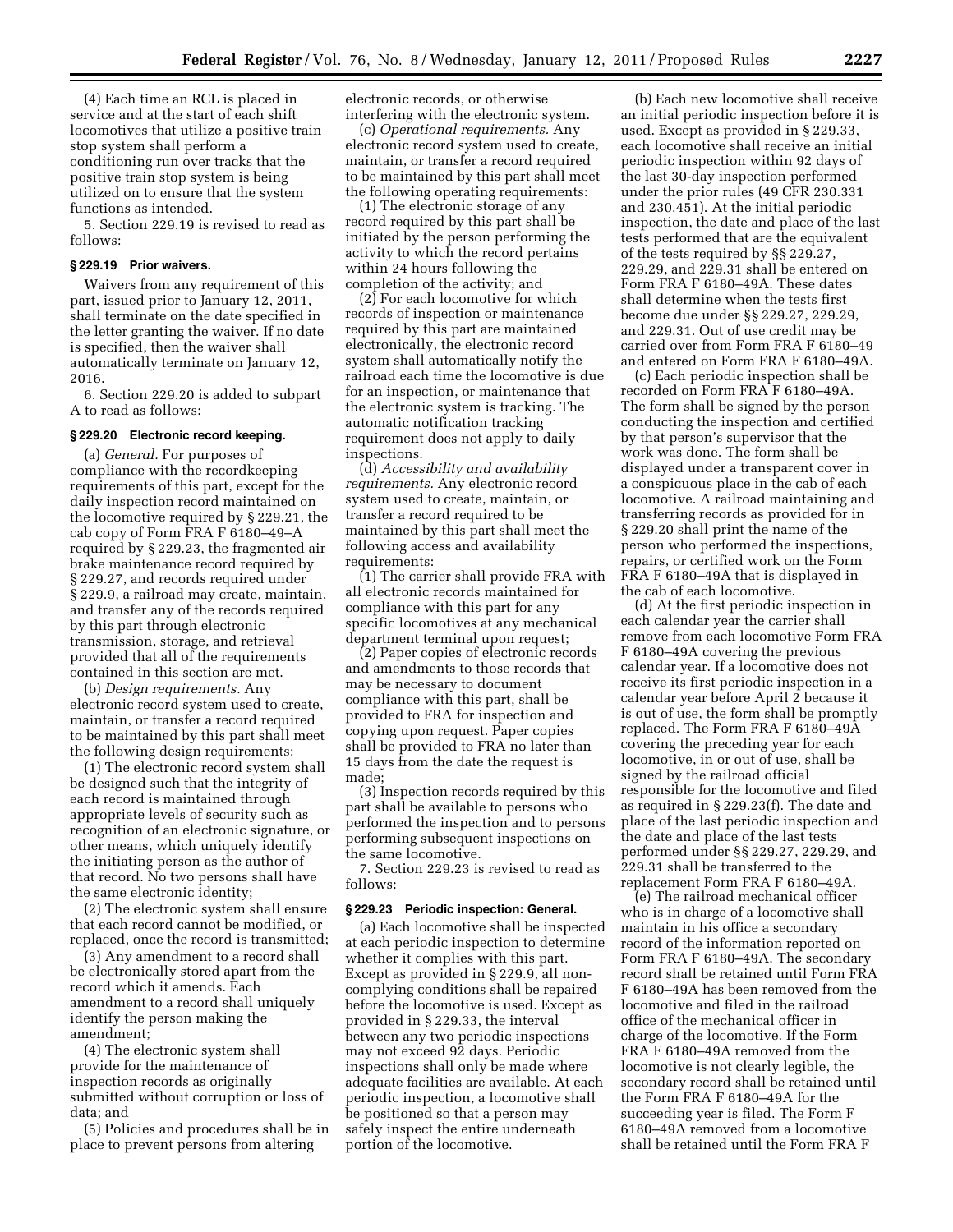6180–49A for the succeeding year is filed.

(f) The railroad shall maintain, and provide employees performing inspections under this section with, a list of the defects and repairs made on each locomotive over the last ninety-two days;

(g) The railroad shall provide employees performing inspections under this section with a document containing all tests conducted since the last periodic inspection, and procedures needed to perform the inspection.

8. Section 229.25 is amended by revising paragraphs (d) and (e), and adding paragraph (f) to read as follows:

# **§ 229.25 Test: Every periodic inspection.**

\* \* \* \* \* (d) *Event recorder.* A microprocessorbased self-monitoring event recorder, if installed, is exempt from periodic inspection under paragraphs (d)(1) through (5) of this section and shall be inspected annually as required by § 229.27(c). Other types of event

recorders, if installed, shall be inspected, maintained, and tested in accordance with instructions of the manufacturer, supplier, or owner thereof and in accordance with the following criteria:

(1) A written or electronic copy of the instructions in use shall be kept at the point where the work is performed and a hard-copy version, written in the English language, shall be made available upon request to FRA.

(2) The event recorder shall be tested before any maintenance work is performed on it. At a minimum, the event recorder test shall include cycling, as practicable, all required recording elements and determining the full range of each element by reading out recorded data.

(3) If the pre-maintenance test reveals that the device is not recording all the specified data and that all recordings are within the designed recording elements, this fact shall be noted, and maintenance and testing shall be performed as necessary until a subsequent test is successful.

(4) When a successful test is accomplished, a copy of the dataverification results shall be maintained in any medium with the maintenance records for the locomotive until the next one is filed.

(5) A railroad's event recorder periodic maintenance shall be considered effective if 90 percent of the recorders on locomotives inbound for periodic inspection in any given calendar month are still fully functional; maintenance practices and test intervals

shall be adjusted as necessary to yield effective periodic maintenance.

(e) *Remote control locomotive.*  Remote control locomotive system components that interface with the mechanical devices of the locomotive shall be tested including, but not limited to, air pressure monitoring devices, pressure switches, and speed sensors.

(f) *Alerters.* The alerter shall be tested, and all automatic timing resets shall function as intended.

9. Section 229.27 is revised to read as follows:

# **§ 229.27 Annual tests.**

(a) All testing under this section shall be performed at intervals that do not exceed 368 calendar days.

(b) Load meters that indicate current (amperage) being applied to traction motors shall be tested. Each device used by the engineer to aid in the control or braking of the train or locomotive that provides an indication of air pressure electronically shall be tested by comparison with a test gauge or self-test designed for this purpose. An error greater than five percent or greater than three pounds per square inch shall be corrected. The date and place of the test shall be recorded on Form FRA F 6180– 49A, and the person conducting the test and that person's supervisor shall sign the form.

(c) A microprocessor-based event recorder with a self-monitoring feature equipped to verify that all data elements required by this part are recorded, requires further maintenance and testing only if either or both of the following conditions exist:

(1) The self-monitoring feature displays an indication of a failure. If a failure is displayed, further maintenance and testing must be performed until a subsequent test is successful. When a successful test is accomplished, a record, in any medium, shall be made of that fact and of any maintenance work necessary to achieve the successful result. This record shall be available at the location where the locomotive is maintained until a record of a subsequent successful test is filed; or,

(2) A download of the event recorder, taken within the preceding 30 days and reviewed for the previous 48 hours of locomotive operation, reveals a failure to record a regularly recurring data element or reveals that any required data element is not representative of the actual operations of the locomotive during this time period. If the review is not successful, further maintenance and testing shall be performed until a subsequent test is successful. When a

successful test is accomplished, a record, in any medium, shall be made of that fact and of any maintenance work necessary to achieve the successful result. This record shall be kept at the location where the locomotive is maintained until a record of a subsequent successful test is filed. The download shall be taken from information stored in the certified crashworthy crash hardened event recorder memory module if the locomotive is so equipped.

10. Section 229.29 is revised to read as follows:

# **§ 229.29 Air brake system calibration, maintenance, and testing.**

(a) A locomotive's air brake system shall receive the calibration, maintenance, and testing as prescribed in this section. The level of maintenance and testing and the intervals for receiving such maintenance and testing of locomotives with various types of air brake systems shall be conducted in accordance with paragraphs (d) through (f) of this section. Records of the maintenance and testing required in this section shall be maintained in accordance with paragraph (g) of this section.

(b) Except for DMU or MU locomotives covered under § 238.309 of this chapter, the air flow method (AFM) indicator shall be calibrated in accordance with section  $232.205(c)(1)(iii)$  at intervals not to exceed 92 days, and records shall be maintained as prescribed in paragraph (g)(1) of this section.

(c) Except for DMU or MU locomotives covered under § 238.309 of this chapter, the extent of air brake system maintenance and testing that is required on a locomotive shall be in accordance with the following levels:

(1) *Level one:* Locomotives shall have the filtering devices or dirt collectors located in the main reservoir supply line to the air brake system cleaned, repaired, or replaced.

(2) *Level two:* Locomotives shall have the following components cleaned, repaired, and tested: Brake cylinder relay valve portions; main reservoir safety valves; brake pipe vent valve portions; and, feed and reducing valve portions in the air brake system (including related dirt collectors and filters).

(3) *Level three:* Locomotives shall have the components identified in this paragraph removed from the locomotive and disassembled, cleaned and lubricated (if necessary), and tested. In addition, all parts of such components that can deteriorate within the inspection interval as defined in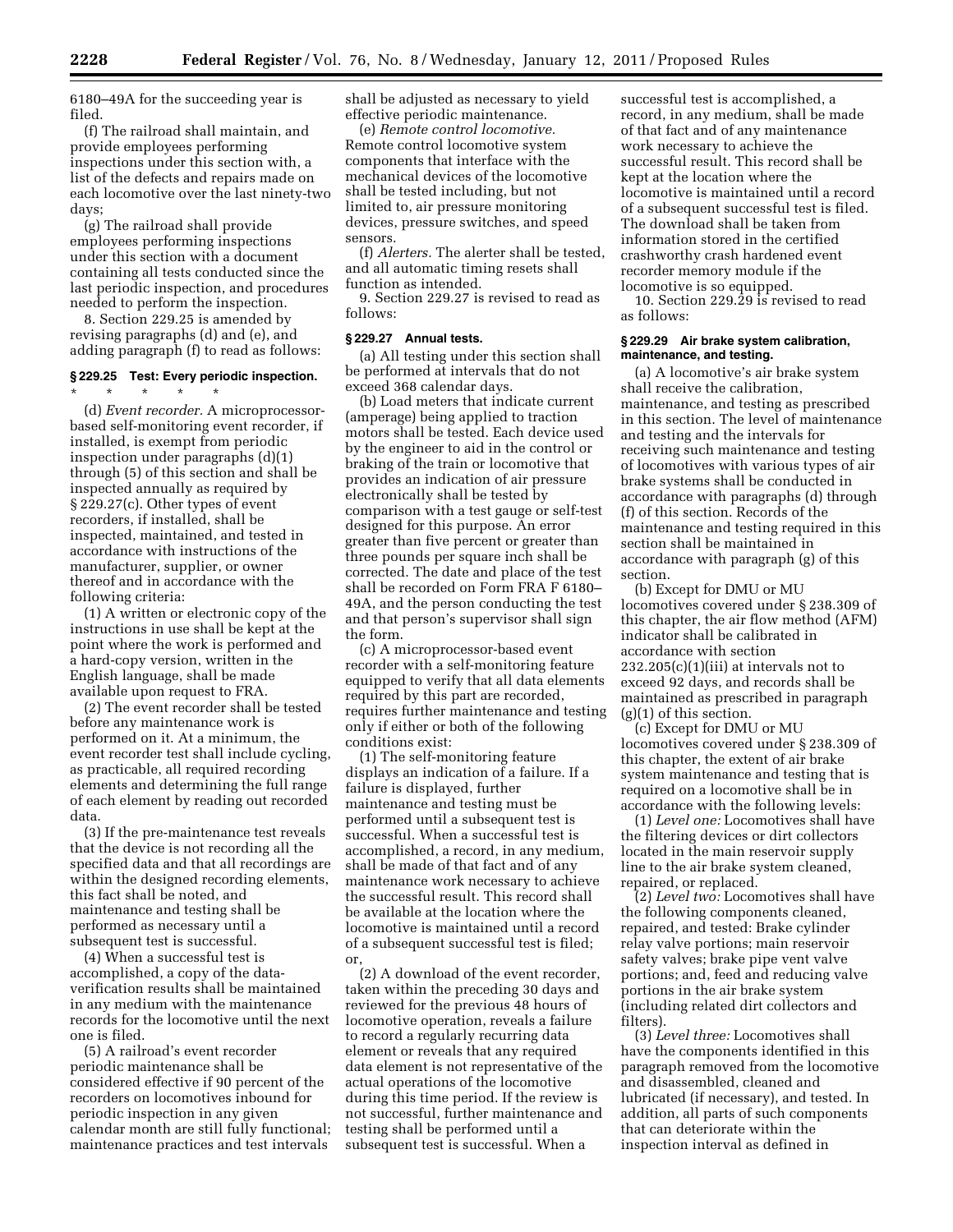paragraphs (d) through (f) of this section shall be replaced and tested. The components include: All pneumatic components of the locomotive equipment's brake system that contain moving parts, and are sealed against air leaks; all valves and valve portions; electric-pneumatic master controllers in the air brake system; and all air brake related filters and dirt collectors.

(d) Except for MU locomotives covered under § 238.309 of this chapter, all locomotives shall receive level one air brake maintenance and testing as described in this section at intervals that do not exceed 368 days.

(e) Locomotives equipped with an air brake system not specifically identified in paragraphs (f)(1) through (3) of this section shall receive level two air brake maintenance and testing as described in this section at intervals that do not exceed 368 days and level three air brake maintenance and testing at intervals that do not exceed 736 days.

(f) Level two and level three air brake maintenance and testing shall be performed on each locomotive identified in this paragraph at the following intervals:

(1) At intervals that do not exceed 1,104 days for a locomotive equipped with a 26–L or equivalent brake system;

(2) At intervals that do not exceed 1,472 days for locomotives equipped with an air dryer and a 26–L or equivalent brake system and for locomotives not equipped with an air compressor and that are semipermanently coupled and dedicated to locomotives with an air dryer; or

(3) At intervals that do not exceed 1,840 days for locomotives equipped with CCB–1, CCB–2, CCB–26, EPIC 1 (formerly EPIC 3102), EPIC 3102D2, EPIC 2, KB–HS1, or Fastbrake brake systems.

(g) Records of the air brake system maintenance and testing required by this section shall be generated and maintained in accordance with the following:

(1) The date of AFM indicator calibration shall be recorded and certified in the remarks section of Form F6180–49A.

(2) The date and place of the cleaning, repairing and testing required by this section shall be recorded on Form FRA F6180–49A, and the work shall be certified. A record of the parts of the air brake system that are cleaned, repaired, and tested shall be kept in the railroad's files or in the cab of the locomotive.

(3) At its option, a railroad may fragment the work required by this section. In that event, a separate record shall be maintained under a transparent cover in the cab. The air record shall

include: The locomotive number; a list of the air brake components; and the date and place of the inspection and testing of each component. The signature of the person performing the work and the signature of that person's supervisor shall be included for each component. A duplicate record shall be maintained in the railroad's files.

11. Section 229.46 is revised to read as follows:

# **§ 229.46 Brakes: General.**

(a) Before each trip, the railroad shall know the following:

(1) The locomotive brakes and devices for regulating pressures, including but not limited to the automatic and independent brake control systems, operate as intended; and

(2) The water and oil have been drained from the air brake system of all locomotives in the consist.

(b) A locomotive with an inoperative or ineffective automatic or independent brake control system will be considered to be operating as intended for purposes of paragraph (a) of this section, if all of the following conditions are met:

(1) The locomotive is in a trailing position and is not the controlling locomotive in a distributed power train consist;

(2) The railroad has previously determined, in conjunction with the locomotive and/or air brake manufacturer, that placing such a locomotive in trailing position adequately isolates the non-functional valves so as to allow safe operation of the brake systems from the controlling locomotive;

(3) If deactivation of the circuit breaker for the air brake system is required, it shall be specified in the railroad's operating rules;

(4) A tag shall immediately be placed on the isolation switch of the locomotive giving the date and location and stating that the unit may only be used in a trailing position and may not be used as a lead or controlling locomotive;

(5) The tag required in paragraph (b)(4) of this section remains attached to the isolation switch of the locomotive until repairs are made; and

(6) The inoperative or ineffective brake control system is repaired prior to or at the next periodic inspection.

12. Section 229.85 is revised to read as follows:

# **§ 229.85 High voltage markings: Doors, cover plates, or barriers.**

All doors, cover plates, or barriers providing direct access to high voltage equipment shall be marked ''Danger— High Voltage" or with the word "Danger" and the normal voltage carried by the parts so protected.

13. Section 229.114 is added to read as follows:

# **§ 229.114 Steam generator inspections and tests.**

(a) *Periodic steam generator inspection.* Except as provided in § 229.33, each steam generator shall be inspected and tested in accordance with paragraph (d) of this section at intervals not to exceed 92 days, unless the steam generator is isolated in accordance with paragraph (b) of this section. All noncomplying conditions shall be repaired or the steam generator shall be isolated as prescribed in paragraph (b) of this section before the locomotive is used.

(b) *Isolation of a steam generator.* A steam generator will be considered isolated if the water suction pipe to the water pump and the leads to the main switch (steam generator switch) are disconnected, and the train line shutoff-valve is wired closed or a blind gasket is applied. Before an isolated steam generator is returned to use, it shall be inspected and tested pursuant to paragraph (d) of this section.

(c) Each periodic steam generator inspection and test shall be recorded on Form FRA F6180–49A required by paragraph § 229.23. When Form FRA F6180–49A for the locomotive is replaced, data for the steam generator inspections shall be transferred to the new Form FRA F6180–49A.

(d) Each periodic steam generator inspection and test shall include the following tests and requirements:

(1) All electrical devices and visible insulation shall be inspected.

(2) All automatic controls, alarms and protective devices shall be inspected and tested.

(3) Steam pressure gauges shall be tested by comparison with a deadweight tester or a test gauge designed for this purpose. The siphons to the steam gauges shall be removed and their connections examined to determine that they are open.

(4) Safety valves shall be set and tested under steam after the steam pressure gauge is tested.

(e) *Annual steam generator tests.* Each steam generator that is not isolated in accordance with paragraph (b) of this section, shall be subjected to a hydrostatic pressure at least 25 percent above the working pressure and the visual return water-flow indicator shall be removed and inspected. The testing under this paragraph shall be performed at intervals that do not exceed 368 calendar days.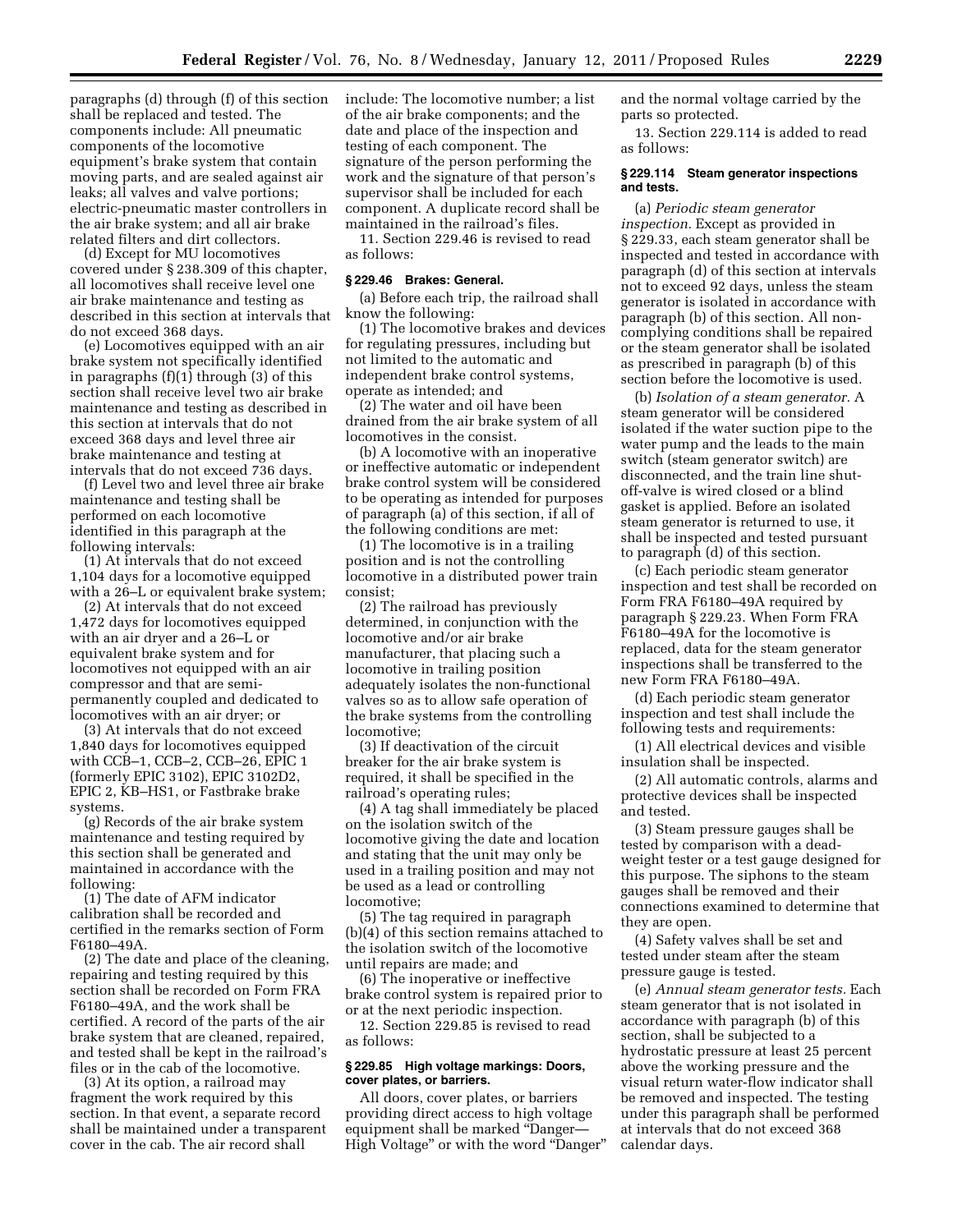14. Section 229.119 is amended by revising paragraph (d) to read as follows:

# **§ 229.119 Cabs, floors, and passageways.**

\* \* \* \* \* (d) Any occupied locomotive cab shall be provided with proper ventilation and with a heating arrangement that maintains a temperature of at least 60 degrees Fahrenheit 6 inches above the center of each seat in the cab compartment. \* \* \* \* \*

15. Section 229.123 is revised to read as follows:

# **§ 229.123 Pilots, snowplows, end plates.**

(a) Each lead locomotive shall be equipped with a pilot, snowplow, or end plate that extends across both rails. The minimum clearance above the rail of the pilot, snowplow or end plate shall be 3 inches. Except as provided in paragraph (b) of this section, the maximum clearance shall be 6 inches. When the locomotive is equipped with a combination of the equipment listed in this paragraph, each extending across both rails, only the lowest piece of that equipment must satisfy clearance requirements of this section.

(b) To provide clearance for passing over retarders, locomotives utilized in hump yard or switching service at hump yard locations may have pilot, snowplow, or end plate maximum height of 9 inches.

(1) Each locomotive equipped with a pilot, snowplow, or end plate with clearance above 6 inches shall be prominently stenciled at each end of the locomotive with the words ''9-inch Maximum End Plate Height, Yard or Trail Service Only.''

(2) When operated in switching service in a leading position, locomotives with a pilot, snowplow, or end plate clearance above 6 inches shall be limited to 10 miles per hour over grade crossings.

(3) Train crews shall be notified in writing of the restrictions on the locomotive, by label or stencil in the cab, or by written operating instruction given to the crew and maintained in the cab of the locomotive.

(4) Pilot, snowplow, or end plate clearance above 6 inches shall be noted in the remarks section of Form FRA 6180–49a.

(5) Locomotives with a pilot, snowplow, or end plate clearance above 6 inches shall not be placed in the lead position when being moved under section § 229.9.

16. Section 229.125 is amended by revising paragraphs (a) and (d)(2) and (3) to read as follows:

# **§ 229.125 Headlights and auxiliary lights.**

(a) Each lead locomotive used in road service shall illuminate its headlight while the locomotive is in use. When illuminated, the headlight shall produce a peak intensity of at least 200,000 candela and produce at least 3,000 candela at an angle of 7.5 degrees and at least 400 candela at an angle of 20 degrees from the centerline of the locomotive when the light is aimed parallel to the tracks. If a locomotive or locomotive consist in road service is regularly required to run backward for any portion of its trip other than to pick up a detached portion of its train or to make terminal movements, it shall also have on its rear a headlight that meets the intensity requirements above. Each headlight shall be aimed to illuminate a person at least 800 feet ahead and in front of the headlight. For purposes of this section, a headlight shall be comprised of either one or two lamps.

(1) If a locomotive is equipped with a single-lamp headlight, the single lamp shall produce a peak intensity of at least 200,000 candela and shall produce at least 3,000 candela at an angle of 7.5 degrees and at least 400 candela at an angle of 20 degrees from the centerline of the locomotive when the light is aimed parallel to the tracks. The following operative lamps meet the standard set forth in this paragraph: A single incandescent PAR–56, 200-watt, 30-volt lamp; a single halogen PAR–56, 200-watt, 30-volt lamp; a single halogen PAR–56, 350-watt, 75-volt lamp, or a single lamp meeting the intensity requirements given above.

(2) If a locomotive is equipped with a dual-lamp headlight, a peak intensity of at least 200,000 candela and at least 3,000 candela at an angle of 7.5 degrees and at least 400 candela at an angle of 20 degrees from the centerline of the locomotive when the light is aimed parallel to the tracks shall be produced by the headlight based either on a single lamp capable of individually producing the required peak intensity or on the candela produced by the headlight with both lamps illuminated. If both lamps are needed to produce the required peak intensity, then both lamps in the headlight shall be operational. The following operative lamps meet the standard set forth in this paragraph (a)(2): A single incandescent PAR–56, 200-watt, 30-volt lamp; a single halogen PAR–56, 200-watt, 30-volt lamp; a single halogen PAR–56, 350-watt, 75 volt lamp; two incandescent PAR–56, 350-watt, 75-volt lamps; or lamp(s) meeting the intensity requirements given above.

(i) A locomotive equipped with the two incandescent PAR–56, 350-watt, 75

volt lamps which has an en route failure of one lamp in the headlight fixture, may continue in service as a lead locomotive until its next daily inspection required by § 229.21 only if:

(A) Auxiliary lights burn steadily;

(B) Auxiliary lights are aimed horizontally parallel to the longitudinal centerline of the locomotive or aimed to cross no less than 400 feet in front of the locomotive.

(C) Second headlight lamp and both auxiliary lights continue to operate.

- (ii) [Reserved]
- \* \* \* \* \*
	- (d) \* \* \*

(2) Each auxiliary light shall produce a peak intensity of at least 200,000 candela or shall produce at least 3,000 candela at an angle of 7.5 degrees and at least 400 candela at an angle of 20 degrees from the centerline of the locomotive when the light is aimed parallel to the tracks. Any of the following operative lamps meet the standard set forth in this paragraph: An incandescent PAR–56, 200-watt, 30-volt lamp; a halogen PAR–56, 200-watt, 30 volt lamp; a halogen PAR–56, 350-watt, 75-volt lamp; an incandescent PAR–56, 350-watt, 75-volt lamp; or a single lamp having equivalent intensities at the specified angles.

(3) The auxiliary lights shall be aimed horizontally within 15 degrees of the longitudinal centerline of the locomotive.

\* \* \* \* \* 17. Section 229.133 is amended by revising paragraphs (b) introductory text,  $(b)(1)$  and  $(2)$ , and  $(c)$  to read as follows:

# **§ 229.133 Interim locomotive conspicuity measures—auxiliary external lights.**

\* \* \* \* \* (b) Each qualifying arrangement of auxiliary external lights shall conform to one of the following descriptions:

(1) *Strobe lights.* (i) Strobe lights shall consist of two white stroboscopic lights, each with "effective intensity," as defined by the Illuminating Engineering Society's Guide for Calculating the Effective Intensity of Flashing Signal Lights (November 1964), of at least 500 candela.

(ii) The flash rate of strobe lights shall be at least 40 flashes per minute and at most 180 flashes per minute.

(iii) Strobe lights shall be placed at the front of the locomotive, at least 48 inches apart, and at least 36 inches above the top of the rail.

(2) *Oscillating light.* (i) An oscillating light shall consist of:

(A) One steadily burning white light producing at least 200,000 candela in a moving beam that depicts a circle or a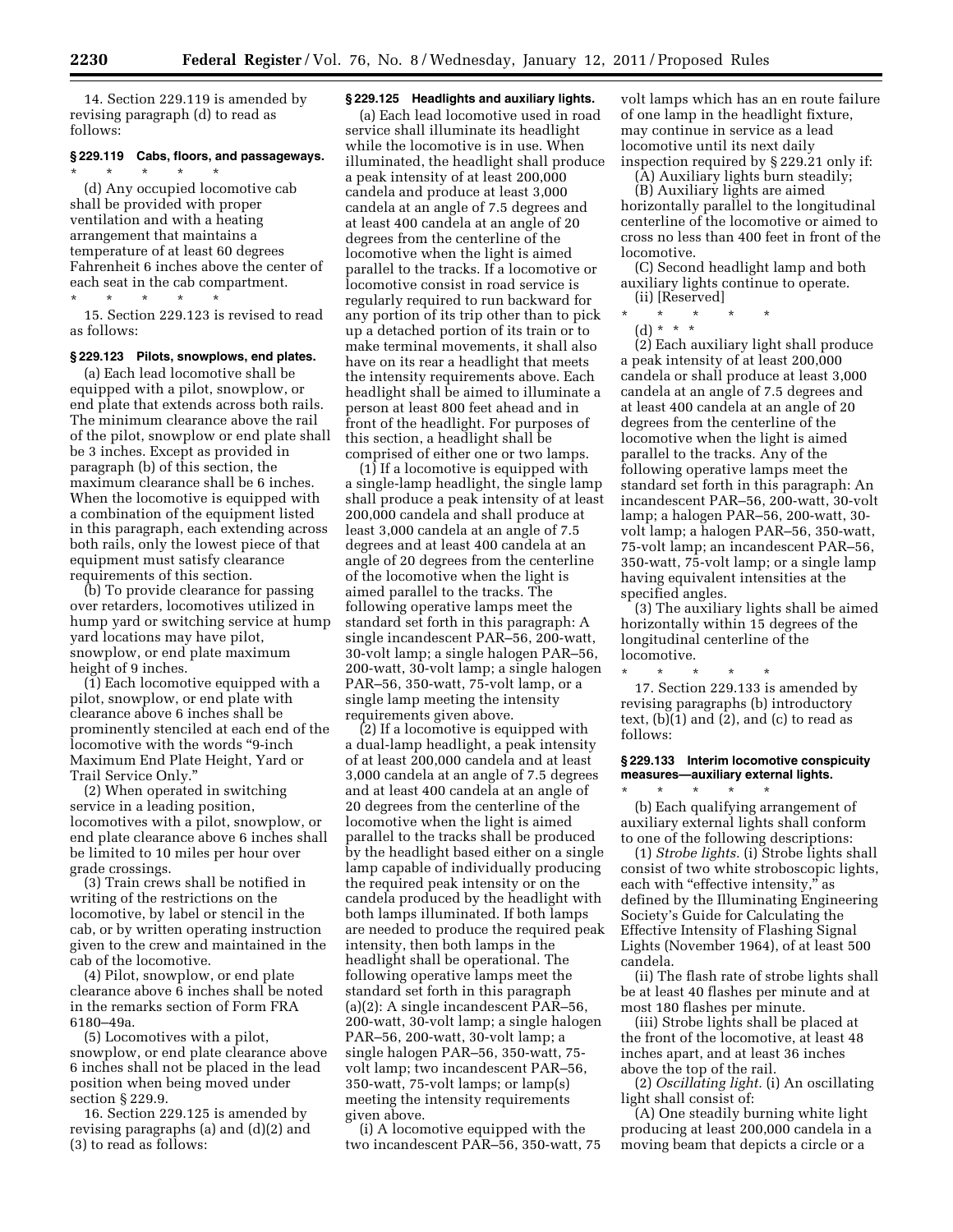horizontal figure "8" to the front, about the longitudinal centerline of the locomotive; or

(B) Two or more white lights producing at least 200,000 candela each, at one location on the front of the locomotive, that flash alternately with beams within five degrees horizontally to either side of the longitudinal centerline of the locomotive.

(ii) An oscillating light may incorporate a device that automatically extinguishes the white light if display of a light of another color is required to protect the safety of railroad operations. \* \* \* \* \*

(c)(1) Any lead locomotive equipped with oscillating lights as described in paragraph (b)(2) that were ordered for installation on that locomotive prior to January 1, 1996, is considered in compliance with  $\S 229.125(d)$  (1) through (3).

(2) Any lead locomotive equipped with strobe lights as described in paragraph (b)(1) of this section and operated at speeds no greater than 40 miles per hour, is considered in compliance with § 229.125(d) (1) through (3) until the locomotive is retired or rebuilt, whichever comes first. \* \* \* \* \*

18. Section 229.140 is added to subpart C to read as follows:

# **§ 229.140 Alerters.**

(a) Except for locomotives covered by part 238 of this chapter, each of the following locomotives shall be equipped with a functioning alerter as described in paragraphs (b) through (d) of this section:

(1) A new locomotive that is placed in service for the first time on or after [DATE 90 DAYS AFTER THE EFFECTIVE DATE OF THE FINAL RULE] when used as a controlling locomotive and operated at speeds in excess of 25 mph.

(2) All controlling locomotives operated at speeds in excess of 25 mph on or after January 1, 2016.

(b) The alerter on locomotives subject to paragraph (a) of this section shall be equipped with a manual reset and the alerter warning timing cycle shall automatically reset as the result of any of the following operations, and at least three of the following automatic resets shall be functional at any given time:

(1) Movement of the throttle handle;

(2) Movement of the dynamic brake control handle;

(3) Movement of the operator's horn activation handle;

(4) Movement of the operator's bell activation switch;

(5) Movement of the automatic brake valve handle; or

(6) Bailing the independent brake by depressing the independent brake valve handle.

(c) All alerters shall provide an audio alarm upon expiration of the timing cycle interval. An alerter on a locomotive that is placed in service on or after [DATE 90 DAYS AFTER THE EFFECTIVE DATE OF THE FINAL RULE] shall display a visual indication to the operator at least five seconds prior to an audio alarm. The visual indication on an alerter so equipped shall be visible to the operator from their normal position in the cab.

(d) Alerter warning timing cycle interval shall be within 10 seconds of the calculated setting utilizing the formula (timing cycle specified in  $seconds = 2400 + track speed specified$ in miles per hour).

(e) Any locomotive that is equipped with an alerter shall have the alerter functioning and operating as intended when the locomotive is used as a controlling locomotive.

(f) A controlling locomotive equipped with an alerter shall be tested prior to departure from each initial terminal, or prior to being coupled as the lead locomotive in a locomotive consist by allowing the warning timing cycle to expire that results in an application of the locomotive brakes at a penalty rate. 19. Part 229 is amended by adding a

new subpart E to read as follows:

# **Subpart E—Locomotive Electronics**

Sec.

- 229.301 Purpose and scope.<br>229.303 Applicability.
- Applicability.
- 229.305 Definitions.<br>229.307 Safety Anal
- 229.307 Safety Analysis.<br>229.309 Safety-critical ch
- 229.309 Safety-critical changes and failures.
- 229.311 Review of SAs.<br>229.313 Product testing

Product testing results and records.

229.315 Operations and Maintenance Manual.

229.317 Training and qualification program.

229.319 Operating personnel training.

# **Subpart E—Locomotive Electronics**

# **§ 229.301 Purpose and scope.**

(a) The purpose of this subpart is to promote the safe design, operation, and maintenance of safety-critical, as defined in § 229.305, electronic locomotive control systems, subsystems, and components.

(b) Locomotive control systems or their functions that commingle or interface with safety critical processor based signal and train control systems are regulated under part 236 subparts H and I of this chapter.

# **§ 229.303 Applicability.**

(a) The requirements of this subpart apply to all safety-critical electronic

locomotive control systems, subsystems, and components (i.e.; "products" as defined in § 229.305), except for the following:

(1) Products that are in service prior to January 12, 2011.

(2) Products that are under development as of July 12, 2011, and are placed in service prior to July 14, 2014.

(3) Products that commingle or interface with safety critical processor based signal and train control systems;

(4) Products that are used during ontrack testing within a test facility; and

(5) Products that are used during ontrack testing out-side a test facility, if approved by FRA. To obtain FRA approval of on-track testing outside of a test facility, a railroad shall submit a request to FRA that provides:

(i) Adequate information regarding the function and history of the product that it intends to use;

(ii) The proposed tests;

(iii) The date, time and location of the tests; and

(iv) The potential safety consequences that will result from operating the product for purposes of testing.

(b) Railroads and vendors shall identify all products that are under development to FRA by [DATE 6 MONTHS FROM PUBLICATION OF THE FINAL RULE].

(c) The exceptions provided in paragraph (a) of this section do not apply to products or product changes that result in degradation of safety, or a material increase in safety-critical functionality.

# **§ 229.305 Definitions.**

As used in this subpart— *Component* means an electronic element, device, or appliance (including hardware or software) that is part of a system or subsystem.

*Configuration management control plan* means a plan designed to ensure that the proper and intended product configuration, including the electronic hardware components and software version, is documented and maintained through the life-cycle of the products in use.

*Executive software* means software common to all installations of a given electronic product. It generally is used to schedule the execution of the sitespecific application programs, run timers, read inputs, drive outputs, perform self-diagnostics, access and check memory, and monitor the execution of the application software to detect unsolicited changes in outputs.

*Initialization* refers to the startup process when it is determined that a product has all required data input and the product is prepared to function as intended.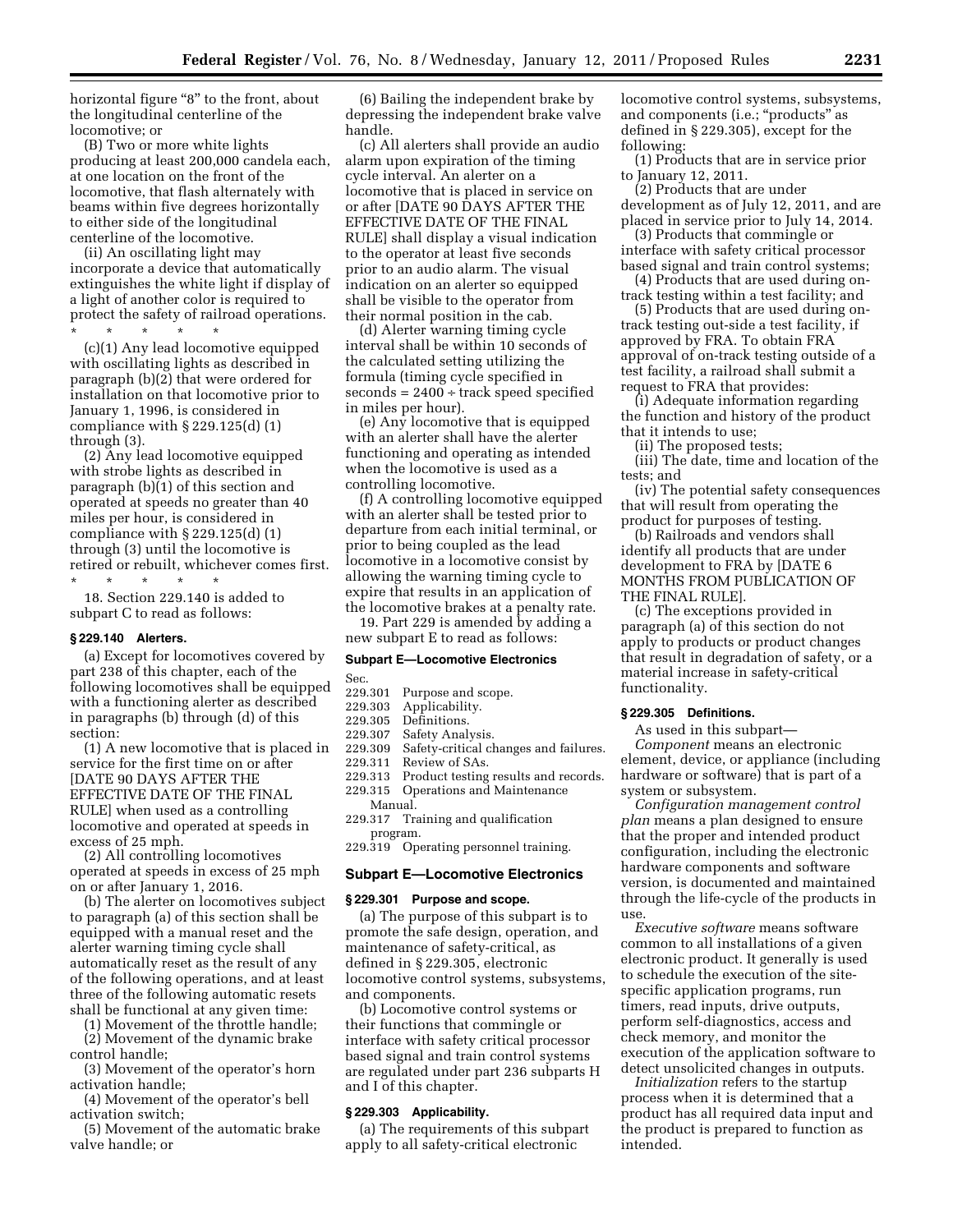*Materials handling* refers to explicit instructions for handling safety-critical components established to comply with procedures specified by the railroad.

*New or next-generation locomotive control system* means a locomotive control system using technologies or combinations of technologies not in use in revenue service as of January 12, 2011, or without established histories of safe practice.

*Product* means any safety critical electronic locomotive control system, subsystem, or component.

*Revision control* means a chain of custody regimen designed to positively identify safety-critical components and spare equipment availability, including repair/replacement tracking.

*Safety Analysis* refers to a formal set of documentation which describes in detail all of the safety aspects of the product, including but not limited to procedures for its development, installation, implementation, operation, maintenance, repair, inspection, testing and modification, as well as analyses supporting its safety claims.

*Safety-critical, as applied to a function, a system, or any portion thereof,* means the correct performance of which is essential to safety of personnel or equipment, or both; or the incorrect performance of which could cause a hazardous condition, or allow a hazardous condition which was intended to be prevented by the function or system to exist.

*Subsystem* means a defined portion of a system.

*System* refers to any electronic locomotive control system and includes all subsystems and components thereof, as the context requires.

*Test facility* means a track that is not part of the general railroad system of transportation and is being used exclusively for the purpose of testing equipment and has all of its public grade crossings protected.

# **§ 229.307 Safety Analysis.**

(a) A railroad shall develop a Safety Analysis (SA) for each product subject to this subpart prior to the initial use of such product on their railroad.

(b) The SA shall:

(1) Establish and document the minimum requirements that will govern the development and implementation of all products subject to this subpart, and be based on good engineering practice and should be consistent with the guidance contained in Appendix F of this part in order to establish that a product's safety-critical functions will operate with a high degree of confidence in a fail-safe manner;

(2) Include procedures for immediate repair of safety-critical functions; and (3) Be made available to FRA upon request.

(c) Each railroad shall comply with the SA requirements and procedures related to the development, implementation, and repair of a product subject to this subpart.

# **§ 229.309 Safety-critical changes and failures.**

(a) Whenever a planned safety-critical design change is made to a product subject to this subpart, the railroad shall:

(1) Notify FRA's Associate Administrator for Safety of the design changes;

(2) Update the SA as required; (3) Conduct all safety critical changes in a manner that allows the change to be audited;

(4) Specify all contractual arrangements with suppliers and private equipment owners for notification of any and all electronic safety critical changes as well as safety critical failures in their system, subsystem, or components, and the reasons from the suppliers or equipment owners, whether or not the railroad has experienced a failure of that safety critical system, subsystem, or component;

(5) Specify the railroad's procedures for action upon receipt of notification of a safety-critical change or failure of an electronic system, sub-system, or component, and until the upgrade, patch, or revision has been installed; and

(6) Identify all configuration/revision control measures designed to ensure that safety-functional requirements and safety-critical hazard mitigation processes are not compromised as a result of any such change, and that any such change can be audited.

(b) Product suppliers and private equipment owners shall report any safety critical changes and previously unidentified hazards to each railroad using the product.

(c) Private equipment owners shall establish configuration/revision control measures for control of safety critical changes and identification of previously unidentified hazards.

# **§ 229.311 Review of SAs.**

(a) Prior to the initial planned use of a product subject to this subpart, a railroad shall inform the Associate Administrator for Safety, FRA, 1200 New Jersey Avenue, SE., Mail Stop 25, Washington, DC 20590 of the intent to place this product in service. The notification shall provide a description of the product, and identify the location where the complete SA documentation described in § 229.307 and the training and qualification program described in § 229.319 is maintained.

(b) FRA may review and/or audit the SA within 60 days of receipt of the notification or anytime after the product is placed in use.

(c) A railroad shall maintain and make available to FRA upon request all documentation used to demonstrate that the product meets the safety requirements of the SA for the life-cycle of the product.

(d) After a product is placed in service, the railroad shall maintain a database of all safety relevant hazards encountered with the product. The database shall include all hazards identified in the SA and those that had not been previously identified in the SA. If the frequency of the safetyrelevant hazards exceeds the threshold set forth in the SA, then the railroad shall:

(1) Report the inconsistency by mail, facsimile, e-mail, or hand delivery to the Director, Office of Safety Assurance and Compliance, FRA, 1200 New Jersey Ave., SE., Mail Stop 25, Washington, DC 20590, within 15 days of discovery;

(2) Take immediate countermeasures to reduce the frequency of the safety relevant hazard(s) below the threshold set forth in the SA; and

(3) Provide a final report to the FRA, Director, Office of Safety Assurance and Compliance, on the results of the analysis and countermeasures taken to reduce the frequency of the safety relevant hazard(s) below the calculated probability of failure threshold set forth in the SA when the problem is resolved. For hazards not identified in the SA the threshold shall be exceeded at one occurrence.

# **§ 229.313 Product testing results and records.**

(a) Results of product testing conducted in accordance with this subpart shall be recorded on preprinted forms provided by the railroad, or stored electronically. Electronic record keeping or automated tracking systems, subject to the provisions contained in paragraph (e) of this section, may be utilized to store and maintain any testing or training record required by this subpart.

(b) The testing records shall contain all of the following:

(1) The name of the railroad;

(2) The location and date that the test was conducted;

- (3) The equipment tested;
- (4) The results of tests;
- (5) The repairs or replacement of equipment;

(6) Any preventative adjustments made; and,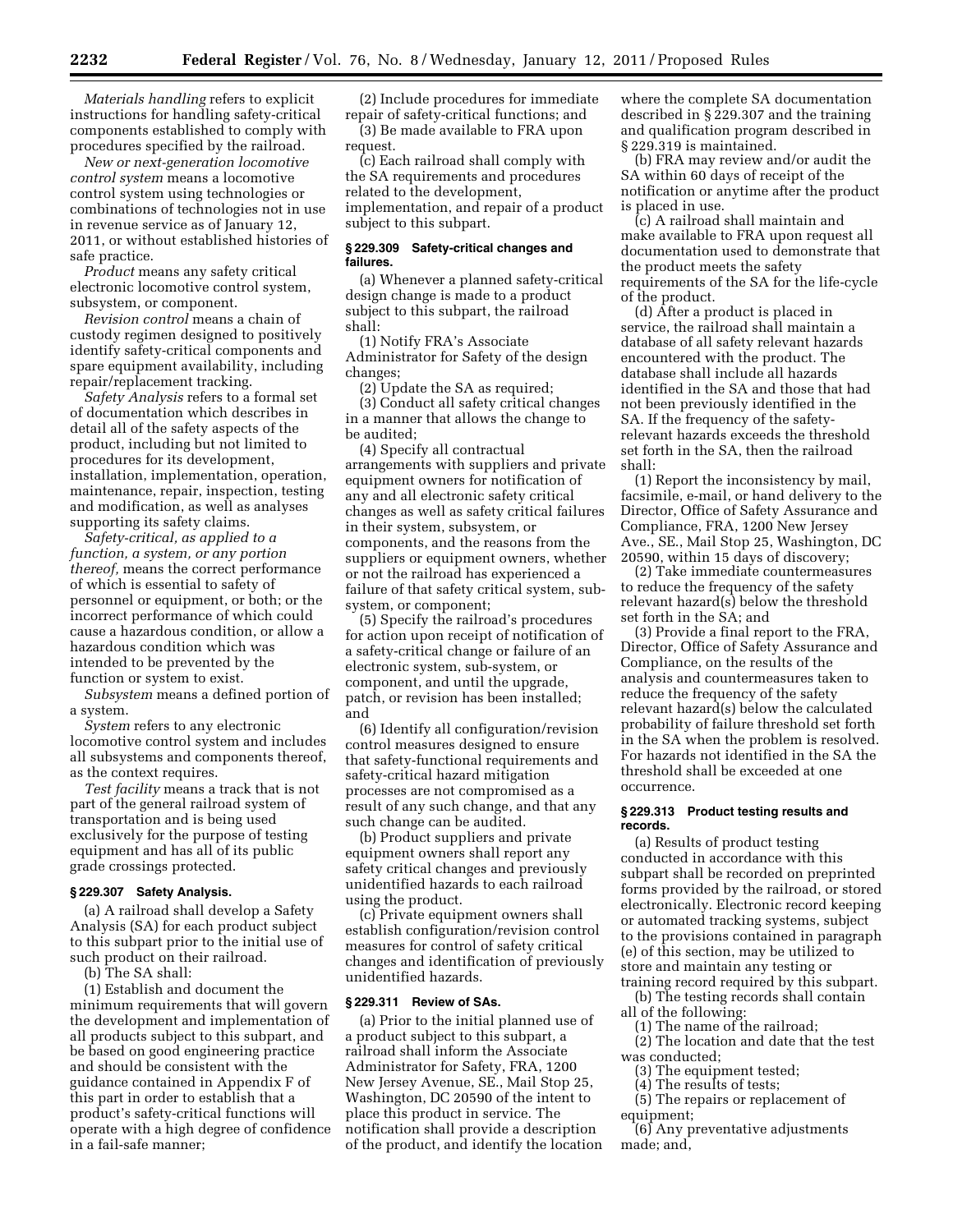(7) The condition in which the equipment is left.

(c) Each record shall be:

(1) Signed by the employee conducting the test, or electronically coded, or identified by the automated test equipment number;

(2) Filed in the office of a supervisory official having jurisdiction, unless otherwise noted; and

(3) Available for inspection and copying by FRA.

(d) The results of the testing conducted in accordance with this subpart shall be retained as follows:

(1) The results of tests that pertain to installation or modification of a product shall be retained for the life-cycle of the product tested and may be kept in any office designated by the railroad;

(2) The results of periodic tests required for the maintenance or repair of the product tested shall be retained until the next record is filed and in no case less than one year; and

(3) The results of all other tests and training shall be retained until the next record is filed and in no case less than one year.

(e) Electronic or automated tracking systems used to meet the requirements contained in paragraph (a) of this section shall be capable of being reviewed and monitored by FRA at any time to ensure the integrity of the system. FRA's Associate Administrator for Safety may prohibit or revoke a railroad's authority to utilize an electronic or automated tracking system in lieu of preprinted forms if FRA finds that the electronic or automated tracking system is not properly secured, is inaccessible to FRA, or railroad employees requiring access to discharge their assigned duties, or fails to adequately track and monitor the equipment. The Associate Administrator for Safety will provide the affected railroad with a written statement of the basis for the decision prohibiting or revoking the railroad from utilizing an electronic or automated tracking system.

# **§ 229.315 Operations and Maintenance Manual.**

(a) The railroad shall maintain all documents pertaining to the installation, maintenance, repair, modification, inspection, and testing of a product subject to this part in one Operations and Maintenance Manual (OMM).

(1) The OMM shall be legible and shall be readily available to persons who conduct the installation, maintenance, repair, modification, inspection, and testing, and for inspection by FRA.

(2) At a minimum, the OMM shall contain all product vendor operation and maintenance guidance.

(b) The OMM shall contain the plans and detailed information necessary for the proper maintenance, repair, inspection, and testing of products subject to this subpart. The plans shall identify all software versions, revisions, and revision dates.

(c) Hardware, software, and firmware revisions shall be documented in the OMM according to the railroad's configuration management control plan.

(d) Safety-critical components, including spare products, shall be positively identified, handled, replaced, and repaired in accordance with the procedures specified in the railroad's configuration management control plan.

(e) A railroad shall determine that the requirements of this section have been met prior to placing a product subject to this subpart in use on their property.

# **§ 229.317 Training and qualification program.**

(a) A railroad shall establish and implement training and qualification program for products subject to this subpart. These programs shall meet the requirements set forth in this section and in § 229.319.

(b) The program shall provide training for the individuals identified in this paragraph to ensure that they possess the necessary knowledge and skills to effectively complete their duties related to the product. These include:

(1) Individuals whose duties include installing, maintaining, repairing, modifying, inspecting, and testing safety-critical elements of the product;

(2) Individuals who operate trains or serve as a train or engine crew member subject to instruction and testing under part 217 of this chapter;

(3) Roadway and maintenance-of-way workers whose duties require them to know and understand how the product affects their safety and how to avoid interfering with its proper functioning; and

(4) Direct supervisors of the individuals identified in paragraphs (b)(1) through (3) of this section.

(c) When developing the training and qualification program required in this section, a railroad shall conduct a formal task analysis. The task analysis shall:

(1) Identify the specific goals of the program for each target population (craft, experience level, scope of work, etc.), task(s), and desired success rate;

(2) Identify the installation, maintenance, repair, modification, inspection, testing, and operating tasks that will be performed on the railroad's products, including but not limited to the development of failure scenarios and the actions expected under such scenarios;

(3) Develop written procedures for the performance of the tasks identified; and

(4) Identify any the additional knowledge, skills, and abilities above those required for basic job performance necessary to perform each task.

(d) Based on the task analysis, a railroad shall develop a training curriculum that includes formally structured training designed to impart the knowledge, skills, and abilities identified as necessary to perform each task;

(e) All individuals identified in paragraph (b) of this section shall successfully complete a training curriculum and pass an examination that covers the product and appropriate rules and tasks for which they are responsible (however, such persons may perform such tasks under the direct onsite supervision of a qualified person prior to completing such training and passing the examination);

(f) A railroad shall conduct periodic refresher training at intervals to be formally specified in the program, except with respect to basic skills for which proficiency is known to remain high as a result of frequent repetition of the task.

(g) A railroad shall conduct regular and periodic evaluations of the effectiveness of the training program, verifying the adequacy of the training material and its validity with respect to the railroad's products and operations.

(h) A railroad shall maintain records that designate individuals who are qualified under this section until new designations are recorded or for at least one year after such persons leave applicable service. These records shall be maintained in a designated location and be available for inspection and replication by FRA and FRA-certified State inspectors.

# **§ 229.319 Operating personnel training.**

(a) The training required under § 229.317 for any locomotive engineer or other person who participates in the operation of a train using an onboard electronic locomotive control system shall address all of the following elements and shall be specified in the training program.

(1) Familiarization with the electronic control system equipment onboard the locomotive and the functioning of that equipment as part of the system and in relation to other onboard systems under that person's control;

(2) Any actions required of the operating personnel to enable or enter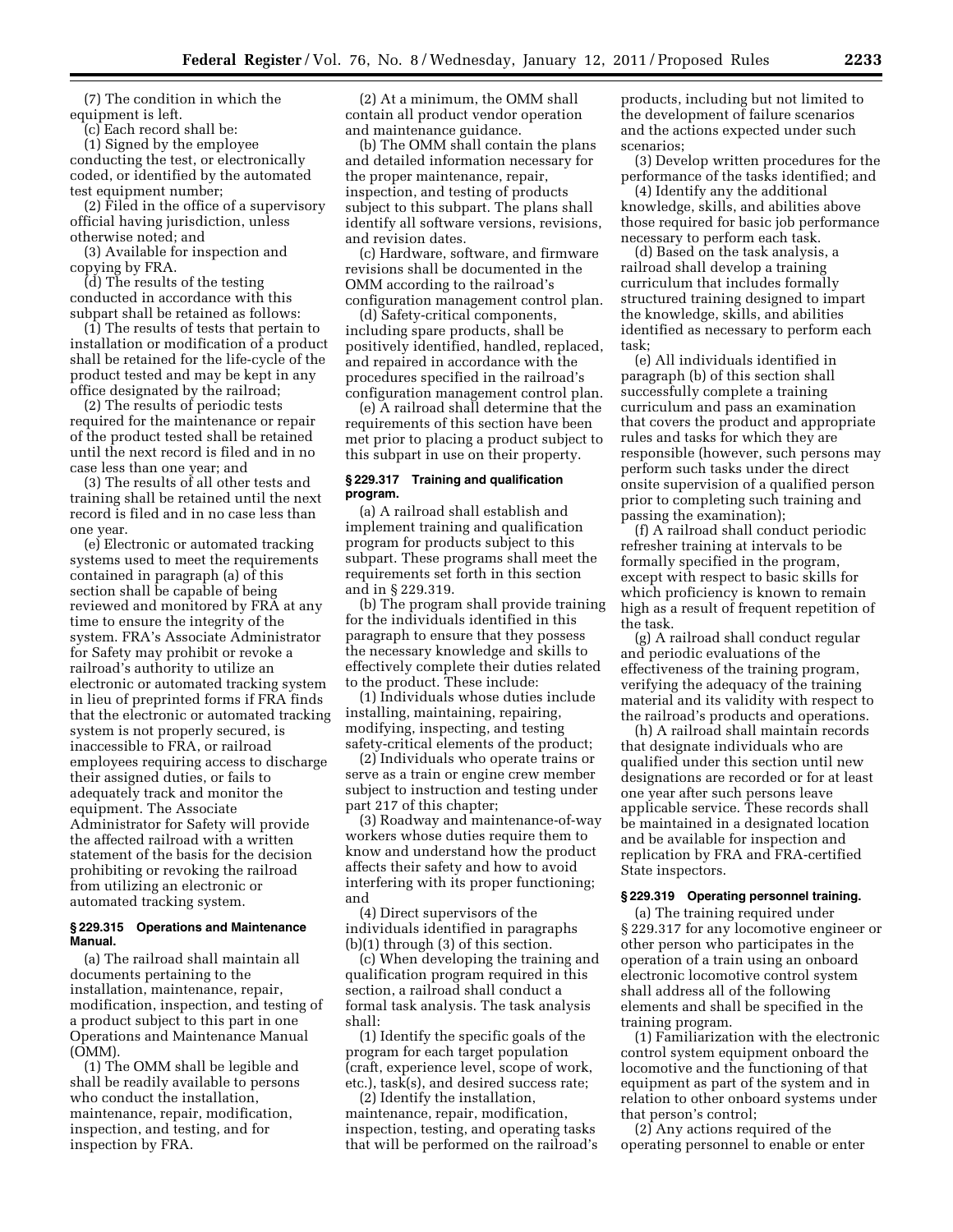data into the system and the role of that function in the safe operation of the train;

(3) Sequencing of interventions by the system, including notification, enforcement, penalty initiation and post penalty application procedures as applicable;

(4) Railroad operating rules applicable to control systems, including provisions for movement and protection of any unequipped trains, or trains with failed or cut-out controls;

(5) Means to detect deviations from proper functioning of onboard electronic control system equipment and instructions explaining the proper response to be taken regarding control of the train and notification of designated railroad personnel; and,

(6) Information needed to prevent unintentional interference with the proper functioning of onboard electronic control equipment.

(b) The training required under this subpart for a locomotive engineer, together with required records, shall be integrated into the program of training required by part 240 of this chapter.

20. Part 229 is amended by adding Appendix F to read as follows:

# **Appendix F to Part 229— Recommended Practices for Design and Safety Analysis**

The purpose of this appendix is to provide recommended criteria for design and safety analysis that will maximize the safety of electronic locomotive control systems and mitigate potential negative safety effects. It seeks to promote full disclosure of potential safety risks to facilitate minimizing or eliminating elements of risk where practicable. It discuses critical elements of good engineering practice that the designer should consider when developing safety critical electronic locomotive control systems to accomplish this objective. The criteria and processes specified this appendix is intended to minimize the probability of failure to an acceptable level within the limitations of the available engineering science, cost, and other constraints. Railroads procuring safety critical electronic locomotive controls are encouraged to ensure that their vendor addresses each of the elements of this appendix in the design of the product being procured. FRA uses the criteria and processes set forth in this appendix (or other technically equivalent criteria and processes that may be recommended by industry) when evaluating analyses, assumptions, and conclusions provided in the SA documents.

#### **Definitions**

In addition to the definitions contained in § 229.305, the following definitions are applicable to this Appendix:

*Hazard* means an existing or potential condition that can result in an accident.

*High degree of confidence,* as applied to the highest level of aggregation, means there exists credible safety analysis supporting the conclusion that the risks associated with the product have been adequately mitigated.

*Human factors* refers to a body of knowledge about human limitations, human abilities, and other human characteristics, such as behavior and motivation, that shall be considered in product design.

*Human-machine interface* (HMI) means the interrelated set of controls and displays that allows humans to interact with the machine.

*Risk* means the expected probability of occurrence for an individual accident event (probability) multiplied by the severity of the expected consequences associated with the accident (severity).

*Risk assessment* means the process of determining, either quantitatively or qualitatively, the measure of risk associated with use of the product under all intended operating conditions.

*System Safety Precedence* means the order of precedence in which methods used to eliminate or control identified hazards within a system are implemented.

*Validation* means the process of determining whether a product's design requirements fulfill its intended design objectives during its development and lifecycle. The goal of the validation process is to determine ''whether the correct product was built.''

*Verification* means the process of determining whether the results of a given phase of the development cycle fulfill the validated requirements established at the start of that phase. The goal of the verification process is to determine ''whether the product was built correctly.''

#### **Safety Assessments—Recommended Contents**

The safety-critical assessment of each product should include all of its interconnected subsystems and components and, where applicable, the interaction between such subsystems. FRA recommends that such assessments contain the following:

(a) A complete description of the product, including a list of all product components and their physical relationship in the subsystem or system;

(b) A description of the railroad operation or categories of operations on which the product is designed to be used;

(c) An operational concepts document, including a complete description of the product functionality and information flows;

(d) A safety requirements document, including a list with complete descriptions of all functions, which the product performs to enhance or preserve safety, and that describes the manner in which product architecture satisfies safety requirements;

(e) A hazard log consisting of a comprehensive description of all safety relevant hazards addressed during the life cycle of the product, including maximum threshold limits for each hazard (for unidentified hazards, the threshold shall be exceeded at one occurrence);

(1) The analysis should document any assumptions regarding the reliability or availability of mechanical, electric, or electronic components. Such assumptions include MTTF projections, as well as Mean Time To Repair (MTTR) projections, unless the risk assessment specifically explains why these assumptions are not relevant to the risk assessment. The analysis should document these assumptions in such a form as to permit later automated comparisons with inservice experience (*e.g.,* a spreadsheet). The analysis should also document any assumptions regarding human performance. The documentation should be in a form that facilitates later comparisons with in-service experience.

(2) The analysis should also document any assumptions regarding software defects. These assumptions should be in a form which permits the railroad to project the likelihood of detecting an in-service software defect and later automated comparisons with in-service experience.

(3) The analysis should document all of the identified safety-critical fault paths. The documentation should be in a form that facilitates later comparisons with in-service faults.

(f) A risk assessment.

(1) The risk metric for the proposed product should describe with a high degree of confidence the accumulated risk of a locomotive control system that operates over a life-cycle of 25 years or greater. Each risk metric for the proposed product should be expressed with an upper bound, as estimated with a sensitivity analysis, and the risk value selected is demonstrated to have a high degree of confidence.

(2) Each risk calculation should consider the totality of the locomotive control system and its method of operation. The failure modes of each subsystem or component, or both, should be determined for the integrated hardware/software (where applicable) as a function of the Mean Time to Hazardous Events (MTTHE), failure restoration rates, and the integrated hardware/software coverage of all processor based subsystems or components, or both. Train operating and movement rules, along with components that are layered in order to enhance safety-critical behavior, should also be considered.

(3) An MTTHE value should be calculated for each subsystem or component, or both, indicating the safety-critical behavior of the integrated hardware/software subsystem or component, or both. The human factor impact should be included in the assessment, whenever applicable, to provide an integrated MTTHE value. The MTTHE calculation should consider the rates of failures caused by permanent, transient, and intermittent faults accounting for the fault coverage of the integrated hardware/software subsystem or component, phased-interval maintenance, and restoration of the detected failures.

(4) MTTHE compliance verification and validation should be based on the assessment of the design for verification and validation process, historical performance data, analytical methods and experimental safety critical performance testing performed on the subsystem or component. The compliance process shall be demonstrated to be compliant and consistent with the MTTHE metric and demonstrated to have a high degree of confidence.

(5) The safety-critical behavior of all nonprocessor based components, which are part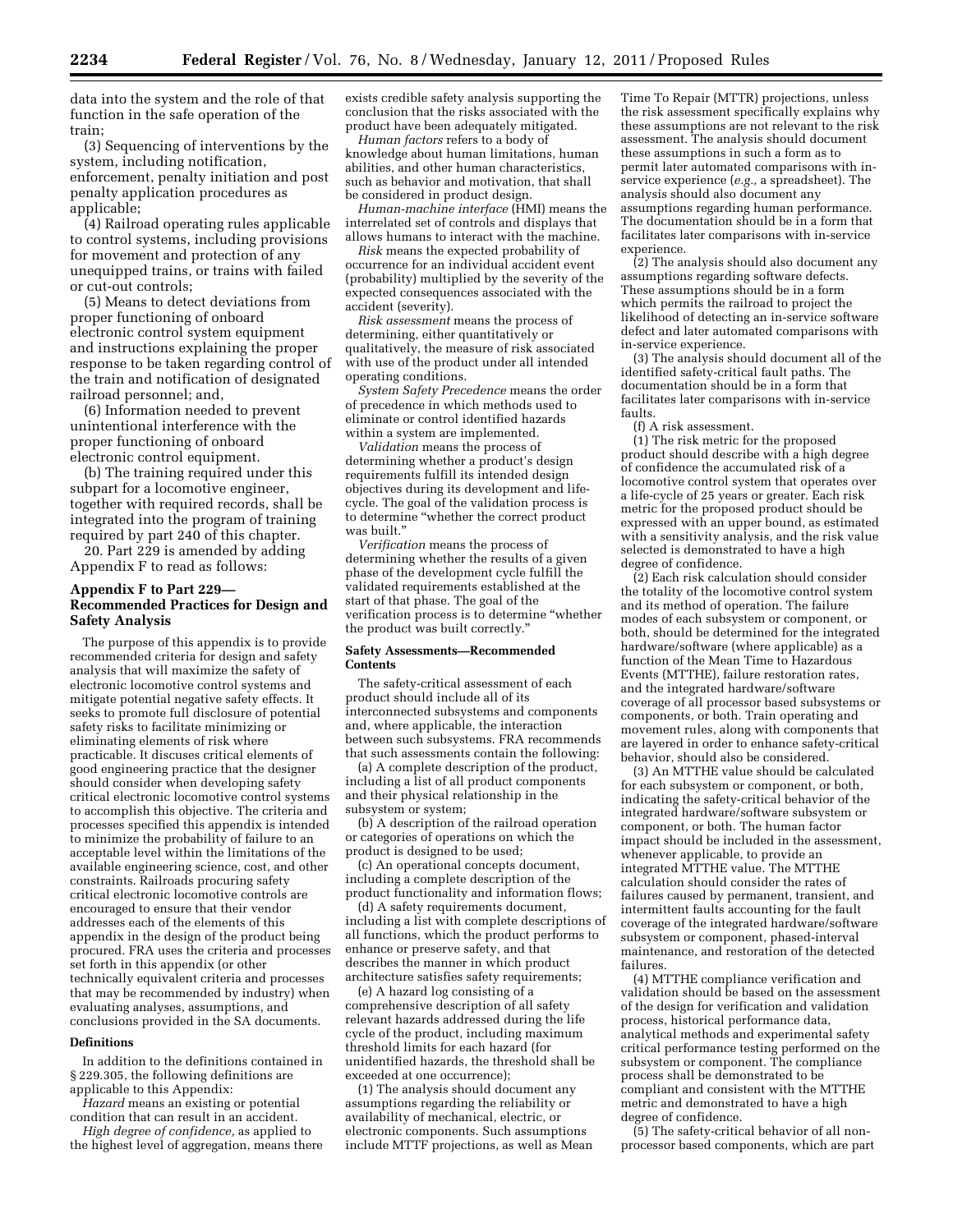of a processor-based system or subsystem, should be quantified with an MTTHE metric. The MTTHE assessment methodology should consider failures caused by permanent, transient, and intermittent faults, phase interval maintenance and restoration of failures and the effect of fault coverage of each non-processor-based subsystem or component. The MTTHE compliance verification and validation should be based on the assessment of the design for verification and validation process, historical performance data, analytical methods and experimental safety critical performance testing performed on the subsystem or component. The non-processor based quantification compliance should also be demonstrated to have a high degree of confidence.

(g) A hazard mitigation analysis, including a complete and comprehensive description of all hazards to be addressed in the system design and development, mitigation techniques used, and system safety precedence followed;

(h) A complete description of the safety assessment and verification and validation processes applied to the product and the results of these processes;

(i) A complete description of the safety assurance concepts used in the product design, including an explanation of the design principles and assumptions; the designer should address each of the following safety considerations when designing and demonstrating the safety of products covered by this part. In the event that any of these principles are not followed, the analysis should describe both the reason(s) for departure and the alternative(s) utilized to mitigate or eliminate the hazards associated with the design principle not followed.

(1) *Normal operation.* The system (including all hardware and software) should demonstrate safe operation with no hardware failures under normal anticipated operating conditions with proper inputs and within the expected range of environmental conditions. All safety-critical functions should be performed properly under these normal conditions. Absence of specific operator actions or procedures will not prevent the system from operating safely. There should be no hazards that are categorized as unacceptable or undesirable. Hazards categorized as unacceptable should be eliminated by design.

(2) *Systematic failure.* It should be shown how the product is designed to mitigate or eliminate unsafe systematic failures—those conditions which can be attributed to human error that could occur at various stages throughout product development. This includes unsafe errors in the software due to human error in the software specification, design or coding phases, or both; human errors that could impact hardware design; unsafe conditions that could occur because of an improperly designed human-machine interface; installation and maintenance errors; and errors associated with making modifications.

(3) *Random failure.* The product should be shown to operate safely under conditions of random hardware failure. This includes

single as well as multiple hardware failures, particularly in instances where one or more failures could occur, remain undetected (latent) and react in combination with a subsequent failure at a later time to cause an unsafe operating situation. In instances involving a latent failure, a subsequent failure is similar to there being a single failure. In the event of a transient failure, and if so designed, the system should restart itself if it is safe to do so. Frequency of attempted restarts should be considered in the hazard analysis. There should be no single point failures in the product that can result in hazards categorized as unacceptable or undesirable. Occurrence of credible single point failures that can result in hazards shall be detected and the product should achieve a known safe state before falsely activating any physical appliance. If one non-selfrevealing failure combined with a second failure can cause a hazard that is categorized as unacceptable or undesirable, then the second failure should be detected and the product should achieve a known safe state before falsely activating any physical appliance.

(4) *Common Mode failure.* Another concern of multiple failures involves common mode failure in which two or more subsystems or components intended to compensate one another to perform the same function all fail by the same mode and result in unsafe conditions. This is of particular concern in instances in which two or more elements (hardware or software, or both) are used in combination to ensure safety. If a common mode failure exists, then any analysis cannot rely on the assumption that failures are independent. Examples include: the use of redundancy in which two or more elements perform a given function in parallel and when one (hardware or software) element checks/monitors another element (of hardware or software) to help ensure its safe operation. Common mode failure relates to independence, which shall be ensured in these instances. When dealing with the effects of hardware failure, the designer should address the effects of the failure not only on other hardware, but also on the execution of the software, since hardware failures can greatly affect how the software operates.

(5) *External influences.* The product should operate safely when subjected to different external influences, including:

(i) Electrical influences such as power supply anomalies/transients, abnormal/ improper input conditions (*e.g.,* outside of normal range inputs relative to amplitude and frequency, unusual combinations of inputs) including those related to a human operator, and others such as electromagnetic interference or electrostatic discharges, or both;

(ii) Mechanical influences such as vibration and shock; and climatic conditions such as temperature and humidity.

(6) *Modifications.* Safety must be ensured following modifications to the hardware or software, or both. All or some of the concerns previously identified may be applicable depending upon the nature and extent of the modifications.

(7) *Software.* Software faults should not cause hazards categorized as unacceptable or undesirable.

(8) *Closed Loop Principle.* The product design should require positive action to be taken in a prescribed manner to either begin product operation or continue product operation.

(j) A human factors analysis, including a complete description of all human-machine interfaces, a complete description of all functions performed by humans in connection with the product to enhance or preserve safety, and an analysis of the physical ergonomics of the product on the operators and the safe operation of the system;

(k) A complete description of the specific training of railroad and contractor employees and supervisors necessary to ensure the safe and proper installation, implementation, operation, maintenance, repair, inspection, testing, and modification of the product;

(l) A complete description of the specific procedures and test equipment necessary to ensure the safe and proper installation, implementation, operation, maintenance, repair, inspection, test, and modification of the product. These procedures, including calibration requirements, should be consistent with or explain deviations from the equipment manufacturer's recommendations;

(m) A complete description of the necessary security measures for the product over its life-cycle;

(n) A complete description of each warning to be placed in the Operations and Maintenance Manual and of all warning labels required to be placed on equipment as necessary to ensure safety;

(o) A complete description of all initial implementation testing procedures necessary to establish that safety-functional requirements are met and safety-critical hazards are appropriately mitigated;

(p) A complete description of all postimplementation testing (validation) and monitoring procedures, including the intervals necessary to establish that safetyfunctional requirements, safety-critical hazard mitigation processes, and safetycritical tolerances are not compromised over time, through use, or after maintenance (repair, replacement, adjustment) is performed; and

(q) A complete description of each record necessary to ensure the safety of the system that is associated with periodic maintenance, inspections, tests, repairs, replacements, adjustments, and the system's resulting conditions, including records of component failures resulting in safety relevant hazards;

(r) A complete description of any safetycritical assumptions regarding availability of the product, and a complete description of all backup methods of operation; and

(s) The configuration/revision control measures designed to ensure that safetyfunctional requirements and safety-critical hazard mitigation processes are not compromised as a result of any change. Changes classified as maintenance require validation.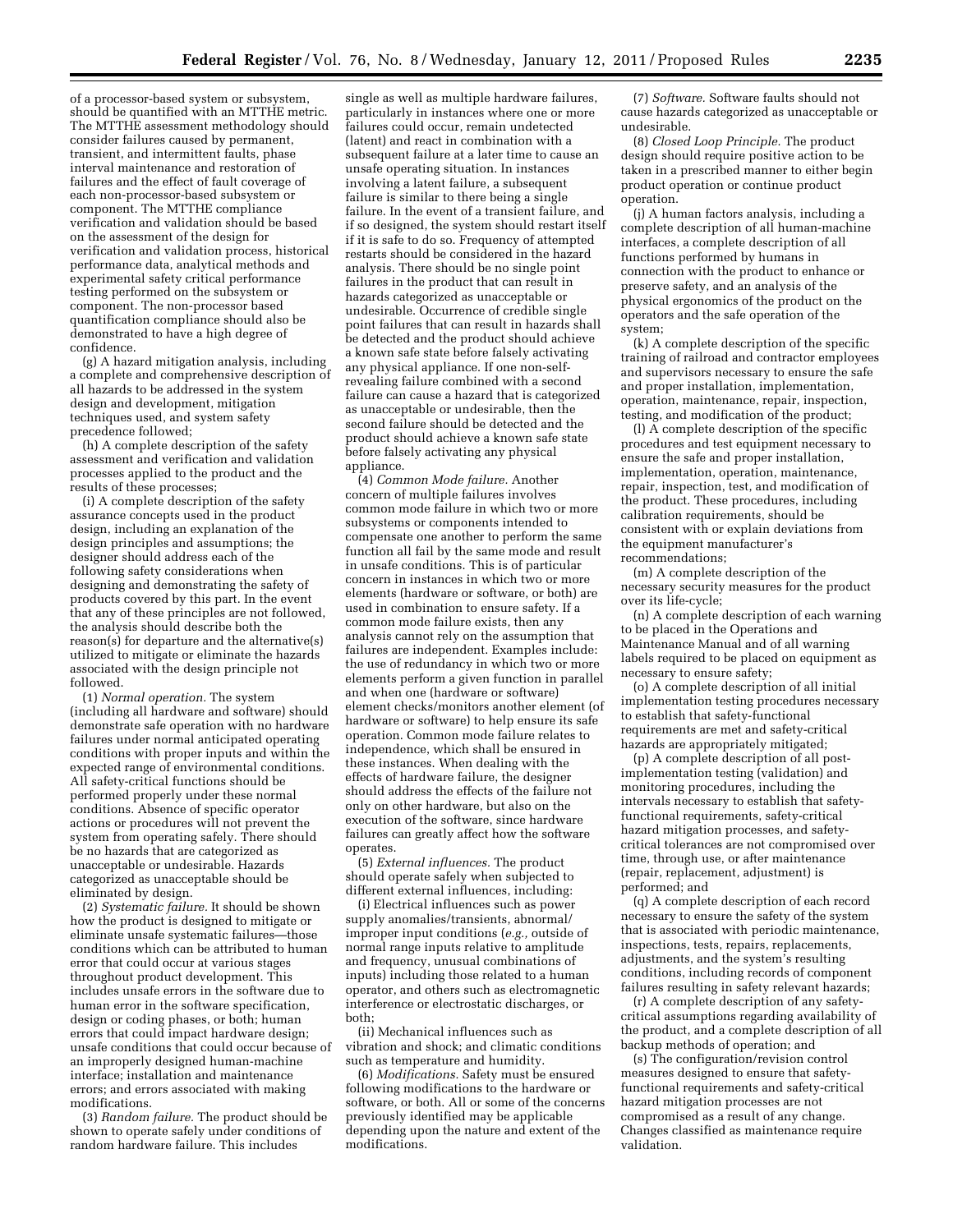#### **Guidance Regarding the Application of Human Factors in the Design of Products**

The product design should sufficiently incorporate human factors engineering that is appropriate to the complexity of the product; the gender, educational, mental, and physical capabilities of the intended operators and maintainers; the degree of required human interaction with the component; and the environment in which the product will be used. HMI design criteria minimize negative safety effects by causing designers to consider human factors in the development of HMIs. As used in this discussion, ''designer'' means anyone who specifies requirements for—or designs a system or subsystem, or both, for—a product subject to this part, and ''operator'' means any human who is intended to receive information from, provide information to, or perform repairs or maintenance on a safety critical locomotive control product subject to this part.

I. FRA recommends that system designers should:

(a) Design systems that anticipate possible user errors and include capabilities to catch errors before they propagate through the system;

(b) Conduct cognitive task analyses prior to designing the system to better understand the information processing requirements of operators when making critical decisions; (c) Present information that accurately

represents or predicts system states; and

(d) Ensure that electronics equipment radio frequency emissions are compliant with appropriate Federal Communications Commission (FCC) regulations. The FCC rules and regulations are codified in Title 47 of the Code of Federal Regulations (CFR). The following documentation is applicable to obtaining FCC Equipment Authorization:

(1) *OET Bulletin Number 61 (October, 1992 Supersedes May, 1987 issue) FCC Equipment Authorization Program for Radio Frequency Devices.* This document provides an overview of the equipment authorization program to control radio interference from radio transmitters and certain other electronic products and how to obtain an equipment authorization.

(2) *OET Bulletin 63: (October 1993) Understanding The FCC Part 15 Regulations for Low Power, Non-Licensed Transmitters.*  This document provides a basic understanding of the FCC regulations for low power, unlicensed transmitters, and includes answers to some commonly-asked questions. This edition of the bulletin does not contain information concerning personal communication services (PCS) transmitters operating under Part 15, Subpart D of the rules.

(3) *Title 47 Code of Federal Regulations Parts 0 to 19.* The FCC rules and regulations governing PCS transmitters may be found in 47 CFR, Parts 0 to 19.

(4) *OET Bulletin 62 (December 1993) Understanding The FCC Regulations for Computers and other Digital Devices.* This document has been prepared to provide a basic understanding of the FCC regulations for digital (computing) devices, and includes answers to some commonly-asked questions.

II. Human factors issues designers should consider with regard to the general functioning of a system include:

(a) *Reduced situational awareness and over-reliance.* HMI design shall give an operator active functions to perform, feedback on the results of the operator's actions, and information on the automatic functions of the system as well as its performance. The operator shall be "in-the loop." Designers should consider at minimum the following methods of maintaining an active role for human operators:

(1) The system should require an operator to initiate action to operate the train and require an operator to remain "in-the-loop" for at least 30 minutes at a time;

(2) The system should provide timely feedback to an operator regarding the system's automated actions, the reasons for such actions, and the effects of the operator's manual actions on the system;

(3) The system should warn operators in advance when they require an operator to take action;

(4) HMI design should equalize an operator's workload; and

(5) HMI design should not distract from the operator's safety related duties.

(b) *Expectation of predictability and consistency in product behavior and communications.* HMI design should accommodate an operator's expectation of logical and consistent relationships between actions and results. Similar objects should behave consistently when an operator performs the same action upon them. End users have a limited memory and ability to process information. Therefore, HMI design should also minimize an operator's information processing load.

(1) To minimize information processing load, the designer should:

(i) Present integrated information that directly supports the variety and types of decisions that an operator makes;

(ii) Provide information in a format or representation that minimizes the time required to understand and act; and

(iii) Conduct utility tests of decision aids to establish clear benefits such as processing time saved or improved quality of decisions.

(2) To minimize short-term memory load, the designer should integrate data or information from multiple sources into a single format or representation ("chunking") and design so that three or fewer "chunks" of information need to be remembered at any one time. To minimize long-term memory load, the designer should design to support recognition memory, design memory aids to minimize the amount of information that should be recalled from unaided memory when making critical decisions, and promote active processing of the information.

(3) When creating displays and controls, the designer shall consider user ergonomics and should:

(i) Locate displays as close as possible to the controls that affect them;

(ii) Locate displays and controls based on an operator's position;

(iii) Arrange controls to minimize the need for the operator to change position;

(iv) Arrange controls according to their expected order of use;

 $\bar{v}$ ) Group similar controls together;

(vi) Design for high stimulus-response compatibility (geometric and conceptual);

(vii) Design safety-critical controls to require more than one positive action to activate (e.g., auto stick shift requires two movements to go into reverse);

(viii) Design controls to allow easy recovery from error; and

(ix) Design display and controls to reflect specific gender and physical limitations of the intended operators.

(4) Detailed locomotive ergonomics human machine interface guidance may be found in ''Human Factors Guidelines for Locomotive Cabs'' (FRA/ORD–98/03 or DOT–VNTSC– FRA–98–8).

(5) The designer should also address information management. To that end, HMI design should:

(i) Display information in a manner which emphasizes its relative importance;

(ii) Comply with the ANSI/HFS 100–1988 standard;

(iii) Utilize a display luminance that has a difference of at least 35cd/m2 between the foreground and background (the displays should be capable of a minimum contrast 3:1 with 7:1 preferred, and controls should be provided to adjust the brightness level and contrast level);

(iv) Display only the information necessary to the user;

(v) Where text is needed, use short, simple sentences or phrases with wording that an operator will understand and appropriate to the educational and cognitive capabilities of the intended operator;

(vi) Use complete words where possible; where abbreviations are necessary, choose a commonly accepted abbreviation or consistent method and select commonly used terms and words that the operator will understand;

(vii) Adopt a consistent format for all display screens by placing each design element in a consistent and specified location;

(viii) Display critical information in the center of the operator's field of view by placing items that need to be found quickly in the upper left hand corner and items which are not time-critical in the lower right hand corner of the field of view;

(ix) Group items that belong together; (x) Design all visual displays to meet human performance criteria under monochrome conditions and add color only if it will help the user in performing a task, and use color coding as a redundant coding technique:

(xi) Limit the number of colors over a group of displays to no more than seven;

(xii) Design warnings to match the level of risk or danger with the alerting nature of the signal; and

(xiii) With respect to information entry, avoid full QWERTY keyboards for data entry.

(6) With respect to problem management, the HMI designer should ensure that the HMI design:

(i) Enhances an operator's situation awareness;

(ii) Supports response selection and scheduling; and

(iii) Supports contingency planning.

(7) Designers should comply with FCC

requirements for Maximum Permissible Exposure limits for field strength and power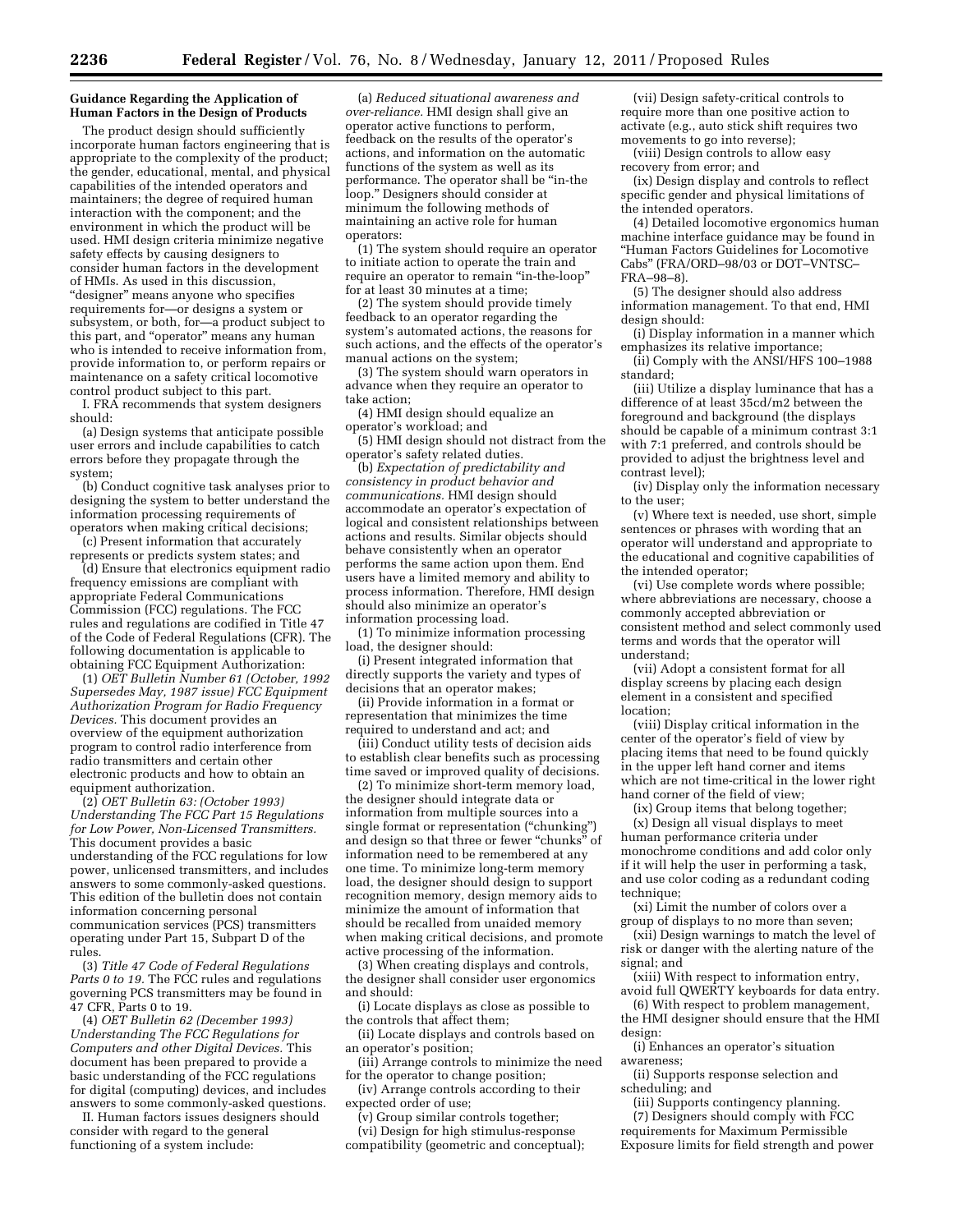density for the transmitters operating at frequencies of 300 kHz to 100 GHz and specific absorption rate (SAR) limits for devices operating within close proximity to the body. The Commission's requirements are detailed in Parts 1 and 2 of the FCC's Rules and Regulations [47 CFR 1.1307(b), 1.1310, 2.1091, 2.1093. The FCC has a number of bulletins and supplements that offer guidelines and suggestions for evaluating compliance. These documents are not intended to establish mandatory procedures, other methods and procedures may be acceptable if based on sound engineering practice.

(i) OET Bulletin No. 65 (Edition 97–01, August 1997), ''Evaluating Compliance With FCC Guidelines For Human Exposure To Radio Frequency Electromagnetic Fields'';

(ii) OET Bulletin No 65 Supplement A, (Edition 97–01, August 1997), OET Bulletin No 65 Supplement B (Edition 97–01, August 1997); and

(iii) OET Bulletin No 65 Supplement C (Edition 01–01, June 2001). This bulletin provides assistance in determining whether proposed or existing transmitting facilities, operations, or devices comply with limits for human exposure to radio frequency RF fields adopted by the FCC.

# **Guidance for Verification and Validation of Products**

The goal of this assessment is to provide an evaluation of the product manufacturer's utilization of safety design practices during the product's development and testing phases, as required by the applicable railroad's requirements, the requirements of this part, and any other previously agreedupon controlling documents or standards. The standards employed for verification or validation, or both, of products shall be sufficient to support achievement of the applicable requirements of this part.

(a) The latest version of the following standards have been recognized by FRA as providing appropriate risk analysis processes for incorporation into verification and validation standards.

(1) U.S. Department of Defense Military Standard (MIL-STD) 882C, "System Safety Program Requirements'' (January 19, 1993);

(2) CENELEC Standards as follows: (i) EN50126: 1999, Railway Applications:

Specification and Demonstration of Reliability, Availability, Maintainability and Safety (RAMS);

(ii) EN50128 (May 2001), Railway Applications: Software for Railway Control and Protection Systems;

(iii) EN50129: 2003, Railway Applications: Communications, Signaling, and Processing Systems-Safety Related Electronic Systems for Signaling; and

(iv) EN50155:2001/A1:2002, Railway Applications: Electronic Equipment Used in Rolling Stock.

(3) ATCS Specification 140, Recommended Practices for Safety and Systems Assurance. (4) ATCS Specification 130, Software

Quality Assurance.

(5) Safety of High Speed Ground Transportation Systems. Analytical Methodology for Safety Validation of Computer Controlled Subsystems. Volume II: Development of a Safety Validation Methodology. Final Report September 1995. Author: Jonathan F. Luedeke, Battelle. DOT/ FRA/ORD–95/10.2.

(6) IEC 61508 (International Electrotechnical Commission), Functional Safety of Electrical/Electronic/Programmable/ Electronic Safety (E/E/P/ES) Related Systems, Parts 1–7 as follows:

(i) IEC 61508–1 (1998–12) Part 1: General requirements and IEC 61508–1 Corr. (1999– 05) Corrigendum 1–Part 1: General Requirements;

(ii) IEC 61508–2 (2000–05) Part 2: Requirements for electrical/electronic/ programmable electronic safety-related systems;

(iii) IEC 61508–3 (1998–12) Part 3: Software requirements and IEC 61508–3 Corr.1(1999–04) Corrigendum 1–Part3: Software requirements;

(iv) IEC 61508–4 (1998–12) Part 4: Definitions and abbreviations and IEC 61508–4 Corr.1(1999–04) Corrigendum 1– Part 4: Definitions and abbreviations;

(v) IEC 61508–5 (1998–12) Part 5: Examples of methods for the determination of safety integrity levels and IEC 61508–5 Corr.1 (1999–04) Corrigendum 1 Part 5: Examples of methods for determination of safety integrity levels;

(vi) 1IEC 61508–6 (2000–04) Part 6: Guidelines on the applications of IEC 61508– 2 and –3; and

(vii) IEC 61508–7 (2000–03) Part 7: Overview of techniques and measures.

(b) When using unpublished standards, including proprietary standards, the standards should be available for inspection and replication by the railroad and FRA and should be available for public examination.

(c) *Third party assessments.* The railroad, the supplier, or FRA may conclude it is necessary for a third party assessment of the system. A third party assessor should be ''independent''. An ''independent third party'' means a technically competent entity responsible to and compensated by the railroad (or an association on behalf of one or more railroads) that is independent of the supplier of the product. An entity that is owned or controlled by the supplier, that is under common ownership or control with the supplier, or that is otherwise involved in the development of the product would not be considered ''independent''.

(1) The reviewer should not engage in design efforts, in order to preserve the reviewer's independence and maintain the supplier's proprietary right to the product. The supplier should provide the reviewer access to any, and all, documentation that the reviewer requests and attendance at any design review or walk through that the reviewer determines as necessary to complete and accomplish the third party assessment. Representatives from FRA or the railroad might accompany the reviewer.

(2) Third party reviews can occur at a preliminary level, a functional level, or implementation level. At the preliminary level, the reviewer should evaluate with respect to safety and comment on the adequacy of the processes, which the supplier applies to the design, and development of the product. At a minimum,

the reviewer should compare the supplier processes with industry best practices to determine if the vendor methodology is acceptable and employ any other such tests or comparisons if they have been agreed to previously with the railroad or FRA. Based on these analyses, the reviewer shall identify and document any significant safety vulnerabilities that are not adequately mitigated by the supplier's (or user's) processes. At the functional level, the reviewer evaluates the adequacy, and comprehensiveness, of the safety analysis, and any other documents pertinent to the product being assessed for completeness, correctness, and compliance with applicable standards. This includes, but is not limited to the Preliminary Hazard Analysis (PHA), all Fault Tree Analyses (FTA), all Failure Mode and Effects Criticality Analysis (FMECA), and other hazard analyses. At the implementation level the reviewer randomly selects various safety-critical software modules for audit to verify whether the system process and design requirements were followed. The number of modules audited shall be determined as a representative number sufficient to provide confidence that all un-audited modules were developed in similar manner as the audited module. During this phase the reviewer would also evaluate and comment on the adequacy of the plan for installation and test of the product for revenue service.

(d) *Reviewer Report.* Upon completion of an assessment, the reviewer prepares a final report of the assessment. The report should contain the following information:

(1) The reviewer's evaluation of the adequacy of the risk analysis, including the supplier's MTTHE and risk estimates for the product, and the supplier's confidence interval in these estimates;

(2) Product vulnerabilities which the reviewer felt were not adequately mitigated, including the method by which the railroad would assure product safety in the event of a hardware or software failure (i.e., how does the railroad or vendor assure that all potentially hazardous failure modes are identified?) and the method by which the railroad or vendor addresses comprehensiveness of the product design for the requirements of the operations it will govern (*i.e.,* how does the railroad and/or vendor assure that all potentially hazardous operating circumstances are identified? Who records any deficiencies identified in the design process? Who tracks the correction of these deficiencies and confirms that they are corrected?);

(3) A clear statement of position for all parties involved for each product vulnerability cited by the reviewer;

(4) Identification of any documentation or information sought by the reviewer that was denied, incomplete, or inadequate;

(5) A listing of each design procedure or process which was not properly followed;

(6) Identification of the software verification and validation procedures for the product's safety-critical applications, and the reviewer's evaluation of the adequacy of these procedures;

(7) Methods employed by the product manufacturer to develop safety-critical